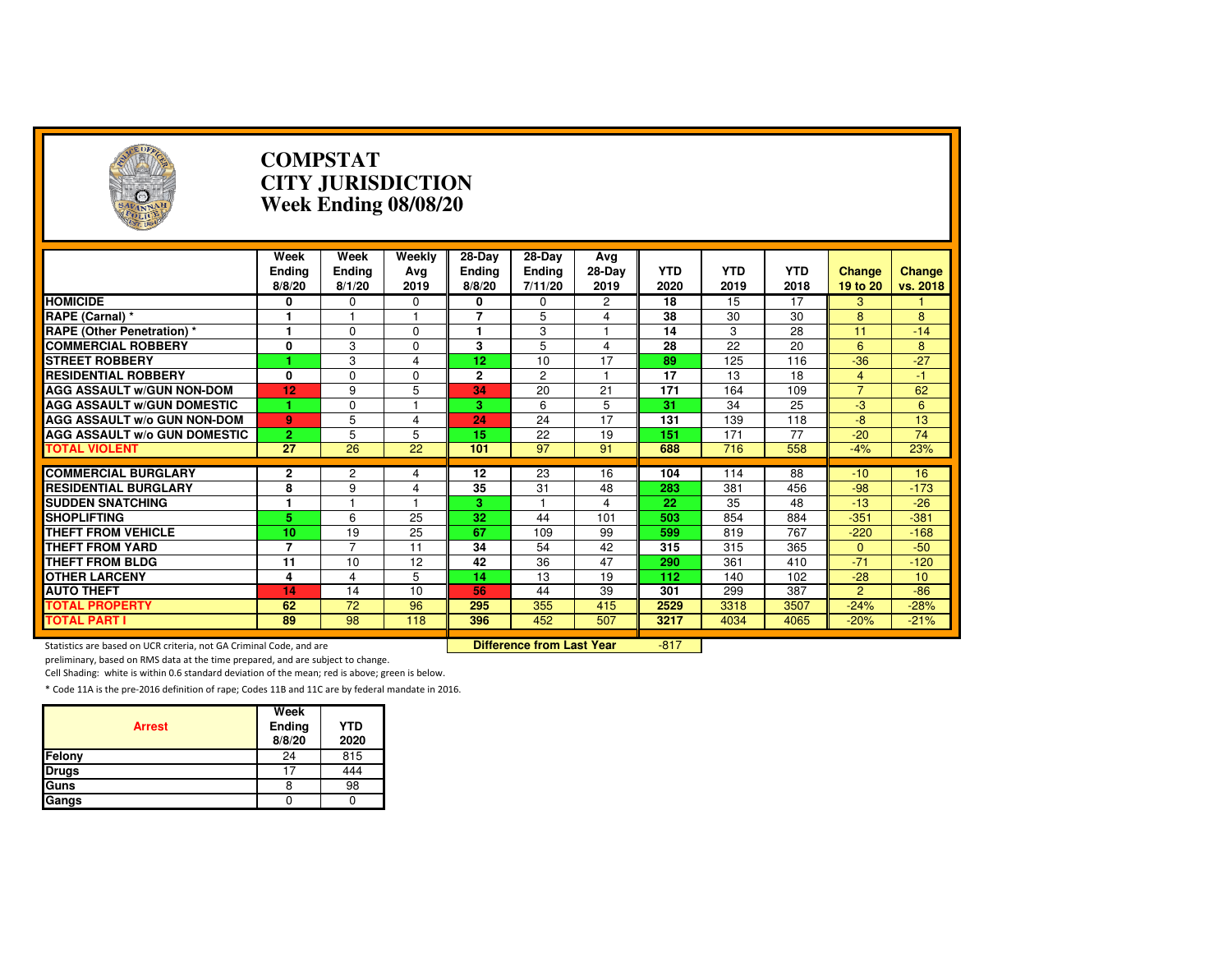

#### **COMPSTATNORTH PRECINCTWeek Ending 08/08/20**

#### **PRECINCT COMMANDER:**

**CAPT. CARY HILL**



|                                     | Week<br><b>Endina</b><br>8/8/20 | Week<br><b>Ending</b><br>8/1/20 | Weekly<br>Ava<br>2019 | $28 - Day$<br><b>Endina</b><br>8/8/20 | 28-Day<br><b>Ending</b><br>7/11/20 | Avg<br>28-Day<br>2019   | <b>YTD</b><br>2020 | <b>YTD</b><br>2019 | <b>YTD</b><br>2018       | <b>Change</b><br>19 to 20 | Change<br>vs. 2018 |
|-------------------------------------|---------------------------------|---------------------------------|-----------------------|---------------------------------------|------------------------------------|-------------------------|--------------------|--------------------|--------------------------|---------------------------|--------------------|
| <b>HOMICIDE</b>                     | 0                               | $\Omega$                        | 0                     | 0                                     | 0                                  | 0                       | 3                  | 4                  | 4                        | -1                        | -1.                |
| RAPE (Carnal) *                     | $\mathbf{0}$                    |                                 | $\Omega$              |                                       | $\Omega$                           |                         | 12                 | 6                  | $\overline{\phantom{0}}$ | 6                         | 5                  |
| RAPE (Other Penetration) *          | $\bf{0}$                        | $\Omega$                        | 0                     | 0                                     |                                    | $\Omega$                | 3                  |                    | 4                        | $\overline{2}$            | $-1$               |
| <b>COMMERCIAL ROBBERY</b>           | 0                               | $\Omega$                        | 0                     | 0                                     |                                    |                         | 3                  | 3                  | 5                        | $\Omega$                  | $-2$               |
| <b>STREET ROBBERY</b>               | 1                               | $\overline{c}$                  |                       | 5                                     | 2                                  | 5                       | 28                 | 37                 | 35                       | $-9$                      | $-7$               |
| <b>RESIDENTIAL ROBBERY</b>          | 0                               | $\Omega$                        | <sup>0</sup>          | 0                                     | $\Omega$                           | $\Omega$                | 4                  | 3                  | 5                        |                           | -1                 |
| <b>AGG ASSAULT W/GUN NON-DOM</b>    | 3                               |                                 |                       | 8                                     | 5                                  | 4                       | 48                 | 39                 | 25                       | 9                         | 23                 |
| <b>AGG ASSAULT W/GUN DOMESTIC</b>   | $\bf{0}$                        | $\Omega$                        | 0                     | 0                                     | ٠                                  | $\overline{\mathbf{1}}$ | $\overline{7}$     | 3                  | $\overline{ }$           | 4                         | $\Omega$           |
| <b>AGG ASSAULT W/o GUN NON-DOM</b>  | 4                               | $\overline{c}$                  |                       | 11                                    | 6                                  | 6                       | 40                 | 48                 | 41                       | -8                        | -1.                |
| <b>AGG ASSAULT W/o GUN DOMESTIC</b> | $\bf{0}$                        | $\overline{c}$                  |                       | 4                                     | 5                                  | 5                       | 24                 | 39                 | 19                       | $-15$                     | 5                  |
| <b>TOTAL VIOLENT</b>                | 8                               | 8                               | 6                     | 29                                    | 21                                 | 24                      | 172                | 183                | 152                      | $-6%$                     | 13%                |
|                                     |                                 |                                 |                       |                                       |                                    |                         |                    |                    |                          |                           |                    |
| <b>COMMERCIAL BURGLARY</b>          |                                 |                                 |                       | 3                                     | 6<br>$\overline{7}$                | 4<br>7                  | 32                 | 27                 | 20                       | 5                         | 12 <sub>2</sub>    |
| <b>RESIDENTIAL BURGLARY</b>         | 3                               | $\Omega$                        | $\Omega$              | 6                                     |                                    | 1                       | 59                 | 56                 | 49                       | 3                         | 10 <sup>10</sup>   |
| <b>SUDDEN SNATCHING</b>             | $\mathbf{0}$                    | $\Omega$                        |                       | 0                                     |                                    |                         | 12                 | 11                 | 24                       |                           | $-12$              |
| <b>SHOPLIFTING</b>                  | $\mathbf{0}$                    | $\Omega$                        | 3                     | 4                                     | 8                                  | 12                      | 83                 | 92                 | 168                      | -9                        | $-85$              |
| <b>THEFT FROM VEHICLE</b>           | 3                               | 3                               | 6                     | 17                                    | 23                                 | 24                      | 116                | 188                | 158                      | $-72$                     | $-42$              |
| THEFT FROM YARD                     | 1                               |                                 | 3                     | 10                                    | 18<br>$\overline{7}$               | 11                      | 87                 | 78                 | 92                       | 9                         | $-5$               |
| <b>THEFT FROM BLDG</b>              | $\bf{0}$                        | $\Omega$                        | 3                     | 4                                     |                                    | 11                      | 49                 | 81                 | 110                      | $-32$                     | $-61$              |
| <b>OTHER LARCENY</b>                | 1                               |                                 |                       | 4                                     | $\overline{c}$                     | 4                       | 22                 | 20                 | 26                       | $\overline{2}$            | $-4$               |
| <b>AUTO THEFT</b>                   | 5                               | $\overline{c}$                  | 2                     | 17                                    | 8                                  | 8                       | 68                 | 48                 | 74                       | 20                        | $-6$               |
| <b>TOTAL PROPERTY</b>               | 14                              | 8                               | 19                    | 65                                    | 80                                 | 82                      | 528                | 601                | 721                      | $-12%$                    | $-27%$             |
| <b>TOTAL PART I</b>                 | 22                              | 16                              | $\overline{25}$       | 94                                    | 101                                | 106                     | 700                | 784                | 873                      | $-11%$                    | $-20%$             |

Statistics are based on UCR criteria, not GA Criminal Code, and are **Difference from Last Year** 

-84

preliminary, based on RMS data at the time prepared, and are subject to change.

Cell Shading: white is within 0.6 standard deviation of the mean; red is above; green is below.

| <b>Arrests</b> | Week<br>Ending<br>8/8/20 | <b>YTD</b><br>2020 |
|----------------|--------------------------|--------------------|
| Felony         |                          | 230                |
| <b>Drugs</b>   | 2                        | 118                |
| Guns           |                          | 34                 |
| Gangs          |                          |                    |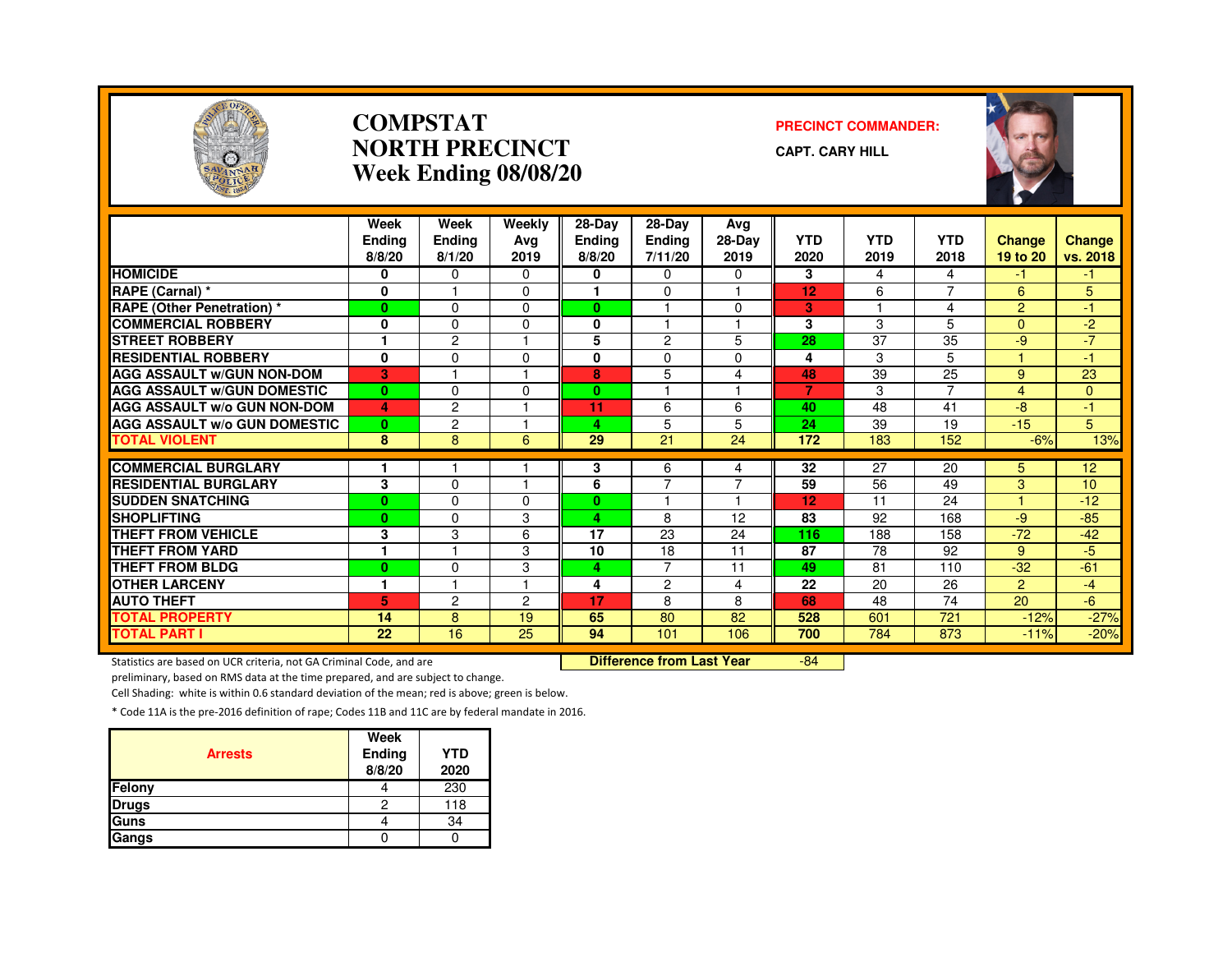

# **COMPSTATCENTRAL PRECINCT**

#### **PRECINCT COMMANDER:**

**CAPT. TONYA REID**

| SAVANNAH                            |                                 |                                 | Week Ending 08/08/20  |                                     |                                    |                         |                    |                    |                    | stag               |                           |
|-------------------------------------|---------------------------------|---------------------------------|-----------------------|-------------------------------------|------------------------------------|-------------------------|--------------------|--------------------|--------------------|--------------------|---------------------------|
|                                     | Week<br><b>Ending</b><br>8/8/20 | Week<br><b>Ending</b><br>8/1/20 | Weekly<br>Avg<br>2019 | $28-Dav$<br><b>Ending</b><br>8/8/20 | 28-Day<br><b>Ending</b><br>7/11/20 | Avg<br>$28-Dav$<br>2019 | <b>YTD</b><br>2020 | <b>YTD</b><br>2019 | <b>YTD</b><br>2018 | Change<br>19 to 20 | <b>Change</b><br>vs. 2018 |
| <b>HOMICIDE</b>                     | 0                               | $\Omega$                        | $\Omega$              | 0                                   | 0                                  | $\Omega$                | 10                 | 3                  |                    | 7                  | 9                         |
| RAPE (Carnal) *                     | 0                               | $\Omega$                        | 0                     | 3                                   |                                    |                         | 13                 | 6                  | 10                 | $\overline{7}$     | 3                         |
| <b>RAPE (Other Penetration)*</b>    | 1                               | $\Omega$                        | $\Omega$              | 1                                   | 2                                  | $\Omega$                | 3                  | 1                  | 6                  | $\overline{2}$     | -3                        |
| <b>COMMERCIAL ROBBERY</b>           | 0                               | $\Omega$                        | $\Omega$              | $\bf{0}$                            | $\overline{c}$                     | $\overline{c}$          | 5                  | 8                  | 3                  | $-3$               | $\overline{2}$            |
| <b>STREET ROBBERY</b>               | $\bf{0}$                        |                                 |                       | З.                                  | 3                                  | 5                       | 28                 | 36                 | 32                 | $-8$               | $-4$                      |
| <b>RESIDENTIAL ROBBERY</b>          | 0                               | $\Omega$                        | $\Omega$              | $\mathbf 1$                         | $\Omega$                           | $\Omega$                | 6                  | 3                  | 5                  | 3                  |                           |
| <b>AGG ASSAULT w/GUN NON-DOM</b>    | $\bf{0}$                        | $\overline{c}$                  | $\overline{c}$        | З.                                  | 5                                  |                         | $\overline{38}$    | $\overline{52}$    | 42                 | $-14$              | $-4$                      |
| <b>AGG ASSAULT w/GUN DOMESTIC</b>   |                                 | $\Omega$                        | $\Omega$              | 1.                                  |                                    |                         |                    | 9                  | 9                  | $-2$               | $-2$                      |
| <b>AGG ASSAULT w/o GUN NON-DOM</b>  | 4                               | $\mathbf 0$                     |                       | 5                                   | 5                                  | 4                       | 27                 | 32                 | 27                 | $-5$               | $\Omega$                  |
| <b>AGG ASSAULT w/o GUN DOMESTIC</b> | 1.                              | $\overline{c}$                  |                       | $\overline{7}$                      | 3                                  | 5                       | 45                 | 45                 | 23                 | $\Omega$           | 22                        |
| <b>TOTAL VIOLENT</b>                | $\overline{7}$                  | 5                               | 6                     | 24                                  | 22                                 | 26                      | 182                | 195                | 158                | $-7%$              | 15%                       |
| <b>COMMERCIAL BURGLARY</b>          |                                 |                                 |                       |                                     |                                    | 6                       | 31                 |                    |                    | $\overline{2}$     |                           |
| <b>RESIDENTIAL BURGLARY</b>         | 0<br>1                          | $\Omega$                        |                       | 4<br>9.                             | 8<br>4                             | 16                      | 87                 | 29<br>124          | 23<br>135          | $-37$              | 8<br>$-48$                |
| <b>SUDDEN SNATCHING</b>             |                                 |                                 | $\Omega$              | $\overline{2}$                      | $\Omega$                           |                         | 4                  |                    | $\overline{7}$     | $-3$               | $-3$                      |
| <b>SHOPLIFTING</b>                  | $\bf{0}$<br>$\overline{2}$      | $\overline{c}$                  | 5                     | 9                                   | 6                                  | 19                      | 98                 | 147                | 120                | $-49$              | $-22$                     |
| <b>THEFT FROM VEHICLE</b>           | 4                               | 4                               | 6                     | 21                                  | 25                                 | 25                      | 138                | 198                | 198                | $-60$              | $-60$                     |
| <b>THEFT FROM YARD</b>              | 3                               | 2                               | 4                     | 12                                  | 15                                 | 15                      | 101                | 116                | 109                | $-15$              | $-8$                      |
| THEFT FROM BLDG                     | 5                               | 4                               | 3                     | 11                                  | 9                                  | 10                      | 74                 | 80                 | 110                | $-6$               | $-36$                     |
| <b>OTHER LARCENY</b>                | $\mathbf{2}$                    |                                 | $\overline{c}$        | 5.                                  | 4                                  | $\overline{7}$          | 34                 | 49                 | 23                 | $-15$              | 11                        |
| <b>AUTO THEFT</b>                   | 4                               | 2                               | $\overline{2}$        | 11                                  | 13                                 | 10                      | 89                 | 80                 | 122                | 9                  | $-33$                     |
| <b>TOTAL PROPERTY</b>               | 21                              | 17                              | 24                    | 84                                  | 84                                 | 107                     | 656                | 830                | 847                | $-21%$             | $-23%$                    |
| <b>TOTAL PART I</b>                 | 28                              | 22                              | 30                    | 108                                 | 106                                | 133                     | 838                | 1025               | 1005               | $-18%$             | $-17%$                    |
|                                     |                                 |                                 |                       |                                     |                                    |                         |                    |                    |                    |                    |                           |

Statistics are based on UCR criteria, not GA Criminal Code, and are **Difference from Last Year** 

-187

preliminary, based on RMS data at the time prepared, and are subject to change.

Cell Shading: white is within 0.6 standard deviation of the mean; red is above; green is below.

| <b>Arrests</b> | Week<br>Ending<br>8/8/20 | <b>YTD</b><br>2020 |
|----------------|--------------------------|--------------------|
| Felony         | 15                       | 379                |
| <b>Drugs</b>   | 12                       | 231                |
| Guns           | 3                        | 46                 |
| Gangs          |                          |                    |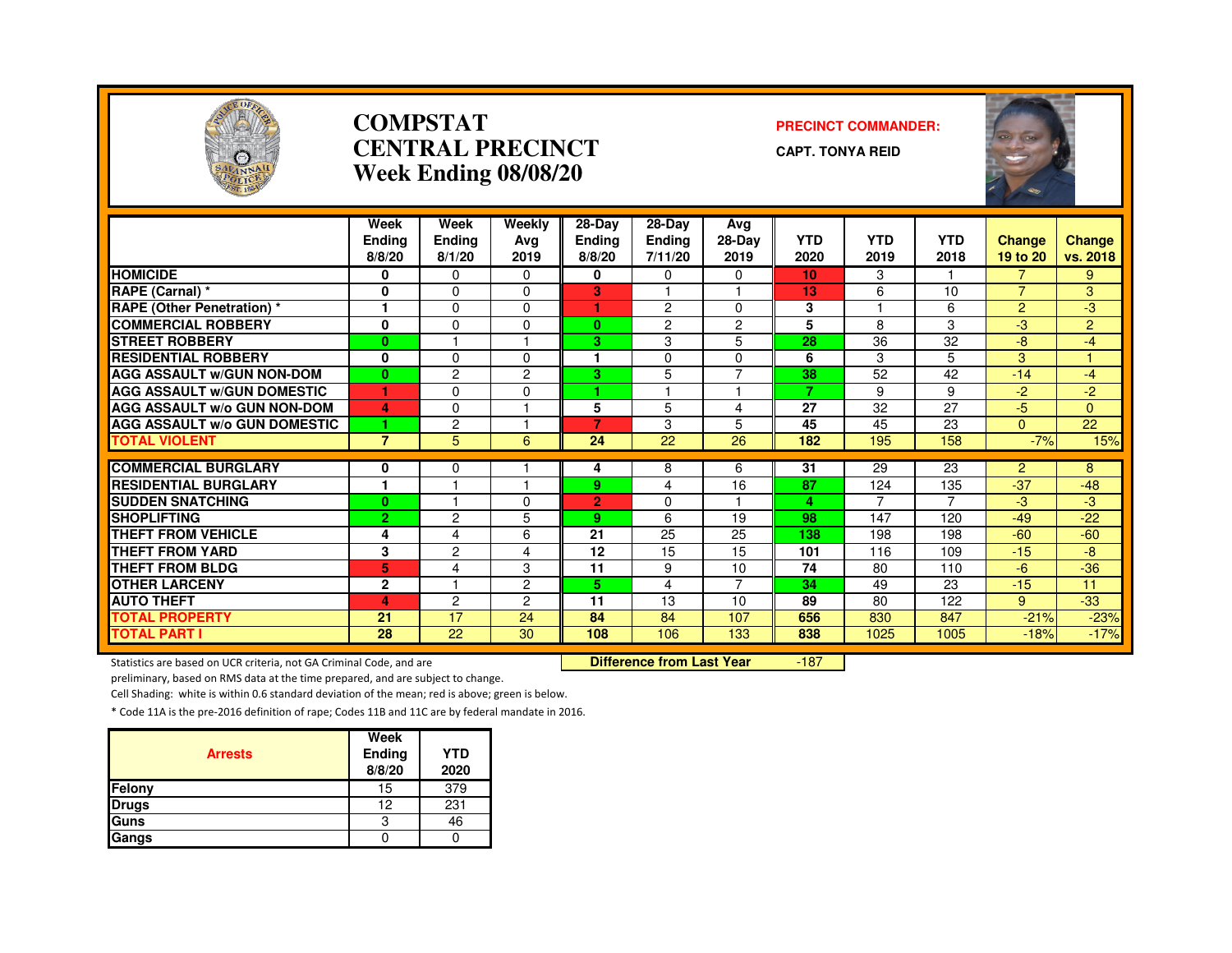

#### **COMPSTATSOUTH PRECINCTWeek Ending 08/08/20**

#### **PRECINCT COMMANDER:**

**CAPT. MICHELLE HALFORD**



|                                     | Week<br>Endina<br>8/8/20 | Week<br><b>Ending</b><br>8/1/20 | Weekly<br>Avg<br>2019 | 28-Day<br><b>Ending</b><br>8/8/20 | $28-Dav$<br><b>Ending</b><br>7/11/20 | Ava<br>28-Day<br>2019 | <b>YTD</b><br>2020 | <b>YTD</b><br>2019 | <b>YTD</b><br>2018 | <b>Change</b><br>19 to 20 | <b>Change</b><br>vs. 2018 |
|-------------------------------------|--------------------------|---------------------------------|-----------------------|-----------------------------------|--------------------------------------|-----------------------|--------------------|--------------------|--------------------|---------------------------|---------------------------|
| <b>HOMICIDE</b>                     | 0                        | $\mathbf{0}$                    | $\Omega$              | 0                                 | $\Omega$                             |                       | $\mathbf{2}$       | 5                  | 3                  | $-3$                      | -1.                       |
| RAPE (Carnal) *                     | $\mathbf 0$              | $\Omega$                        | $\Omega$              | $\mathbf{2}$                      | 4                                    |                       | 13                 | 8                  | 5                  | 5                         | 8                         |
| <b>RAPE (Other Penetration)</b> *   | $\bf{0}$                 | $\Omega$                        | $\Omega$              | 0                                 | $\Omega$                             | $\Omega$              | 5                  |                    | 13                 | 4                         | -8                        |
| <b>COMMERCIAL ROBBERY</b>           | $\mathbf 0$              | $\overline{c}$                  | $\Omega$              | $\mathbf{2}$                      | $\overline{c}$                       |                       | 15                 | 9                  | 8                  | 6                         | $\overline{7}$            |
| <b>STREET ROBBERY</b>               | $\bf{0}$                 | $\Omega$                        |                       | $\overline{2}$                    | $\Omega$                             | 3                     | 17                 | 24                 | 23                 | $-7$                      | -6                        |
| <b>RESIDENTIAL ROBBERY</b>          | 0                        | $\Omega$                        | O                     | 0                                 |                                      | $\Omega$              | 4                  | 3                  | 6                  |                           | $-2$                      |
| <b>AGG ASSAULT W/GUN NON-DOM</b>    | 4                        | 3                               |                       | 9                                 | $\overline{7}$                       | 3                     | 43                 | 27                 | $\overline{7}$     | 16                        | 36                        |
| <b>AGG ASSAULT W/GUN DOMESTIC</b>   | $\bf{0}$                 | $\Omega$                        | $\Omega$              |                                   | 2                                    |                       | 6                  | 10                 | 5                  | $-4$                      | $\overline{\mathbf{1}}$   |
| <b>AGG ASSAULT w/o GUN NON-DOM</b>  | $\bf{0}$                 | $\overline{c}$                  |                       | $\mathbf{2}$                      | 3                                    | $\overline{2}$        | 19                 | 19                 | 14                 | $\Omega$                  | 5                         |
| <b>AGG ASSAULT w/o GUN DOMESTIC</b> | 1                        |                                 |                       | 2.                                | 4                                    | $\overline{4}$        | 28                 | 33                 | 15                 | $-5$                      | 13 <sup>°</sup>           |
| <b>TOTAL VIOLENT</b>                | 5                        | 8                               | 4                     | 20                                | 23                                   | 17                    | 152                | 139                | 99                 | 9%                        | 54%                       |
| <b>COMMERCIAL BURGLARY</b>          |                          |                                 |                       | 3                                 | 7                                    | 5                     | 23                 | 44                 | 28                 | $-21$                     | $-5$                      |
| <b>RESIDENTIAL BURGLARY</b>         | 3                        |                                 |                       | 8                                 | 6                                    | 9                     | 55                 | 64                 | 126                | -9                        | $-71$                     |
| <b>SUDDEN SNATCHING</b>             | $\bf{0}$                 | $\Omega$                        | <sup>0</sup>          | 0                                 | $\Omega$                             |                       | 3                  | 9                  | 8                  | $-6$                      | -5                        |
| <b>SHOPLIFTING</b>                  | 3                        | $\overline{c}$                  | 12                    | 14                                | 20                                   | 48                    | 176                | 428                | 398                | $-252$                    | $-222$                    |
| THEFT FROM VEHICLE                  | $\overline{2}$           | $\overline{7}$                  | ⇁                     | 22                                | 39                                   | 26                    | 196                | 235                | 222                | $-39$                     | $-26$                     |
| <b>THEFT FROM YARD</b>              | $\mathbf{2}$             | 2                               |                       | 7                                 | 7                                    | 6                     | 55                 | 45                 | 66                 | 10                        | $-11$                     |
| <b>THEFT FROM BLDG</b>              | $\mathbf{2}$             | 3                               | 3                     | 18                                | 7                                    | 13                    | 78                 | 108                | 87                 | $-30$                     | -9                        |
| <b>OTHER LARCENY</b>                | 1                        | м                               |                       | 3                                 | 4                                    | 4                     | 25                 | 34                 | 16                 | -9                        | 9                         |
| <b>AUTO THEFT</b>                   | 3                        | 6                               | 3                     | 19                                | 16                                   | 11                    | 85                 | 82                 | 93                 | 3                         | -8                        |
| <b>TOTAL PROPERTY</b>               | 17                       | 23                              | 29                    | 94                                | 106                                  | 123                   | 696                | 1049               | 1044               | $-34%$                    | $-33%$                    |
| <b>TOTAL PART I</b>                 | 22                       | 31                              | 34                    | 114                               | 129                                  | 141                   | 848                | 1188               | 1143               | $-29%$                    | $-26%$                    |

Statistics are based on UCR criteria, not GA Criminal Code, and are **Difference from Last Year** 

-340

preliminary, based on RMS data at the time prepared, and are subject to change.

Cell Shading: white is within 0.6 standard deviation of the mean; red is above; green is below.

| <b>Arrests</b> | Week<br>Ending<br>8/8/20 | <b>YTD</b><br>2020 |
|----------------|--------------------------|--------------------|
| Felony         | ხ                        | 206                |
| <b>Drugs</b>   | 3                        | 95                 |
| Guns           |                          | 18                 |
| Gangs          |                          |                    |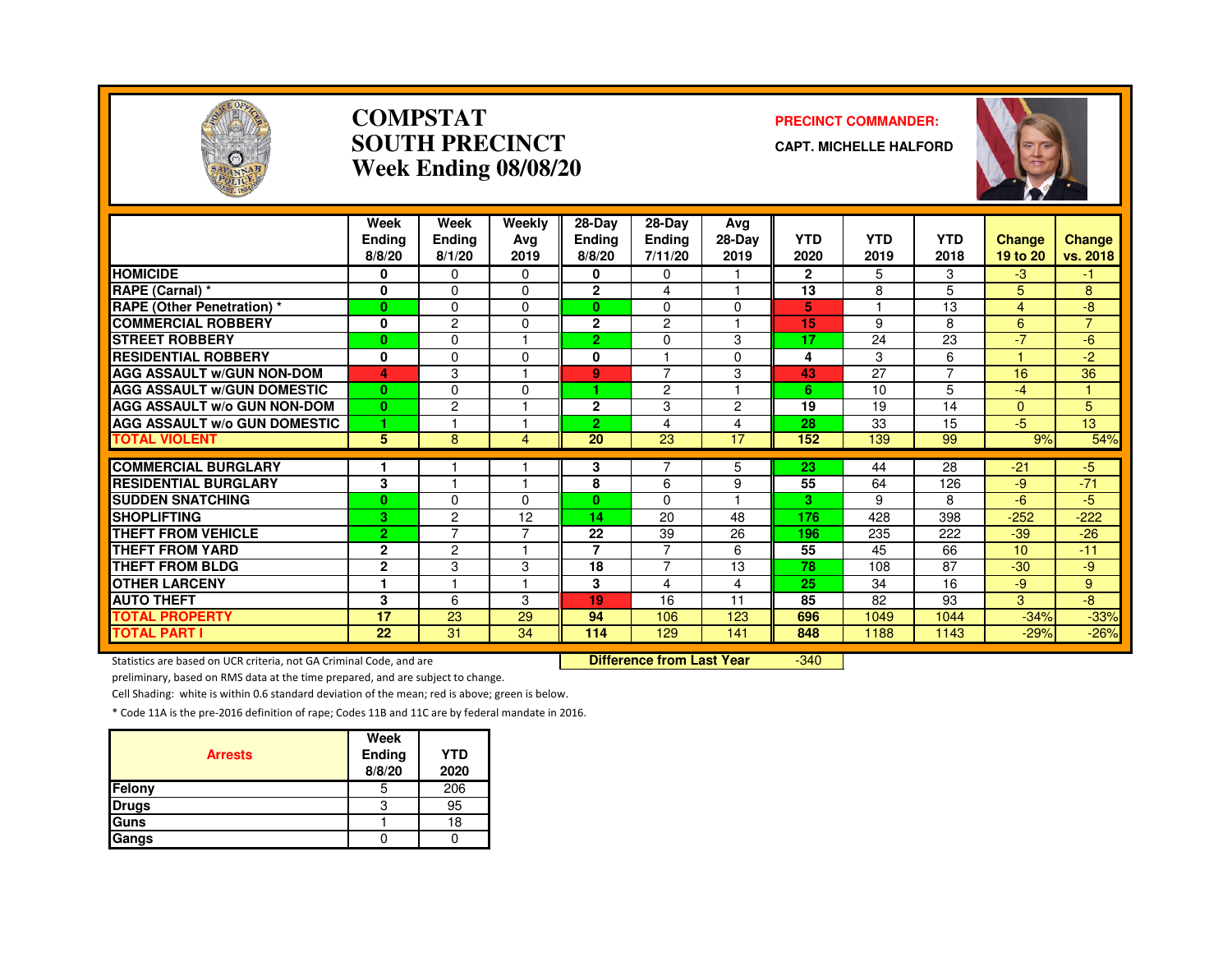

#### **COMPSTATEAST PRECINCTWeek Ending 08/08/20**

#### **PRECINCT COMMANDER:**

**CAPT. GEORGE GUNDICH**



|                                     | Week<br>Endina<br>8/8/20 | Week<br>Ending<br>8/1/20 | Weekly<br>Ava<br>2019 | 28-Day<br><b>Ending</b><br>8/8/20 | $28$ -Day<br>Ending<br>7/11/20 | Ava<br>28-Day<br>2019 | <b>YTD</b><br>2020 | <b>YTD</b><br>2019 | <b>YTD</b><br>2018 | Change<br>19 to 20 | Change<br>vs. 2018 |
|-------------------------------------|--------------------------|--------------------------|-----------------------|-----------------------------------|--------------------------------|-----------------------|--------------------|--------------------|--------------------|--------------------|--------------------|
| <b>HOMICIDE</b>                     | 0                        | $\Omega$                 | $\Omega$              | 0                                 | 0                              | 0                     | 3                  | 3                  | 9                  | $\Omega$           | -6                 |
| RAPE (Carnal) *                     |                          | $\Omega$                 | $\Omega$              |                                   | 0                              | 1                     | $\bf{0}$           | 10                 | 8                  | $-10$              | -8                 |
| <b>RAPE (Other Penetration) *</b>   | $\bf{0}$                 | $\Omega$                 | $\Omega$              | $\bf{0}$                          | 0                              | 0                     | 3                  | $\Omega$           | 5                  | 3                  | $-2$               |
| <b>COMMERCIAL ROBBERY</b>           | 0                        |                          | 0                     | 1                                 | 0                              |                       | 5                  | 2                  | 4                  | 3                  |                    |
| <b>STREET ROBBERY</b>               | $\bf{0}$                 | $\Omega$                 |                       | $\overline{2}$                    | 5                              | 4                     | 16                 | 28                 | 26                 | $-12$              | $-10$              |
| <b>RESIDENTIAL ROBBERY</b>          | 0                        | $\Omega$                 | $\Omega$              |                                   |                                |                       | 3                  | 4                  | 2                  | $-1$               |                    |
| <b>AGG ASSAULT W/GUN NON-DOM</b>    | 5.                       | 3                        | $\overline{c}$        | 14                                | 3                              | 6                     | 42                 | 46                 | 35                 | $-4$               | $\overline{7}$     |
| <b>AGG ASSAULT W/GUN DOMESTIC</b>   | $\bf{0}$                 | $\Omega$                 | $\Omega$              | ٠                                 | $\overline{c}$                 | $\overline{c}$        | 41                 | 12                 | 4                  | $-1$               | $\overline{7}$     |
| <b>AGG ASSAULT w/o GUN NON-DOM</b>  | $\mathbf{1}$             |                          |                       | 6                                 | 10                             | 5                     | 45                 | 40                 | 36                 | 5                  | 9                  |
| <b>AGG ASSAULT W/o GUN DOMESTIC</b> | $\bf{0}$                 | $\Omega$                 |                       | 2                                 | 10                             | 5                     | 54                 | 54                 | 20                 | $\Omega$           | 34                 |
| <b>TOTAL VIOLENT</b>                | $\overline{7}$           | 5                        | 6                     | 28                                | 31                             | 24                    | 182                | 199                | 149                | $-9%$              | 22%                |
|                                     |                          |                          |                       |                                   |                                |                       |                    |                    |                    |                    |                    |
| <b>COMMERCIAL BURGLARY</b>          | 0                        | $\Omega$                 | 0                     | $\mathbf{2}$                      | 2                              | $\overline{2}$        | 18                 | 14                 | 17                 | 4                  |                    |
| <b>RESIDENTIAL BURGLARY</b>         | -1                       | $\overline{7}$           | 2                     | 12                                | 14                             | 17                    | 82                 | 137                | 146                | $-55$              | $-64$              |
| <b>SUDDEN SNATCHING</b>             |                          | $\Omega$                 | 0                     |                                   | 0                              | ٠                     | з                  | 8                  | 9                  | -5.                | -6                 |
| <b>SHOPLIFTING</b>                  | $\bf{0}$                 | $\overline{c}$           | 6                     | 5.                                | 10                             | 23                    | 146                | 187                | 198                | $-41$              | $-52$              |
| THEFT FROM VEHICLE                  | 4                        | 5                        | 6                     | 7                                 | 22                             | 24                    | 149                | 198                | 189                | $-49$              | $-40$              |
| <b>THEFT FROM YARD</b>              | $\mathbf{1}$             | $\overline{c}$           | $\overline{2}$        | 5                                 | 14                             | 10                    | 72                 | 76                 | 98                 | $-4$               | $-26$              |
| <b>THEFT FROM BLDG</b>              | 4                        | 3                        | 3                     | 9                                 | 13                             | 12                    | 89                 | 92                 | 103                | -3                 | $-14$              |
| <b>OTHER LARCENY</b>                | $\bf{0}$                 |                          |                       | $\overline{2}$                    | 3                              | 5                     | 31                 | 37                 | 37                 | $-6$               | -6                 |
| <b>AUTO THEFT</b>                   | $\overline{2}$           | 4                        | 2                     | 9                                 | $\overline{7}$                 | 10                    | 59                 | 89                 | 98                 | $-30$              | $-39$              |
| <b>TOTAL PROPERTY</b>               | 10                       | 24                       | 23                    | 52                                | 85                             | 103                   | 649                | 838                | 895                | $-23%$             | $-27%$             |
| <b>TOTAL PART I</b>                 | 17                       | 29                       | 29                    | 80                                | 116                            | 127                   | 831                | 1037               | 1044               | $-20%$             | $-20%$             |

Statistics are based on UCR criteria, not GA Criminal Code, and are **Difference from Last Year** 

-206

preliminary, based on RMS data at the time prepared, and are subject to change.

Cell Shading: white is within 0.6 standard deviation of the mean; red is above; green is below.

| <b>Arrests</b> | Week<br><b>Ending</b><br>8/8/20 | <b>YTD</b><br>2020 |
|----------------|---------------------------------|--------------------|
| Felony         |                                 |                    |
| <b>Drugs</b>   |                                 |                    |
| Guns           |                                 |                    |
| Gangs          |                                 |                    |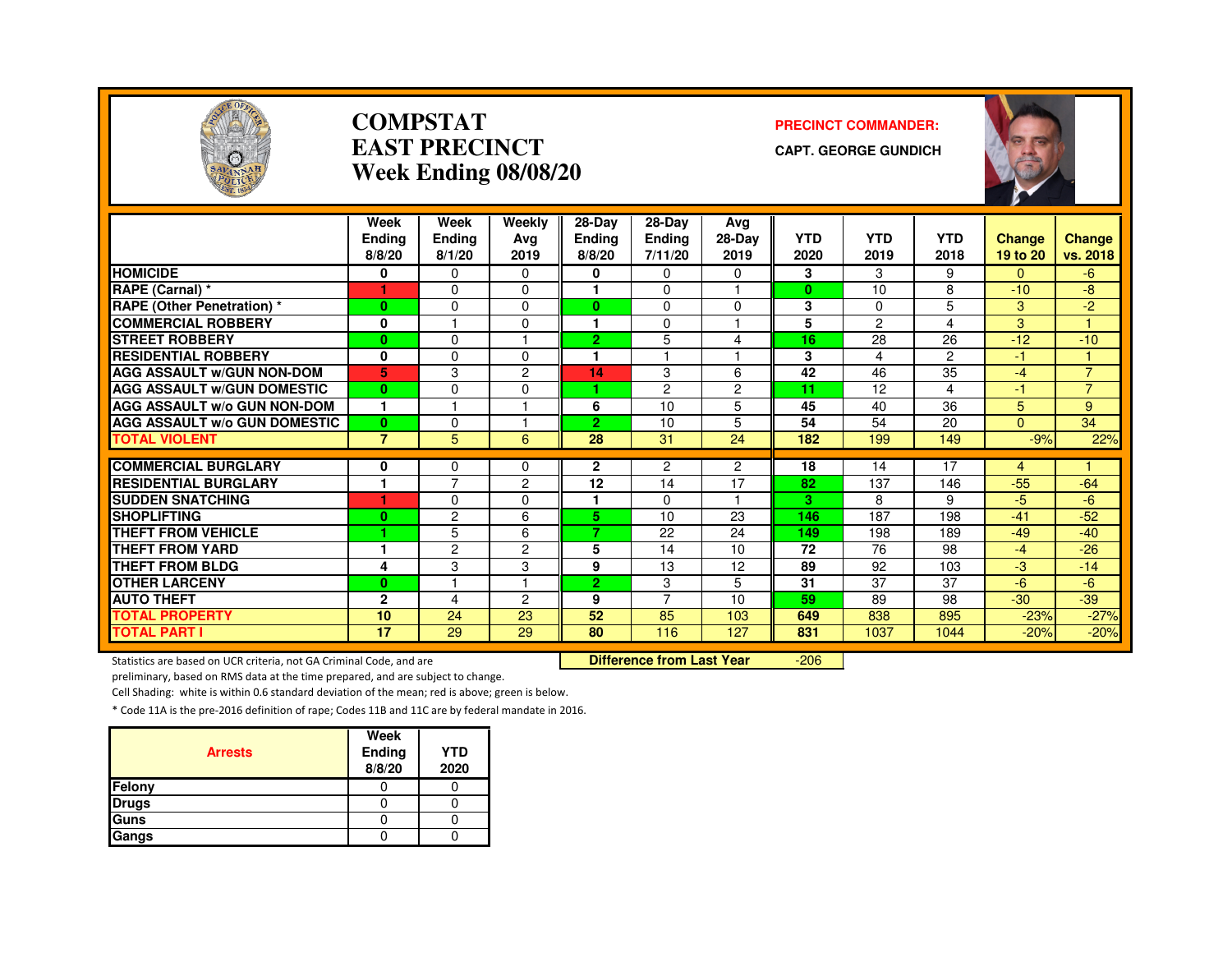## **BEAT 21 North PrecinctWeek Ending 08/08/20**

|                                     |                |                | <b>Last 4 Weeks</b> |                   | 28 Days        | 28 Day  |                |              |                |                |                |
|-------------------------------------|----------------|----------------|---------------------|-------------------|----------------|---------|----------------|--------------|----------------|----------------|----------------|
|                                     | <b>Ending</b>  | <b>Endina</b>  | <b>Endina</b>       | <b>Ending</b>     | <b>Endina</b>  | Average | <b>YTD</b>     | <b>YTD</b>   | <b>YTD</b>     | <b>Change</b>  | <b>Change</b>  |
|                                     | 07/18/20       | 07/25/20       |                     | 08/01/20 08/08/20 | 08/08/20       | 2019    | 2020           | 2019         | 2018           | 19 to 20       | vs. 2018       |
| <b>HOMICIDE</b>                     | 0              | 0              | $\mathbf{0}$        | 0                 | 0              | 0.0     | $\mathbf{0}$   | 0            | $\mathbf{0}$   | $\mathbf{0}$   | $\mathbf{0}$   |
| RAPE (Carnal) *                     | 0              | $\Omega$       | $\Omega$            | $\Omega$          | $\Omega$       | 0.2     | $\mathbf{1}$   | $\mathbf{1}$ | $\Omega$       | $\Omega$       | $\mathbf{1}$   |
| <b>RAPE (Other Penetration) *</b>   | 0              | $\Omega$       | 0                   | $\Omega$          | $\Omega$       | 0.0     | $\Omega$       | $\Omega$     | $\mathbf{1}$   | $\Omega$       | $-1$           |
| <b>COMMERCIAL ROBBERY</b>           | 0              | 0              | 0                   | 0                 | $\Omega$       | 0.0     | $\Omega$       | $\Omega$     | $\Omega$       | $\mathbf{0}$   | $\Omega$       |
| <b>STREET ROBBERY</b>               | 0              | 0              | 0                   | 0                 | 0              | 0.0     | $\overline{2}$ | 0            | 0              | 2              | $\overline{2}$ |
| <b>RESIDENTIAL ROBBERY</b>          | 0              | $\Omega$       | $\Omega$            | $\Omega$          | $\Omega$       | 0.0     | $\Omega$       | $\Omega$     | $\Omega$       | $\Omega$       | $\Omega$       |
| <b>AGG ASSAULT W/GUN NON-DOM</b>    | $\Omega$       | $\mathbf 0$    | $\Omega$            | $\Omega$          | $\Omega$       | 0.1     | $\overline{2}$ | 3            | $\mathbf{1}$   | $-1$           | 1              |
| <b>AGG ASSAULT W/GUN DOMESTIC</b>   | 0              | 0              | 0                   | 0                 | $\Omega$       | 0.0     | $\overline{2}$ | 0            | $\mathbf{1}$   | $\overline{2}$ | 1              |
| <b>AGG ASSAULT W/o GUN NON-DOM</b>  | $\Omega$       | 0              | $\Omega$            | 0                 | $\Omega$       | 0.2     | $\Omega$       | $\mathbf{1}$ | $\overline{2}$ | $-1$           | $-2$           |
| <b>AGG ASSAULT W/o GUN DOMESTIC</b> | $\Omega$       | $\Omega$       | $\mathbf{1}$        | $\Omega$          | $\mathbf{1}$   | 0.4     | 4              | $\mathbf{1}$ | $\mathbf{1}$   | 3              | 3              |
| <b>TOTAL VIOLENT</b>                | $\Omega$       | $\Omega$       | $\mathbf{1}$        | $\Omega$          | $\mathbf{1}$   | 0.8     | 11             | 6            | 6              | 83%            | 83%            |
|                                     |                |                |                     |                   |                |         |                |              |                |                |                |
| <b>COMMERCIAL BURGLARY</b>          | 0              | 0              | 0                   | 0                 | $\Omega$       | 0.1     | $\mathbf{1}$   | $\mathbf{1}$ | 2              | $\Omega$       | -1             |
| <b>RESIDENTIAL BURGLARY</b>         | 0              | $\mathbf{1}$   | 0                   | $\Omega$          | $\mathbf{1}$   | 1.3     | 4              | 13           | 8              | $-9$           | $-4$           |
| <b>SUDDEN SNATCHING</b>             | 0              | 0              | 0                   | 0                 | $\Omega$       | 0.0     | $\Omega$       | 0            | $\Omega$       | $\Omega$       | $\Omega$       |
| <b>SHOPLIFTING</b>                  | 0              | 0              | 0                   | $\Omega$          | $\Omega$       | 0.5     | $\overline{c}$ | 6            | $\overline{2}$ | $-4$           | $\Omega$       |
| <b>THEFT FROM VEHICLE</b>           | 0              | $\mathbf{1}$   | 0                   | $\Omega$          | $\mathbf{1}$   | 3.8     | 4              | 38           | 24             | $-34$          | $-20$          |
| <b>THEFT FROM YARD</b>              | 1              | $\Omega$       | $\Omega$            | $\Omega$          | $\mathbf{1}$   | 0.6     | $\overline{2}$ | 3            | 12             | $-1$           | $-10$          |
| <b>THEFT FROM BLDG</b>              | 0              | 0              | 0                   | 0                 | 0              | 0.5     | 5              | 5            | 11             | $\mathbf{0}$   | $-6$           |
| <b>OTHER LARCENY</b>                | 0              | 0              | $\Omega$            | $\Omega$          | $\Omega$       | 0.6     | $\Omega$       | $\mathbf{1}$ | 6              | $-1$           | $-6$           |
| <b>AUTO THEFT</b>                   | 1              | 0              | $\Omega$            | $\mathbf{1}$      | $\overline{2}$ | 1.5     | 6              | 14           | 10             | $-8$           | $-4$           |
| <b>TOTAL PROPERTY</b>               | $\overline{2}$ | $\overline{2}$ | $\Omega$            | $\mathbf{1}$      | 5              | 8.7     | 24             | 81           | 75             | $-70%$         | $-68%$         |
| <b>TOTAL PART I</b>                 | $\overline{2}$ | $\overline{2}$ | $\mathbf{1}$        | $\mathbf{1}$      | 6              | 9.5     | 35             | 87           | 81             | $-60%$         | $-57%$         |

 **Difference from Last Year**

-52

Statistics are based on UCR criteria, not GA Criminal Code.

\* Rape Code 11A is the historical definition of rape (aka Legacy Rape); Rape Codes 11B and 11C are those moved from Part II to Part I in 2017.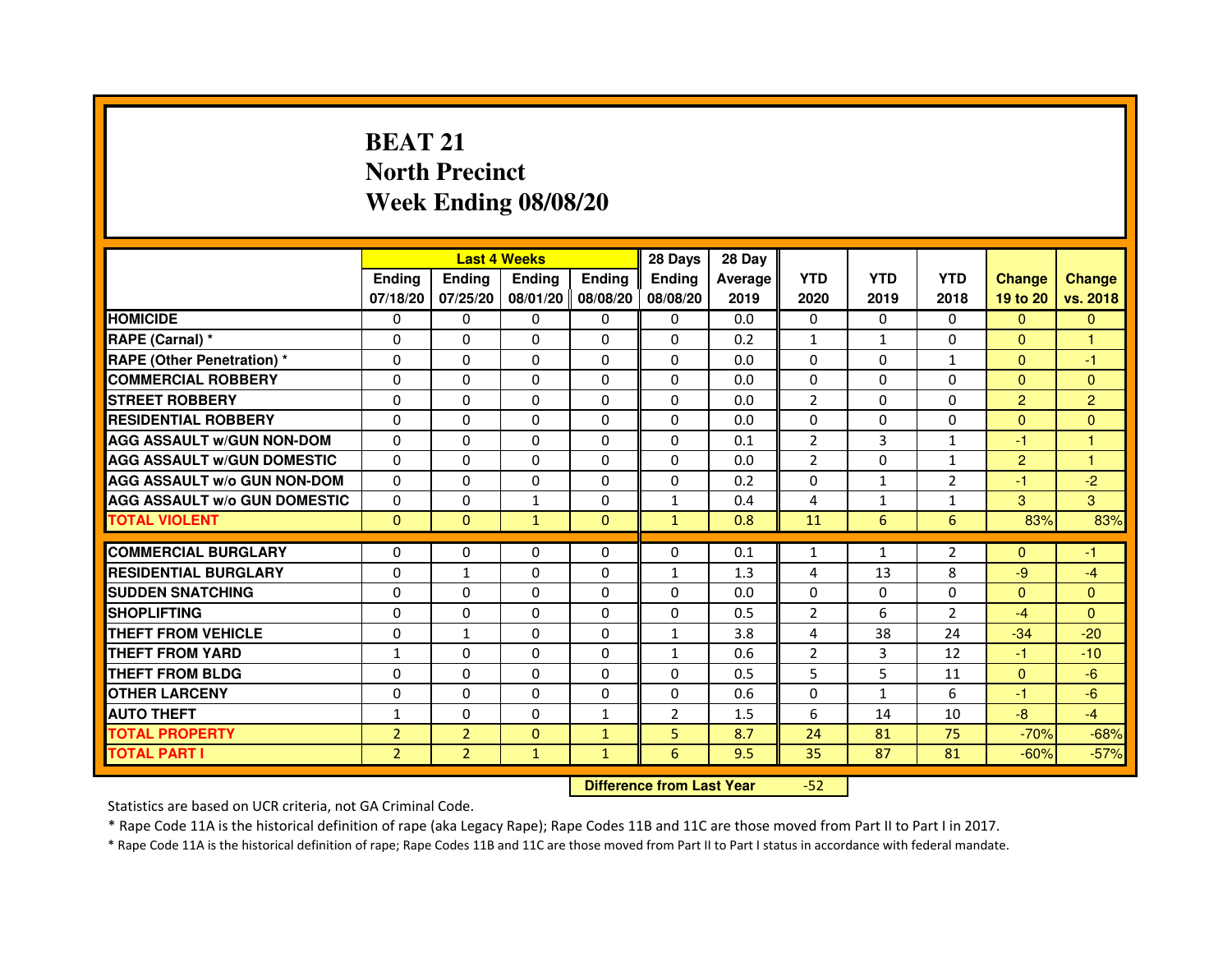### **BEAT 22 North PrecinctWeek Ending 08/08/20**

|                                     |                | <b>Last 4 Weeks</b> |                |                   | 28 Days                          | 28 Day  |                |                |                |                |                |
|-------------------------------------|----------------|---------------------|----------------|-------------------|----------------------------------|---------|----------------|----------------|----------------|----------------|----------------|
|                                     | <b>Ending</b>  | Ending              | <b>Ending</b>  | <b>Ending</b>     | Ending                           | Average | <b>YTD</b>     | <b>YTD</b>     | <b>YTD</b>     | <b>Change</b>  | <b>Change</b>  |
|                                     | 07/18/20       | 07/25/20            |                | 08/01/20 08/08/20 | 08/08/20                         | 2019    | 2020           | 2019           | 2018           | 19 to 20       | vs. 2018       |
| <b>HOMICIDE</b>                     | $\Omega$       | $\Omega$            | $\Omega$       | $\Omega$          | $\Omega$                         | 0.1     | $\mathbf{1}$   | $\mathbf{1}$   | 3              | $\Omega$       | $-2$           |
| RAPE (Carnal) *                     | 0              | $\Omega$            | $\Omega$       | $\Omega$          | $\Omega$                         | 0.2     | $\overline{2}$ | $\mathbf{1}$   | 2              | 1              | $\mathbf{0}$   |
| <b>RAPE (Other Penetration) *</b>   | $\Omega$       | 0                   | $\Omega$       | 0                 | $\Omega$                         | 0.0     | $\mathbf{1}$   | $\Omega$       | $\mathbf{1}$   | 1              | $\overline{0}$ |
| <b>COMMERCIAL ROBBERY</b>           | $\Omega$       | $\Omega$            | $\Omega$       | $\Omega$          | $\Omega$                         | 0.2     | $\mathbf{1}$   | $\mathbf{1}$   | $\overline{2}$ | $\mathbf{0}$   | $-1$           |
| <b>STREET ROBBERY</b>               | $\Omega$       | $\Omega$            | $\Omega$       | $\Omega$          | $\Omega$                         | 0.7     | $\overline{2}$ | $\overline{7}$ | $\overline{7}$ | $-5$           | $-5$           |
| <b>RESIDENTIAL ROBBERY</b>          | $\Omega$       | $\Omega$            | $\Omega$       | $\Omega$          | $\Omega$                         | 0.1     | $\overline{2}$ | 1              | 0              | 1              | $\overline{2}$ |
| <b>AGG ASSAULT W/GUN NON-DOM</b>    | 1              | $\mathbf{1}$        | $\Omega$       | 3                 | 5                                | 1.5     | 23             | 13             | 7              | 10             | 16             |
| <b>AGG ASSAULT w/GUN DOMESTIC</b>   | $\Omega$       | $\Omega$            | $\Omega$       | $\Omega$          | $\Omega$                         | 0.4     | $\mathbf{1}$   | $\mathbf{1}$   | $\mathbf{1}$   | $\mathbf{0}$   | $\mathbf{0}$   |
| <b>AGG ASSAULT W/o GUN NON-DOM</b>  | $\Omega$       | $\Omega$            | $\Omega$       | $\Omega$          | $\Omega$                         | 1.2     | 3              | 8              | 8              | $-5$           | $-5$           |
| <b>AGG ASSAULT W/o GUN DOMESTIC</b> | 1              | 0                   | 1              | $\Omega$          | $\overline{2}$                   | 1.6     | 4              | 16             | 6              | $-12$          | $-2$           |
| <b>TOTAL VIOLENT</b>                | $\overline{2}$ | $\mathbf{1}$        | $\mathbf{1}$   | 3                 | $\overline{7}$                   | 5.8     | 40             | 49             | 37             | $-18%$         | 8%             |
| <b>COMMERCIAL BURGLARY</b>          | 0              | 1                   | 0              | $\mathbf{1}$      | 2                                | 0.5     | 4              | 4              | 3              | $\Omega$       | 1              |
| <b>RESIDENTIAL BURGLARY</b>         | $\overline{2}$ | $\Omega$            | $\Omega$       | $\mathbf{1}$      | 3                                | 1.3     | 27             | 9              | 13             | 18             | 14             |
| <b>SUDDEN SNATCHING</b>             | $\Omega$       | $\Omega$            | $\Omega$       | $\Omega$          | $\Omega$                         | 0.2     | $\mathbf{1}$   | $\overline{2}$ | 3              | $-1$           | $-2$           |
| <b>SHOPLIFTING</b>                  | 1              | 0                   | $\Omega$       | 0                 | $\mathbf{1}$                     | 0.9     | 5              | 6              | 28             | $-1$           | $-23$          |
| THEFT FROM VEHICLE                  | $\mathbf{1}$   | $\Omega$            | $\mathbf{1}$   | $\mathbf{1}$      | 3                                | 2.8     | 17             | 16             | 25             | 1              | $-8$           |
| <b>THEFT FROM YARD</b>              | $\Omega$       | $\Omega$            | $\Omega$       | $\Omega$          | 0                                | 1.4     | 9              | 10             | 12             | $-1$           | $-3$           |
| <b>THEFT FROM BLDG</b>              | $\mathbf{1}$   | $\mathbf{1}$        | $\Omega$       | $\Omega$          | $\overline{2}$                   | 1.8     | 9              | 14             | 9              | $-5$           | $\Omega$       |
| <b>OTHER LARCENY</b>                | 0              | 0                   | $\mathbf{1}$   | $\mathbf{0}$      | $\mathbf{1}$                     | 0.2     | $\overline{2}$ | $\Omega$       | $\Omega$       | $\overline{2}$ | $\overline{2}$ |
| <b>AUTO THEFT</b>                   | $\Omega$       | 1                   | $\Omega$       | $\mathbf{1}$      | $\overline{2}$                   | 1.8     | 11             | $\overline{7}$ | 17             | $\overline{4}$ | $-6$           |
| <b>TOTAL PROPERTY</b>               | 5              | 3                   | $\overline{2}$ | $\overline{4}$    | 14                               | 10.9    | 85             | 68             | 110            | 25%            | $-23%$         |
| <b>TOTAL PART I</b>                 | $\overline{7}$ | $\overline{4}$      | $\overline{3}$ | $\overline{7}$    | 21                               | 16.7    | 125            | 117            | 147            | 7%             | $-15%$         |
|                                     |                |                     |                |                   | <b>Difference from Last Year</b> |         | 8              |                |                |                |                |

 **Difference from Last Year**

Statistics are based on UCR criteria, not GA Criminal Code.

\* Rape Code 11A is the historical definition of rape (aka Legacy Rape); Rape Codes 11B and 11C are those moved from Part II to Part I in 2017.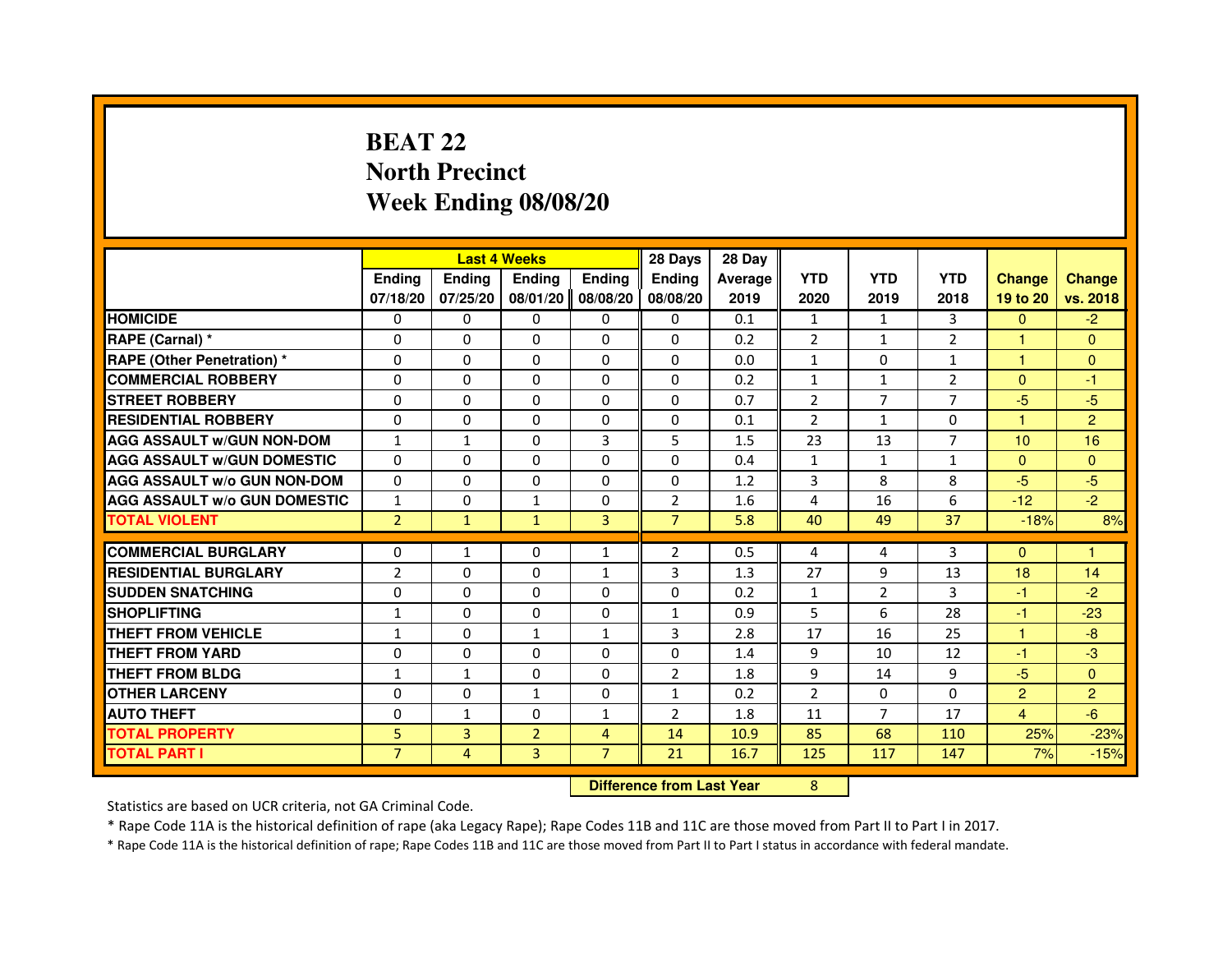## **BEAT 23 North PrecinctWeek Ending 08/08/20**

|                                     |               |                | <b>Last 4 Weeks</b>              |               | 28 Days        | 28 Day  |                |                |                |                |                |
|-------------------------------------|---------------|----------------|----------------------------------|---------------|----------------|---------|----------------|----------------|----------------|----------------|----------------|
|                                     | <b>Ending</b> | Ending         | <b>Ending</b>                    | <b>Ending</b> | <b>Ending</b>  | Average | <b>YTD</b>     | <b>YTD</b>     | <b>YTD</b>     | <b>Change</b>  | <b>Change</b>  |
|                                     | 07/18/20      | 07/25/20       | 08/01/20                         | 08/08/20      | 08/08/20       | 2019    | 2020           | 2019           | 2018           | 19 to 20       | vs. 2018       |
| <b>HOMICIDE</b>                     | 0             | 0              | $\Omega$                         | $\Omega$      | 0              | 0.2     | $\mathbf{1}$   | $\overline{2}$ | $\mathbf{1}$   | $-1$           | $\mathbf{0}$   |
| RAPE (Carnal) *                     | 0             | 0              | 0                                | 0             | 0              | 0.1     | 0              | $\mathbf{1}$   | 1              | $-1$           | $-1$           |
| RAPE (Other Penetration) *          | $\Omega$      | 0              | $\Omega$                         | $\Omega$      | $\Omega$       | 0.0     | $\overline{2}$ | $\Omega$       | $\Omega$       | $\overline{2}$ | $\overline{2}$ |
| <b>COMMERCIAL ROBBERY</b>           | $\Omega$      | $\Omega$       | $\Omega$                         | $\Omega$      | $\Omega$       | 0.0     | $\Omega$       | $\Omega$       | $\mathbf{1}$   | $\Omega$       | $-1$           |
| <b>STREET ROBBERY</b>               | $\Omega$      | $\Omega$       | $\mathbf{1}$                     | $\Omega$      | $\mathbf{1}$   | 0.2     | 8              | $\overline{2}$ | 4              | 6              | $\overline{4}$ |
| <b>RESIDENTIAL ROBBERY</b>          | 0             | 0              | $\Omega$                         | 0             | 0              | 0.0     | $\mathbf{1}$   | 0              | 3              | 1              | $-2$           |
| <b>AGG ASSAULT W/GUN NON-DOM</b>    | $\Omega$      | $\Omega$       | $\mathbf{1}$                     | $\Omega$      | $\mathbf{1}$   | 1.0     | 4              | 8              | 8              | $-4$           | $-4$           |
| <b>AGG ASSAULT W/GUN DOMESTIC</b>   | $\Omega$      | $\Omega$       | $\Omega$                         | $\Omega$      | $\Omega$       | 0.2     | 3              | $\mathbf{1}$   | $\overline{2}$ | $\overline{2}$ | $\mathbf{1}$   |
| <b>AGG ASSAULT W/o GUN NON-DOM</b>  | $\Omega$      | $\Omega$       | $\mathbf{1}$                     | $\Omega$      | $\mathbf{1}$   | 1.2     | $\overline{2}$ | 11             | 5              | $-9$           | $-3$           |
| <b>AGG ASSAULT W/o GUN DOMESTIC</b> | $\Omega$      | $\Omega$       | 0                                | $\Omega$      | $\Omega$       | 0.8     | 3              | 5              | $\overline{7}$ | $-2$           | $-4$           |
| <b>TOTAL VIOLENT</b>                | $\mathbf{0}$  | $\mathbf{0}$   | 3                                | $\mathbf{0}$  | 3              | 3.6     | 24             | 30             | 32             | $-20%$         | $-25%$         |
| <b>COMMERCIAL BURGLARY</b>          | 0             | 0              | 1                                | 0             | $\mathbf{1}$   | 1.3     | 6              | 6              | 8              | $\Omega$       | $-2$           |
| <b>RESIDENTIAL BURGLARY</b>         | 0             | $\Omega$       | $\Omega$                         | 1             | $\mathbf{1}$   | 0.8     | 10             | 9              | 12             | 1              | $-2$           |
| <b>SUDDEN SNATCHING</b>             | $\Omega$      | $\Omega$       | $\Omega$                         | $\Omega$      | $\Omega$       | 0.2     | $\overline{2}$ | $\mathbf{1}$   | $\overline{2}$ | $\mathbf{1}$   | $\Omega$       |
| <b>SHOPLIFTING</b>                  | 0             | $\Omega$       | 0                                | 0             | 0              | 1.5     | 8              | 8              | 25             | $\Omega$       | $-17$          |
| THEFT FROM VEHICLE                  | 3             | 0              | $\mathbf{1}$                     | $\Omega$      | 4              | 2.5     | 22             | 17             | 21             | 5              | 1              |
| <b>THEFT FROM YARD</b>              | $\mathbf{1}$  | $\mathbf{1}$   | $\Omega$                         | $\Omega$      | $\overline{2}$ | 1.0     | 18             | 5              | 14             | 13             | $\overline{4}$ |
| <b>THEFT FROM BLDG</b>              | $\Omega$      | $\mathbf{1}$   | $\Omega$                         | $\Omega$      | $\mathbf{1}$   | 1.0     | 6              | 6              | 17             | $\Omega$       | $-11$          |
| <b>OTHER LARCENY</b>                | 0             | $\Omega$       | 0                                | 0             | 0              | 0.2     | $\overline{2}$ | $\overline{2}$ | 5              | $\mathbf{0}$   | $-3$           |
| <b>AUTO THEFT</b>                   | 4             | $\Omega$       | $\Omega$                         | $\Omega$      | 4              | 1.1     | 9              | 8              | 10             | $\mathbf{1}$   | $-1$           |
| <b>TOTAL PROPERTY</b>               | 8             | $\overline{2}$ | $\overline{2}$                   | $\mathbf{1}$  | 13             | 9.6     | 83             | 62             | 114            | 34%            | $-27%$         |
| <b>TOTAL PART I</b>                 | 8             | $\overline{2}$ | 5                                | $\mathbf{1}$  | 16             | 13.2    | 107            | 92             | 146            | 16%            | $-27%$         |
|                                     |               |                | <b>Difference from Last Year</b> |               | 15             |         |                |                |                |                |                |

 **Difference from Last Year**

Statistics are based on UCR criteria, not GA Criminal Code.

\* Rape Code 11A is the historical definition of rape (aka Legacy Rape); Rape Codes 11B and 11C are those moved from Part II to Part I in 2017.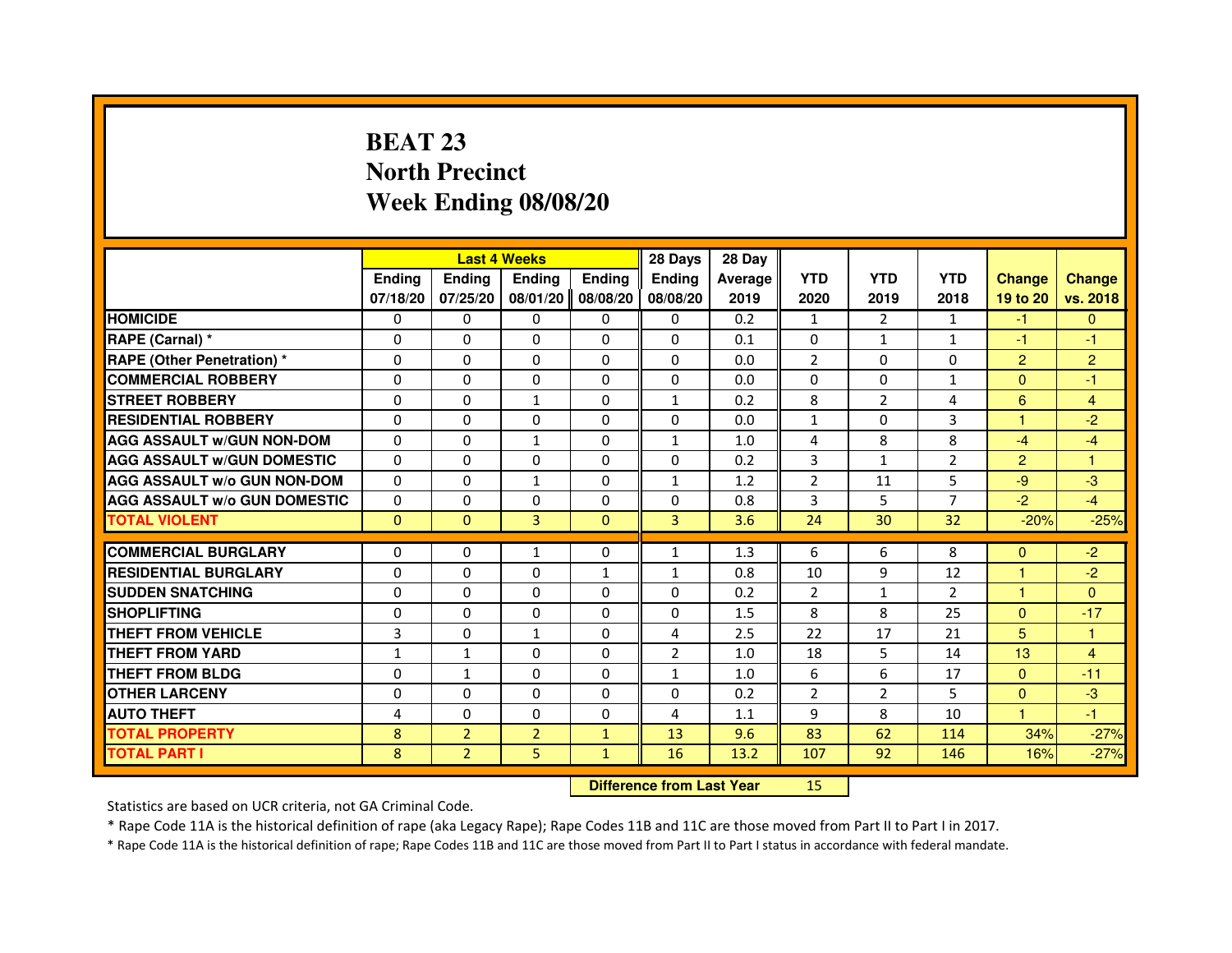### **BEAT 24 North PrecinctWeek Ending 08/08/20**

|                                     |                |                | <b>Last 4 Weeks</b>              |                | 28 Days        | 28 Day  |                |                |                |               |                |
|-------------------------------------|----------------|----------------|----------------------------------|----------------|----------------|---------|----------------|----------------|----------------|---------------|----------------|
|                                     | <b>Ending</b>  | Ending         | <b>Ending</b>                    | <b>Ending</b>  | <b>Ending</b>  | Average | <b>YTD</b>     | <b>YTD</b>     | <b>YTD</b>     | <b>Change</b> | <b>Change</b>  |
|                                     | 07/18/20       | 07/25/20       | 08/01/20                         | 08/08/20       | 08/08/20       | 2019    | 2020           | 2019           | 2018           | 19 to 20      | vs. 2018       |
| <b>HOMICIDE</b>                     | $\Omega$       | 0              | $\Omega$                         | 0              | 0              | 0.0     | $\mathbf{1}$   | 0              | $\Omega$       | $\mathbf{1}$  | 1.             |
| RAPE (Carnal) *                     | 0              | 0              | 0                                | 0              | 0              | 0.2     | $\mathbf{1}$   | $\mathbf{1}$   | 0              | $\mathbf{0}$  | 1              |
| RAPE (Other Penetration) *          | $\Omega$       | 0              | $\Omega$                         | $\Omega$       | $\Omega$       | 0.2     | $\Omega$       | $\mathbf{1}$   | $\Omega$       | $-1$          | $\mathbf{0}$   |
| <b>COMMERCIAL ROBBERY</b>           | $\Omega$       | $\Omega$       | $\Omega$                         | $\Omega$       | $\Omega$       | 0.2     | $\mathbf{1}$   | $\Omega$       | $\Omega$       | $\mathbf{1}$  | $\mathbf{1}$   |
| <b>STREET ROBBERY</b>               | $\Omega$       | $\Omega$       | $\Omega$                         | $\Omega$       | $\Omega$       | 0.8     | 4              | 5              | 4              | $-1$          | $\Omega$       |
| <b>RESIDENTIAL ROBBERY</b>          | 0              | 0              | 0                                | 0              | 0              | 0.1     | 0              | $\mathbf{1}$   | $\Omega$       | $-1$          | $\mathbf{0}$   |
| <b>AGG ASSAULT W/GUN NON-DOM</b>    | $\Omega$       | $\Omega$       | $\Omega$                         | $\Omega$       | $\Omega$       | 0.3     | 5              | $\overline{2}$ | $\mathbf{1}$   | 3             | 4              |
| <b>AGG ASSAULT W/GUN DOMESTIC</b>   | $\Omega$       | $\Omega$       | $\Omega$                         | $\Omega$       | $\Omega$       | 0.0     | $\Omega$       | $\Omega$       | $\Omega$       | $\Omega$      | $\Omega$       |
| <b>AGG ASSAULT W/o GUN NON-DOM</b>  | $\Omega$       | $\mathbf{1}$   | $\Omega$                         | $\Omega$       | $\mathbf{1}$   | 0.4     | 4              | 3              | 4              | $\mathbf{1}$  | $\Omega$       |
| <b>AGG ASSAULT W/o GUN DOMESTIC</b> | $\Omega$       | $\Omega$       | 0                                | $\Omega$       | $\Omega$       | 0.5     | $\overline{2}$ | $\mathbf{1}$   | $\mathbf{1}$   | 1             | 1              |
| <b>TOTAL VIOLENT</b>                | $\mathbf{0}$   | $\mathbf{1}$   | $\mathbf{0}$                     | $\mathbf{0}$   | $\mathbf{1}$   | 2.7     | 18             | 14             | 10             | 29%           | 80%            |
| <b>COMMERCIAL BURGLARY</b>          | 0              | 0              | 0                                | 0              | 0              | 0.4     | $\mathbf{1}$   | 4              | 1              | $-3$          | $\mathbf{0}$   |
| <b>RESIDENTIAL BURGLARY</b>         | 0              | $\Omega$       | $\Omega$                         | $\Omega$       | $\Omega$       | 1.2     | 5              | 8              | 6              | $-3$          | $-1$           |
| <b>SUDDEN SNATCHING</b>             | $\Omega$       | $\Omega$       | $\Omega$                         | $\Omega$       | $\Omega$       | 0.2     | $\mathbf{1}$   | $\Omega$       | 3              | $\mathbf{1}$  | $-2$           |
| <b>SHOPLIFTING</b>                  | $\overline{2}$ | $\Omega$       | $\Omega$                         | 0              | $\overline{2}$ | 2.1     | 20             | 22             | 54             | $-2$          | $-34$          |
| THEFT FROM VEHICLE                  | 0              | 1              | 0                                | $\overline{2}$ | 3              | 3.6     | 21             | 35             | 19             | $-14$         | $\overline{2}$ |
| <b>THEFT FROM YARD</b>              | $\Omega$       | $\mathbf{1}$   | $\Omega$                         | $\Omega$       | $\mathbf{1}$   | 4.1     | 15             | 32             | 14             | $-17$         | $\mathbf{1}$   |
| <b>THEFT FROM BLDG</b>              | $\Omega$       | $\Omega$       | $\Omega$                         | $\Omega$       | $\Omega$       | 1.1     | 6              | 8              | 16             | $-2$          | $-10$          |
| <b>OTHER LARCENY</b>                | 0              | $\Omega$       | 0                                | $\mathbf{1}$   | $\mathbf{1}$   | 1.4     | 10             | 9              | 3              | 1             | $\overline{7}$ |
| <b>AUTO THEFT</b>                   | $\Omega$       | $\Omega$       | $\Omega$                         | $\overline{2}$ | $\overline{2}$ | 0.7     | 11             | 5              | $\overline{7}$ | 6             | 4              |
| <b>TOTAL PROPERTY</b>               | $\overline{2}$ | $\overline{2}$ | $\Omega$                         | 5              | $\overline{9}$ | 14.8    | 90             | 123            | 123            | $-27%$        | $-27%$         |
| <b>TOTAL PART I</b>                 | $\overline{2}$ | 3              | $\mathbf{0}$                     | 5              | 10             | 17.5    | 108            | 137            | 133            | $-21%$        | $-19%$         |
|                                     |                |                | <b>Difference from Last Year</b> |                | $-29$          |         |                |                |                |               |                |

 **Difference from Last Year**

Statistics are based on UCR criteria, not GA Criminal Code.

\* Rape Code 11A is the historical definition of rape (aka Legacy Rape); Rape Codes 11B and 11C are those moved from Part II to Part I in 2017.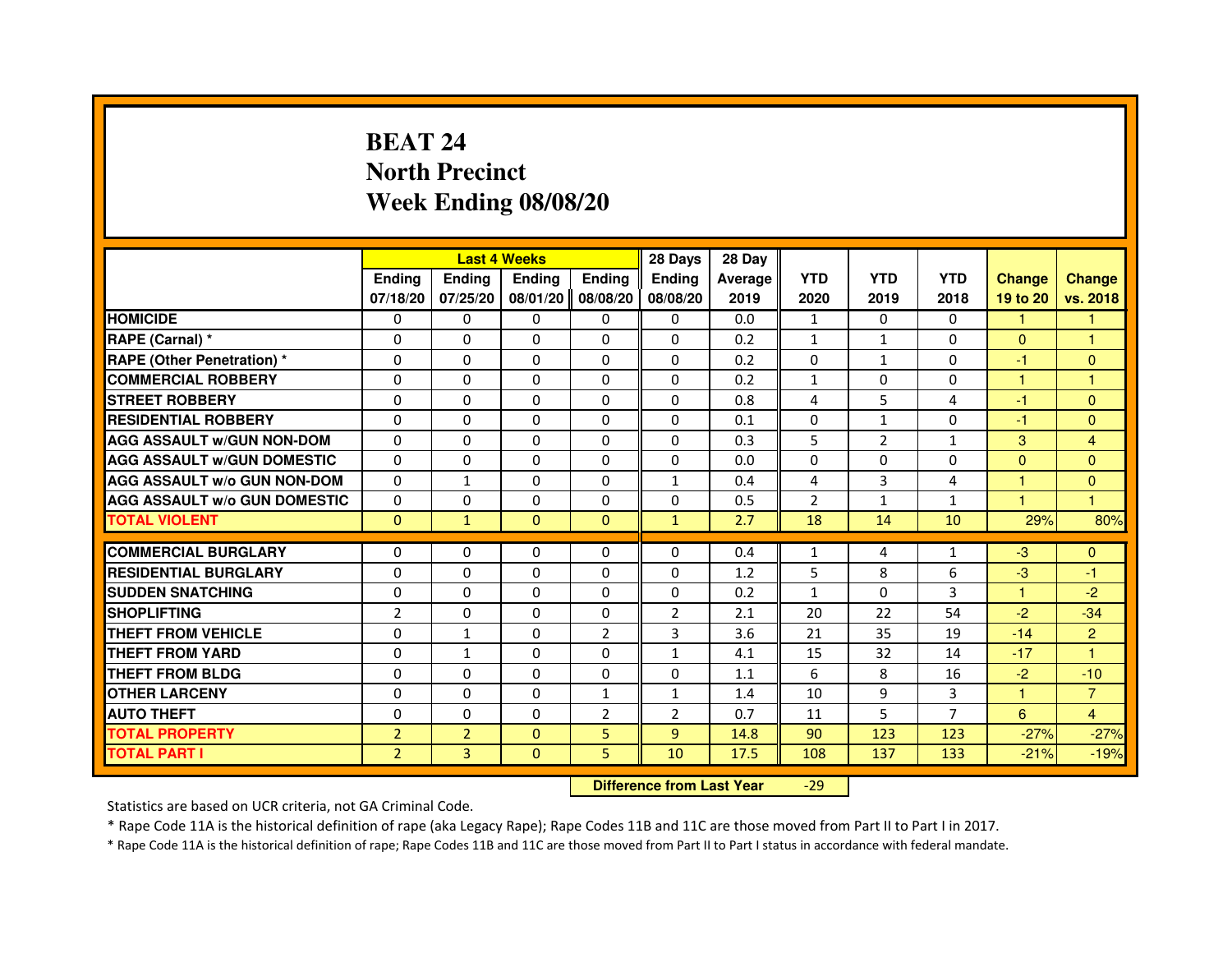### **BEAT 25 North PrecinctWeek Ending 08/08/20**

|                                     |                |               | <b>Last 4 Weeks</b> |               | 28 Days                          | 28 Day  |                |                |                |                |                |
|-------------------------------------|----------------|---------------|---------------------|---------------|----------------------------------|---------|----------------|----------------|----------------|----------------|----------------|
|                                     | <b>Ending</b>  | <b>Ending</b> | <b>Ending</b>       | <b>Ending</b> | <b>Ending</b>                    | Average | <b>YTD</b>     | <b>YTD</b>     | <b>YTD</b>     | <b>Change</b>  | <b>Change</b>  |
|                                     | 07/18/20       | 07/25/20      | 08/01/20            | 08/08/20      | 08/08/20                         | 2019    | 2020           | 2019           | 2018           | 19 to 20       | vs. 2018       |
| <b>HOMICIDE</b>                     | $\Omega$       | $\mathbf{0}$  | $\Omega$            | 0             | 0                                | 0.0     | $\Omega$       | $\Omega$       | $\Omega$       | $\Omega$       | $\Omega$       |
| RAPE (Carnal) *                     | 0              | $\Omega$      | $\Omega$            | $\Omega$      | 0                                | 0.1     | $\overline{2}$ | $\mathbf{1}$   | $\overline{2}$ | 1              | $\Omega$       |
| <b>RAPE (Other Penetration) *</b>   | $\Omega$       | $\Omega$      | $\Omega$            | $\Omega$      | $\Omega$                         | 0.0     | $\Omega$       | $\Omega$       | $\Omega$       | $\Omega$       | $\overline{0}$ |
| <b>COMMERCIAL ROBBERY</b>           | 0              | $\Omega$      | $\Omega$            | $\Omega$      | $\Omega$                         | 0.1     | $\Omega$       | $\mathbf{1}$   | $\Omega$       | $-1$           | $\overline{0}$ |
| <b>STREET ROBBERY</b>               | 0              | $\Omega$      | $\Omega$            | $\Omega$      | $\Omega$                         | 0.5     | $\Omega$       | 4              | 8              | $-4$           | $-8$           |
| <b>RESIDENTIAL ROBBERY</b>          | 0              | $\Omega$      | 0                   | $\Omega$      | $\Omega$                         | 0.0     | 1              | $\mathbf{0}$   | 0              | 1              | 1              |
| <b>AGG ASSAULT W/GUN NON-DOM</b>    | $\Omega$       | $\Omega$      | $\Omega$            | $\Omega$      | $\Omega$                         | 0.2     | $\Omega$       | $\overline{2}$ | $\Omega$       | $-2$           | $\Omega$       |
| <b>AGG ASSAULT W/GUN DOMESTIC</b>   | $\Omega$       | $\Omega$      | $\Omega$            | $\Omega$      | $\Omega$                         | 0.0     | $\Omega$       | $\Omega$       | $\overline{2}$ | $\Omega$       | $-2$           |
| <b>AGG ASSAULT W/o GUN NON-DOM</b>  | 0              | 0             | $\mathbf{0}$        | 0             | 0                                | 0.2     | 5              | 3              | 2              | $\overline{2}$ | 3              |
| <b>AGG ASSAULT W/o GUN DOMESTIC</b> | $\Omega$       | 1             | 0                   | 0             | $\mathbf{1}$                     | 0.2     | 6              | $\mathbf{1}$   | $\overline{2}$ | 5              | $\overline{4}$ |
| <b>TOTAL VIOLENT</b>                | $\mathbf 0$    | $\mathbf{1}$  | $\mathbf{0}$        | $\mathbf{0}$  | $\mathbf{1}$                     | 1.2     | 14             | 12             | 16             | 17%            | $-13%$         |
| <b>COMMERCIAL BURGLARY</b>          | 0              | $\Omega$      | 0                   | $\Omega$      | 0                                | 0.8     | 6              | 4              | $\mathbf{1}$   | $\overline{2}$ | 5              |
| <b>RESIDENTIAL BURGLARY</b>         | $\Omega$       | $\Omega$      | $\Omega$            | $\mathbf{1}$  | 1                                | 1.4     | 9              | 12             | 3              | $-3$           | 6              |
| <b>SUDDEN SNATCHING</b>             | $\Omega$       | $\Omega$      | $\Omega$            | $\Omega$      | $\Omega$                         | 0.1     | $\mathcal{P}$  | $\mathbf{1}$   | $\Omega$       | $\mathbf{1}$   | $\overline{2}$ |
| <b>SHOPLIFTING</b>                  | 0              | 0             | 0                   | 0             | 0                                | 1.5     | 14             | 12             | $\overline{7}$ | $\overline{2}$ | $\overline{7}$ |
| THEFT FROM VEHICLE                  | 1              | 1             | 0                   | $\Omega$      | $\overline{2}$                   | 5.0     | 20             | 38             | 32             | $-18$          | $-12$          |
| <b>THEFT FROM YARD</b>              | $\mathbf{1}$   | $\mathbf{1}$  | $\Omega$            | 0             | $\overline{2}$                   | 1.8     | 13             | 14             | 16             | $-1$           | $-3$           |
| <b>THEFT FROM BLDG</b>              | $\Omega$       | $\Omega$      | $\Omega$            | $\Omega$      | $\Omega$                         | 2.0     | 5              | 12             | 16             | $-7$           | $-11$          |
| <b>OTHER LARCENY</b>                | 1              | $\mathbf{1}$  | $\Omega$            | $\Omega$      | $\overline{2}$                   | 0.5     | $\overline{7}$ | 4              | 6              | 3              | 1              |
| <b>AUTO THEFT</b>                   | $\Omega$       | $\Omega$      | $\mathbf{1}$        | $\Omega$      | $\mathbf{1}$                     | 1.3     | $\overline{7}$ | 6              | 10             | $\mathbf{1}$   | $-3$           |
| <b>TOTAL PROPERTY</b>               | $\overline{3}$ | 3             | $\mathbf{1}$        | $\mathbf{1}$  | 8                                | 14.3    | 83             | 103            | 91             | $-19%$         | $-9%$          |
| <b>TOTAL PART I</b>                 | 3              | 4             | $\mathbf{1}$        | $\mathbf{1}$  | 9                                | 15.4    | 97             | 115            | 107            | $-16%$         | $-9%$          |
|                                     |                |               |                     |               | <b>Difference from Last Year</b> |         | $-18$          |                |                |                |                |

Statistics are based on UCR criteria, not GA Criminal Code.

\* Rape Code 11A is the historical definition of rape (aka Legacy Rape); Rape Codes 11B and 11C are those moved from Part II to Part I in 2017.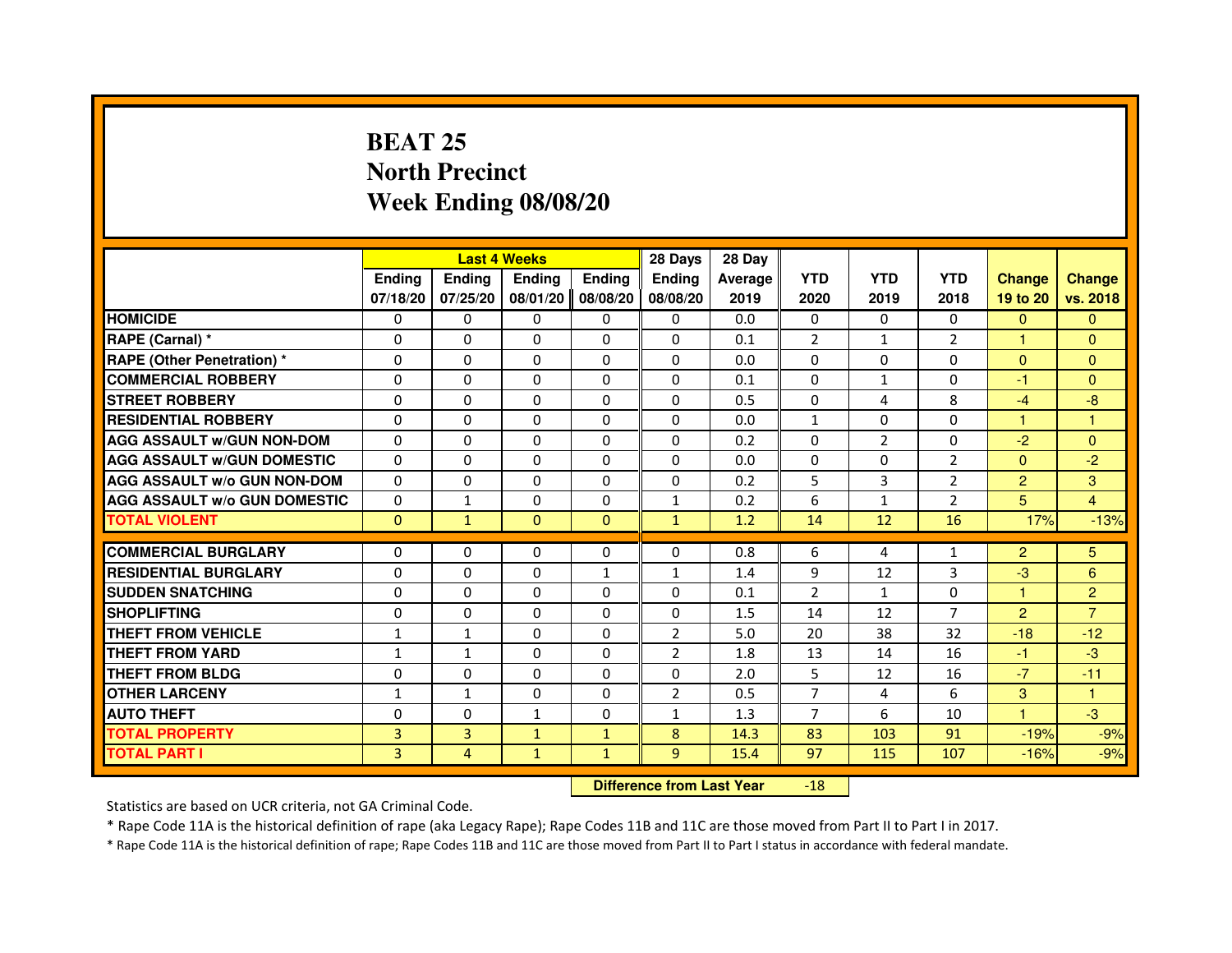### **BEAT 26 North PrecinctWeek Ending 08/08/20**

|                                     |                |                | <b>Last 4 Weeks</b> |                | 28 Days                          | 28 Day  |                |                |                |                |                |
|-------------------------------------|----------------|----------------|---------------------|----------------|----------------------------------|---------|----------------|----------------|----------------|----------------|----------------|
|                                     | <b>Ending</b>  | <b>Ending</b>  | <b>Ending</b>       | <b>Ending</b>  | <b>Ending</b>                    | Average | <b>YTD</b>     | <b>YTD</b>     | <b>YTD</b>     | <b>Change</b>  | <b>Change</b>  |
|                                     | 07/18/20       | 07/25/20       | 08/01/20            | 08/08/20       | 08/08/20                         | 2019    | 2020           | 2019           | 2018           | 19 to 20       | vs. 2018       |
| <b>HOMICIDE</b>                     | $\Omega$       | $\Omega$       | $\Omega$            | $\Omega$       | 0                                | 0.1     | $\Omega$       | $\mathbf{1}$   | $\Omega$       | $-1$           | $\Omega$       |
| RAPE (Carnal) *                     | 0              | 0              | $\mathbf{1}$        | 0              | $\mathbf{1}$                     | 0.2     | 4              | $\mathbf{1}$   | $\overline{2}$ | 3              | $\overline{2}$ |
| <b>RAPE (Other Penetration) *</b>   | $\Omega$       | $\Omega$       | $\Omega$            | $\Omega$       | $\Omega$                         | 0.0     | $\Omega$       | $\Omega$       | 1              | $\Omega$       | $-1$           |
| <b>COMMERCIAL ROBBERY</b>           | $\Omega$       | $\Omega$       | $\Omega$            | $\Omega$       | $\Omega$                         | 0.1     | $\mathbf{1}$   | $\Omega$       | $\Omega$       | $\mathbf{1}$   | $\mathbf{1}$   |
| <b>STREET ROBBERY</b>               | $\mathbf{1}$   | $\Omega$       | $\Omega$            | $\mathbf{1}$   | $\overline{2}$                   | 1.2     | 6              | 8              | 8              | $-2$           | $-2$           |
| <b>RESIDENTIAL ROBBERY</b>          | $\Omega$       | $\Omega$       | $\Omega$            | $\Omega$       | $\Omega$                         | 0.0     | $\Omega$       | $\Omega$       | 0              | $\Omega$       | $\Omega$       |
| <b>AGG ASSAULT W/GUN NON-DOM</b>    | $\Omega$       | $\overline{2}$ | $\Omega$            | $\Omega$       | $\overline{2}$                   | 0.4     | 4              | 3              | $\Omega$       | $\mathbf{1}$   | 4              |
| <b>AGG ASSAULT W/GUN DOMESTIC</b>   | $\Omega$       | $\Omega$       | $\Omega$            | $\Omega$       | $\Omega$                         | 0.0     | $\Omega$       | $\Omega$       | $\Omega$       | $\Omega$       | $\Omega$       |
| <b>AGG ASSAULT W/o GUN NON-DOM</b>  | $\overline{2}$ | 1              | $\mathbf{1}$        | 1              | 5                                | 1.2     | 14             | 9              | 15             | 5              | $-1$           |
| <b>AGG ASSAULT W/o GUN DOMESTIC</b> | $\Omega$       | 0              | 0                   | $\Omega$       | $\Omega$                         | 0.2     | 3              | 3              | $\mathbf{1}$   | $\Omega$       | $\overline{2}$ |
| <b>TOTAL VIOLENT</b>                | 3              | 3              | $\overline{2}$      | $\overline{2}$ | 10                               | 3.4     | 32             | 25             | 27             | 28%            | 19%            |
| <b>COMMERCIAL BURGLARY</b>          | 0              | 0              | 0                   | 0              | 0                                | 0.5     | 12             | 5              | 1              | $\overline{7}$ | 11             |
| <b>RESIDENTIAL BURGLARY</b>         | $\Omega$       | $\Omega$       | $\Omega$            | $\Omega$       | $\Omega$                         | 0.2     | $\Omega$       | $\mathbf{1}$   | $\mathbf{1}$   | $-1$           | $-1$           |
| <b>SUDDEN SNATCHING</b>             | $\Omega$       | $\Omega$       | $\Omega$            | $\Omega$       | $\Omega$                         | 0.5     | $\overline{2}$ | 5              | 9              | $-3$           | $-7$           |
| <b>SHOPLIFTING</b>                  | 0              | 0              | 0                   | 0              | 0                                | 2.6     | 18             | 21             | 20             | $-3$           | $-2$           |
| THEFT FROM VEHICLE                  | $\mathbf{1}$   | $\Omega$       | $\mathbf{1}$        | $\Omega$       | $\overline{2}$                   | 2.9     | 17             | 20             | 20             | $-3$           | $-3$           |
| THEFT FROM YARD                     | $\mathbf{1}$   | 0              | $\mathbf{1}$        | 0              | $\overline{2}$                   | 1.7     | 15             | 11             | 12             | $\overline{4}$ | 3              |
| <b>THEFT FROM BLDG</b>              | $\Omega$       | $\Omega$       | $\Omega$            | $\Omega$       | $\Omega$                         | 2.5     | 5              | 14             | 20             | $-9$           | $-15$          |
| <b>OTHER LARCENY</b>                | $\Omega$       | $\Omega$       | $\Omega$            | $\Omega$       | $\Omega$                         | 0.4     | $\mathbf{1}$   | $\overline{2}$ | 4              | $-1$           | $-3$           |
| <b>AUTO THEFT</b>                   | 3              | $\mathbf{1}$   | $\Omega$            | $\Omega$       | 4                                | 0.7     | 10             | $\overline{2}$ | 11             | 8              | $-1$           |
| <b>TOTAL PROPERTY</b>               | 5              | $\mathbf{1}$   | $\overline{2}$      | $\Omega$       | 8                                | 11.9    | 80             | 81             | 98             | $-1%$          | $-18%$         |
| <b>TOTAL PART I</b>                 | 8              | 4              | 4                   | $\overline{2}$ | 18                               | 15.3    | 112            | 106            | 125            | 6%             | $-10%$         |
|                                     |                |                |                     |                | <b>Difference from Last Year</b> |         | 6              |                |                |                |                |

 **Difference from Last Year**

Statistics are based on UCR criteria, not GA Criminal Code.

\* Rape Code 11A is the historical definition of rape (aka Legacy Rape); Rape Codes 11B and 11C are those moved from Part II to Part I in 2017.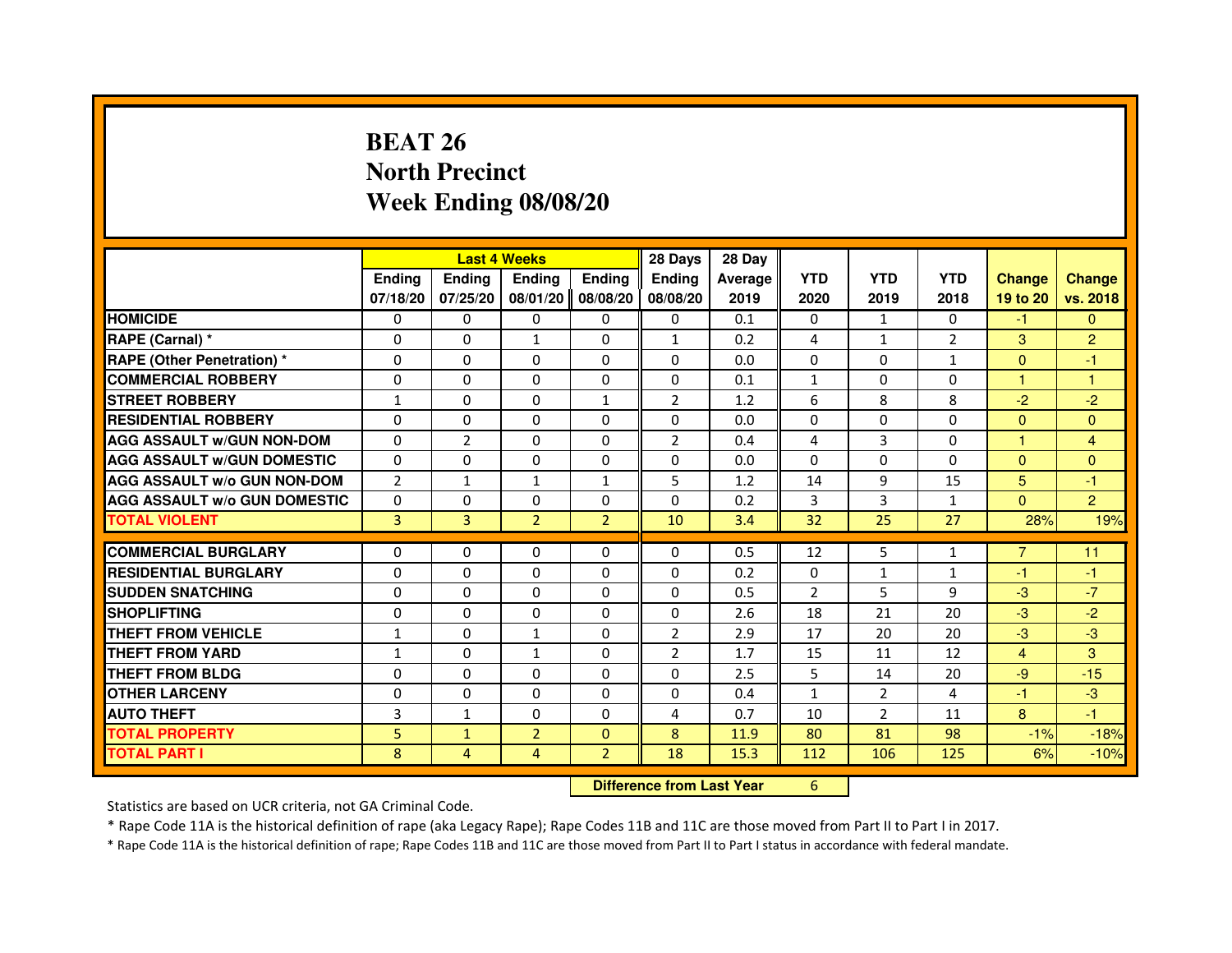## **BEAT 27 North PrecinctWeek Ending 08/08/20**

|                                     |                | <b>Last 4 Weeks</b> |                |                   | 28 Days        | 28 Day  |                |                |                |                 |                |
|-------------------------------------|----------------|---------------------|----------------|-------------------|----------------|---------|----------------|----------------|----------------|-----------------|----------------|
|                                     | <b>Endina</b>  | <b>Endina</b>       | <b>Endina</b>  | <b>Ending</b>     | <b>Endina</b>  | Average | <b>YTD</b>     | <b>YTD</b>     | <b>YTD</b>     | <b>Change</b>   | <b>Change</b>  |
|                                     | 07/18/20       | 07/25/20            |                | 08/01/20 08/08/20 | 08/08/20       | 2019    | 2020           | 2019           | 2018           | 19 to 20        | vs. 2018       |
| <b>HOMICIDE</b>                     | 0              | 0                   | 0              | 0                 | 0              | 0.1     | $\mathbf{0}$   | 0              | $\mathbf{0}$   | $\mathbf{0}$    | $\mathbf{0}$   |
| RAPE (Carnal) *                     | $\Omega$       | $\Omega$            | $\Omega$       | $\Omega$          | $\Omega$       | 0.3     | $\overline{2}$ | $\Omega$       | $\Omega$       | $\overline{2}$  | $\overline{2}$ |
| <b>RAPE (Other Penetration) *</b>   | 0              | $\Omega$            | 0              | $\mathbf{0}$      | $\Omega$       | 0.2     | $\Omega$       | $\Omega$       | $\mathbf{1}$   | $\Omega$        | $-1$           |
| <b>COMMERCIAL ROBBERY</b>           | 0              | 0                   | 0              | 0                 | $\Omega$       | 0.1     | $\Omega$       | $\mathbf{1}$   | 2              | $-1$            | $-2$           |
| <b>STREET ROBBERY</b>               | 0              | 1                   | $\mathbf{1}$   | 0                 | $\overline{2}$ | 1.4     | 6              | 11             | $\overline{4}$ | $-5$            | $\overline{2}$ |
| <b>RESIDENTIAL ROBBERY</b>          | 0              | $\Omega$            | 0              | $\Omega$          | $\Omega$       | 0.1     | $\Omega$       | $\mathbf{1}$   | $\overline{2}$ | $-1$            | $-2$           |
| <b>AGG ASSAULT W/GUN NON-GUN</b>    | $\Omega$       | $\mathbf 0$         | $\Omega$       | $\Omega$          | $\Omega$       | 1.0     | 10             | 8              | 8              | $\overline{2}$  | $\overline{2}$ |
| <b>AGG ASSAULT W/GUN DOMESTIC</b>   | 0              | 0                   | 0              | 0                 | 0              | 0.2     | $\mathbf{1}$   | $\mathbf{1}$   | $\mathbf{1}$   | $\mathbf{0}$    | $\Omega$       |
| <b>AGG ASSAULT W/o GUN NON-DOM</b>  | $\mathbf{1}$   | 0                   | 0              | 3                 | 4              | 1.5     | 12             | 13             | 5              | $-1$            | $\overline{7}$ |
| <b>AGG ASSAULT W/o GUN DOMESTIC</b> | $\Omega$       | $\Omega$            | 0              | 0                 | 0              | 1.3     | $\overline{2}$ | 12             | $\mathbf{1}$   | $-10$           | 1              |
| <b>TOTAL VIOLENT</b>                | $\mathbf{1}$   | $\mathbf{1}$        | $\mathbf{1}$   | 3                 | 6              | 6.2     | 33             | 47             | 24             | $-30%$          | 38%            |
|                                     |                |                     |                |                   |                |         |                |                |                |                 |                |
| <b>COMMERCIAL BURGLARY</b>          | 0              | 0                   | 0              | 0                 | $\Omega$       | 0.7     | 2              | 3              | 4              | -1              | $-2$           |
| <b>RESIDENTIAL BURGLARY</b>         | 0              | $\Omega$            | 0              | $\Omega$          | $\Omega$       | 0.5     | 4              | 4              | 6              | $\Omega$        | $-2$           |
| <b>SUDDEN SNATCHING</b>             | 0              | 0                   | 0              | 0                 | $\Omega$       | 0.3     | $\overline{4}$ | $\overline{2}$ | $\overline{7}$ | $\overline{2}$  | -3             |
| <b>SHOPLIFTING</b>                  | $\mathbf{1}$   | 0                   | $\Omega$       | $\Omega$          | $\mathbf{1}$   | 3.1     | 16             | 17             | 32             | $-1$            | $-16$          |
| <b>THEFT FROM VEHICLE</b>           | $\overline{2}$ | $\Omega$            | $\Omega$       | $\Omega$          | $\overline{2}$ | 3.1     | 15             | 24             | 17             | $-9$            | $-2$           |
| <b>THEFT FROM YARD</b>              | 1              | $\Omega$            | $\Omega$       | $\mathbf{1}$      | $\overline{2}$ | 0.8     | 15             | 3              | 12             | 12 <sup>2</sup> | 3              |
| <b>THEFT FROM BLDG</b>              | 1              | 0                   | 0              | 0                 | 1              | 2.4     | 13             | 22             | 21             | -9              | -8             |
| <b>OTHER LARCENY</b>                | 0              | 0                   | $\Omega$       | $\Omega$          | $\Omega$       | 0.2     | $\Omega$       | 2              | 2              | $-2$            | $-2$           |
| <b>AUTO THEFT</b>                   | $\mathbf 0$    | 0                   | $\mathbf{1}$   | 1                 | $\overline{2}$ | 0.9     | 14             | 6              | 9              | 8               | 5              |
| <b>TOTAL PROPERTY</b>               | 5              | $\mathbf{0}$        | $\mathbf{1}$   | $\overline{2}$    | 8              | 12.0    | 83             | 83             | 110            | 0%              | $-25%$         |
| <b>TOTAL PART I</b>                 | 6              | $\mathbf{1}$        | $\overline{2}$ | 5                 | 14             | 18.3    | 116            | 130            | 134            | $-11%$          | $-13%$         |

 **Difference from Last Year**-14

Statistics are based on UCR criteria, not GA Criminal Code.

\* Rape Code 11A is the historical definition of rape (aka Legacy Rape); Rape Codes 11B and 11C are those moved from Part II to Part I in 2017.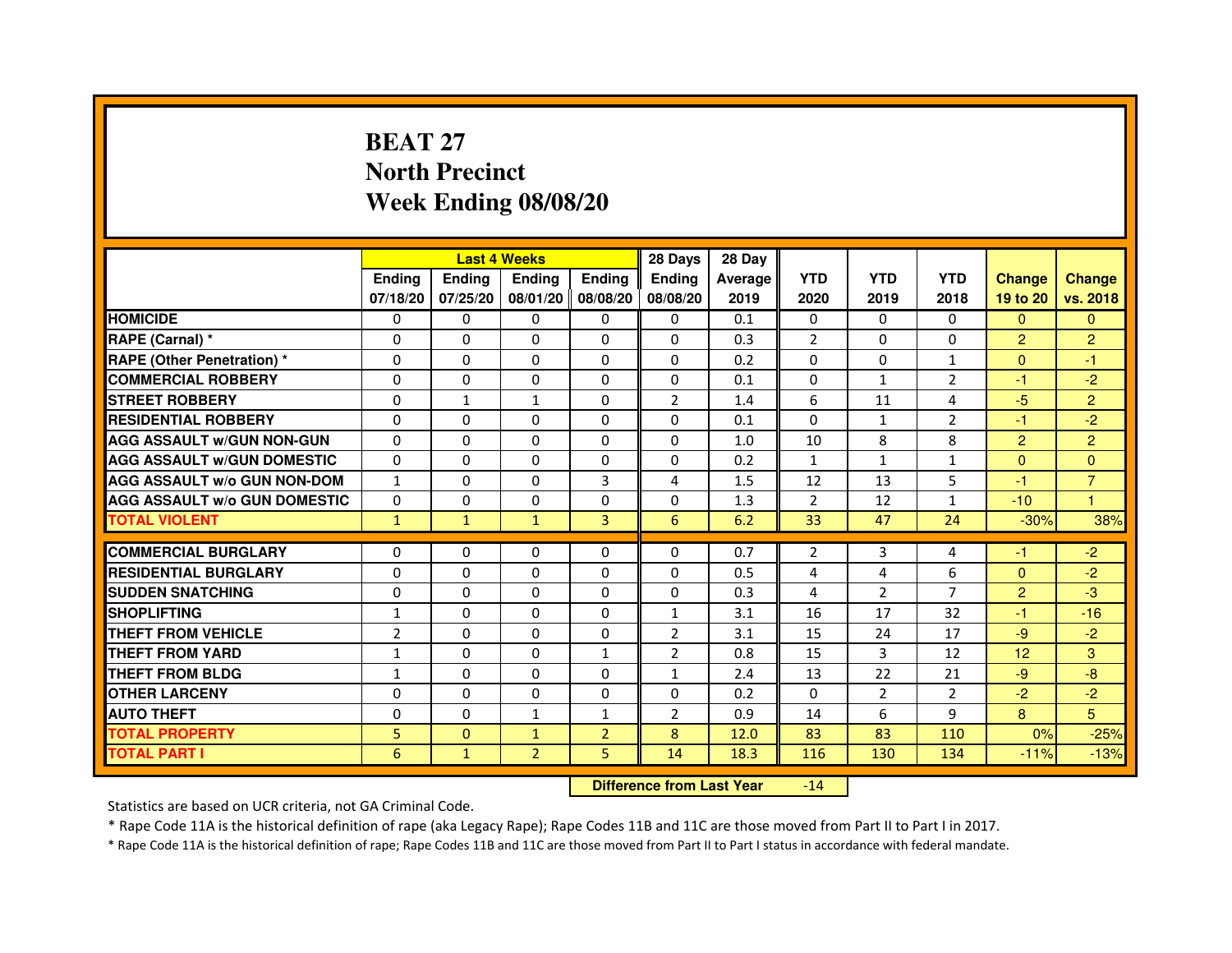## **BEAT 31 Central PrecinctWeek Ending 08/08/20**

|                                     |                |                | <b>Last 4 Weeks</b> |                | 28 Days        | 28 Day  |                |                |                |                |                |
|-------------------------------------|----------------|----------------|---------------------|----------------|----------------|---------|----------------|----------------|----------------|----------------|----------------|
|                                     | <b>Endina</b>  | <b>Ending</b>  | <b>Endina</b>       | <b>Ending</b>  | <b>Endina</b>  | Average | <b>YTD</b>     | <b>YTD</b>     | <b>YTD</b>     | <b>Change</b>  | <b>Change</b>  |
|                                     | 07/18/20       | 07/25/20       | 08/01/20   08/08/20 |                | 08/08/20       | 2019    | 2020           | 2019           | 2018           | 19 to 20       | vs. 2018       |
| <b>HOMICIDE</b>                     | 0              | 0              | 0                   | 0              | 0              | 0.1     | 1              | $\mathbf{1}$   | $\mathbf{0}$   | $\mathbf{0}$   |                |
| RAPE (Carnal) *                     | $\Omega$       | $\Omega$       | $\Omega$            | $\Omega$       | $\Omega$       | 0.3     | 4              | 3              | $\Omega$       | $\mathbf{1}$   | $\overline{4}$ |
| <b>RAPE (Other Penetration)*</b>    | $\Omega$       | $\Omega$       | $\Omega$            | $\Omega$       | 0              | 0.2     | $\mathbf{1}$   | $\Omega$       | $\mathbf{1}$   | $\mathbf{1}$   | $\Omega$       |
| <b>COMMERCIAL ROBBERY</b>           | 0              | 0              | 0                   | 0              | 0              | 0.0     | 0              | 0              | 1              | $\Omega$       | $-1$           |
| <b>STREET ROBBERY</b>               | 0              | 0              | 0                   | 0              | 0              | 0.7     | 4              | 4              | 6              | $\mathbf{0}$   | $-2$           |
| <b>RESIDENTIAL ROBBERY</b>          | $\mathbf{1}$   | $\Omega$       | $\Omega$            | 0              | $\mathbf{1}$   | 0.0     | $\overline{2}$ | $\Omega$       | $\Omega$       | $\overline{2}$ | $\overline{2}$ |
| <b>AGG ASSAULT w/GUN NON-DOM</b>    | $\Omega$       | $\Omega$       | $\mathbf{1}$        | $\Omega$       | 1              | 1.1     | $\overline{7}$ | 10             | 6              | $-3$           | 1              |
| <b>AGG ASSAULT w/GUN DOMESTIC</b>   | $\Omega$       | $\Omega$       | $\Omega$            | $\Omega$       | 0              | 0.2     | $\overline{2}$ | $\mathbf{1}$   | $\mathbf{1}$   | 1              | 1              |
| <b>AGG ASSAULT W/o GUN NON-DOM</b>  | $\Omega$       | $\mathbf{1}$   | $\Omega$            | $\Omega$       | 1              | 0.7     | 3              | $\overline{7}$ | 4              | $-4$           | $-1$           |
| <b>AGG ASSAULT W/o GUN DOMESTIC</b> | $\Omega$       | $\Omega$       | $\Omega$            | 0              | 0              | 0.9     | 4              | 9              | $\overline{2}$ | $-5$           | $\overline{2}$ |
| <b>TOTAL VIOLENT</b>                | $\mathbf{1}$   | $\mathbf{1}$   | $\mathbf{1}$        | $\Omega$       | $\overline{3}$ | 4.1     | 28             | 35             | 21             | $-20%$         | 33%            |
|                                     |                |                |                     |                |                |         |                |                |                |                |                |
| <b>COMMERCIAL BURGLARY</b>          | $\Omega$       | $\mathbf{1}$   | 0                   | $\Omega$       | 1              | 1.2     | 5              | $\overline{7}$ | $\overline{7}$ | $-2$           | $-2$           |
| <b>RESIDENTIAL BURGLARY</b>         | $\overline{2}$ | $\Omega$       | $\Omega$            | 0              | $\overline{2}$ | 3.5     | 21             | 26             | 19             | $-5$           | $\overline{2}$ |
| <b>SUDDEN SNATCHING</b>             | $\Omega$       | $\Omega$       | $\Omega$            | 0              | 0              | 0.3     | 0              | 3              | $\mathbf{1}$   | $-3$           | $-1$           |
| <b>SHOPLIFTING</b>                  | $\Omega$       | $\mathbf 0$    | $\Omega$            | $\Omega$       | 0              | 0.4     | 6              | 3              | $\overline{2}$ | 3              | $\overline{4}$ |
| <b>THEFT FROM VEHICLE</b>           | $\mathbf{1}$   | $\Omega$       | $\Omega$            | $\Omega$       | $\mathbf{1}$   | 4.3     | 18             | 41             | 37             | $-23$          | $-19$          |
| <b>THEFT FROM YARD</b>              | 1              | 1              | $\Omega$            | $\Omega$       | $\overline{2}$ | 4.4     | 23             | 35             | 25             | $-12$          | $-2$           |
| <b>THEFT FROM BLDG</b>              | 0              | $\overline{2}$ | 0                   | 3              | 5              | 1.5     | 12             | 13             | 18             | $-1$           | $-6$           |
| <b>OTHER LARCENY</b>                | 1              | $\Omega$       | $\Omega$            | $\mathbf{1}$   | 2              | 1.9     | 9              | 12             | $\overline{2}$ | $-3$           | $\overline{7}$ |
| <b>AUTO THEFT</b>                   | $\overline{2}$ | 0              | $\Omega$            | $\overline{2}$ | 4              | 1.1     | 17             | 10             | 14             | $\overline{7}$ | 3              |
| <b>TOTAL PROPERTY</b>               | $\overline{7}$ | 4              | $\mathbf{0}$        | 6              | 17             | 18.6    | 111            | 150            | 125            | $-26%$         | $-11%$         |
| <b>TOTAL PART I</b>                 | 8              | 5              | $\mathbf{1}$        | 6              | 20             | 22.7    | 139            | 185            | 146            | $-25%$         | $-5%$          |

 **Difference from Last Year**-46

Statistics are based on UCR criteria, not GA Criminal Code.

\* Rape Code 11A is the historical definition of rape (aka Legacy Rape); Rape Codes 11B and 11C are those moved from Part II to Part I in 2017.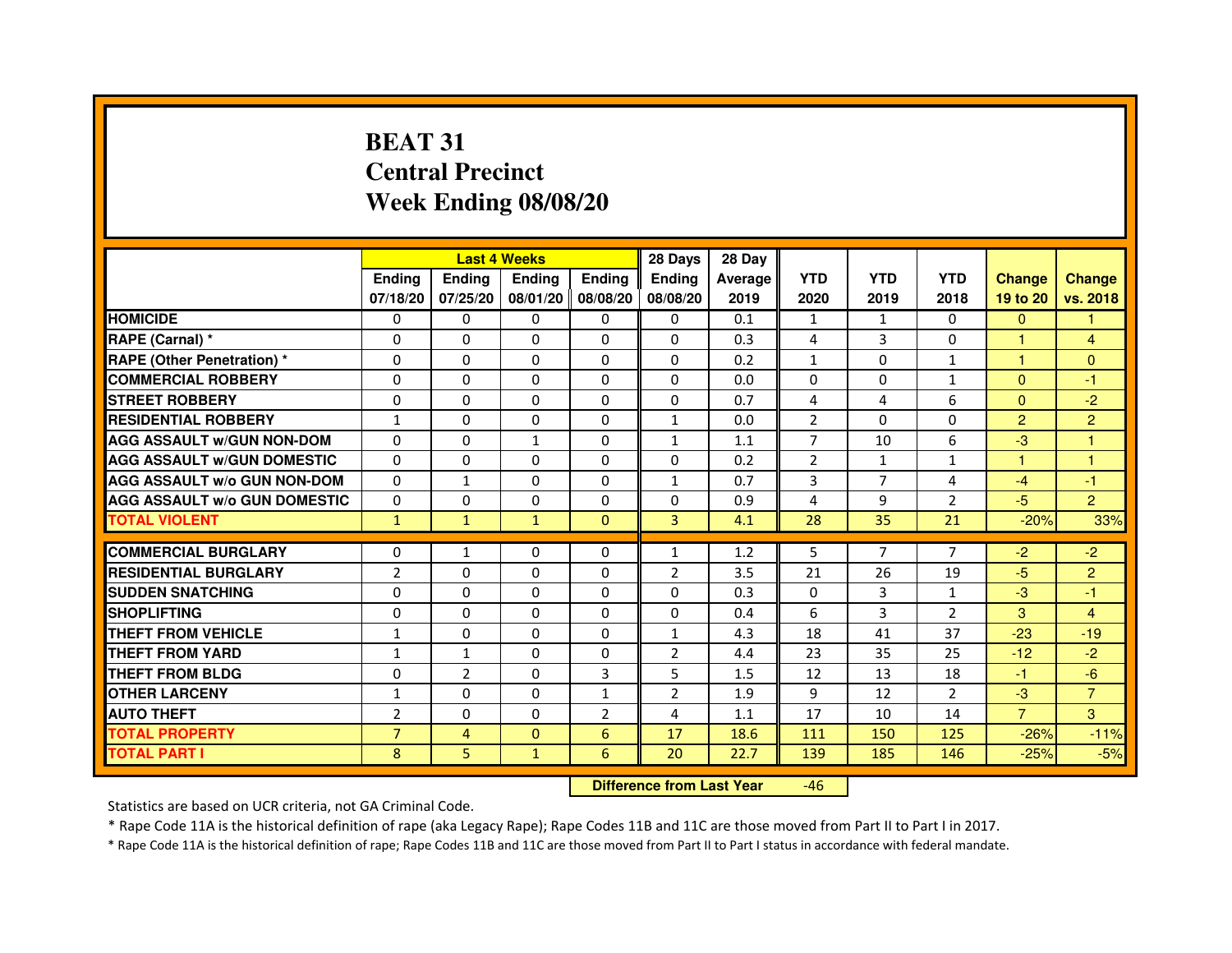### **BEAT 32 Central PrecinctWeek Ending 08/08/20**

|                                     |                |               | <b>Last 4 Weeks</b>              |                   | 28 Days        | 28 Day  |                |                |                |               |                |
|-------------------------------------|----------------|---------------|----------------------------------|-------------------|----------------|---------|----------------|----------------|----------------|---------------|----------------|
|                                     | <b>Ending</b>  | <b>Ending</b> | <b>Ending</b>                    | <b>Ending</b>     | <b>Ending</b>  | Average | <b>YTD</b>     | <b>YTD</b>     | <b>YTD</b>     | <b>Change</b> | <b>Change</b>  |
|                                     | 07/18/20       | 07/25/20      |                                  | 08/01/20 08/08/20 | 08/08/20       | 2019    | 2020           | 2019           | 2018           | 19 to 20      | vs. 2018       |
| <b>HOMICIDE</b>                     | 0              | $\Omega$      | $\Omega$                         | $\Omega$          | 0              | 0.1     | 0              | $\mathbf{1}$   | 0              | $-1$          | $\mathbf{0}$   |
| RAPE (Carnal) *                     | 1              | 0             | $\Omega$                         | 0                 | $\mathbf{1}$   | 0.2     | $\mathbf{1}$   | 0              | 1              | 1             | $\mathbf{0}$   |
| <b>RAPE (Other Penetration) *</b>   | 0              | 0             | $\Omega$                         | 0                 | 0              | 0.1     | $\Omega$       | 0              | $\mathbf{1}$   | $\mathbf{0}$  | $-1$           |
| <b>COMMERCIAL ROBBERY</b>           | $\Omega$       | $\Omega$      | $\Omega$                         | $\Omega$          | 0              | 0.9     | $\overline{2}$ | 5              | $\overline{2}$ | $-3$          | $\mathbf{0}$   |
| <b>STREET ROBBERY</b>               | $\Omega$       | $\Omega$      | $\Omega$                         | $\Omega$          | $\Omega$       | 0.2     | $\Omega$       | 3              | 4              | $-3$          | $-4$           |
| <b>RESIDENTIAL ROBBERY</b>          | $\Omega$       | $\Omega$      | $\Omega$                         | $\Omega$          | $\Omega$       | 0.0     | $\Omega$       | $\Omega$       | $\Omega$       | $\Omega$      | $\mathbf{0}$   |
| <b>AGG ASSAULT w/GUN NON-DOM</b>    | $\Omega$       | $\Omega$      | $\Omega$                         | $\Omega$          | $\Omega$       | 0.2     | 3              | $\overline{2}$ | 4              | 1             | $-1$           |
| <b>AGG ASSAULT W/GUN DOMESTIC</b>   | $\Omega$       | $\Omega$      | $\Omega$                         | $\Omega$          | $\Omega$       | 0.0     | $\mathbf{1}$   | $\Omega$       | $\Omega$       | $\mathbf{1}$  | $\mathbf{1}$   |
| <b>AGG ASSAULT w/o GUN NON-DOM</b>  | $\Omega$       | $\Omega$      | $\Omega$                         | $\mathbf{1}$      | $\mathbf{1}$   | 0.3     | $\overline{2}$ | 3              | 2              | $-1$          | $\Omega$       |
| <b>AGG ASSAULT w/o GUN DOMESTIC</b> | $\Omega$       | $\Omega$      | $\Omega$                         | $\Omega$          | $\Omega$       | 0.4     | 3              | 4              | $\mathbf{1}$   | $-1$          | $\overline{2}$ |
| <b>TOTAL VIOLENT</b>                | $\mathbf{1}$   | $\mathbf{0}$  | $\mathbf{0}$                     | $\mathbf{1}$      | $\overline{2}$ | 2.5     | 12             | 18             | 15             | $-33%$        | $-20%$         |
| <b>COMMERCIAL BURGLARY</b>          | 0              | 0             | 0                                | 0                 | 0              | 0.3     | 6              | 3              | $\mathbf{1}$   | 3             | 5.             |
| <b>RESIDENTIAL BURGLARY</b>         | 1              | $\mathbf{1}$  | $\Omega$                         | 0                 | $\overline{2}$ | 1.8     | 11             | 16             | 20             | $-5$          | -9             |
| <b>SUDDEN SNATCHING</b>             | $\Omega$       | $\Omega$      | $\Omega$                         | $\Omega$          | $\Omega$       | 0.2     | $\Omega$       | $\mathbf{1}$   | $\Omega$       | $-1$          | $\Omega$       |
| <b>SHOPLIFTING</b>                  | $\mathbf{1}$   | $\mathbf{0}$  | $\mathbf{1}$                     | 0                 | 2              | 3.1     | 18             | 30             | 48             | $-12$         | $-30$          |
| THEFT FROM VEHICLE                  | $\mathbf{1}$   | $\Omega$      | $\Omega$                         | $\mathbf{1}$      | $\overline{2}$ | 4.9     | 28             | 35             | 45             | $-7$          | $-17$          |
| <b>THEFT FROM YARD</b>              | $\mathbf{1}$   | $\Omega$      | $\mathbf{1}$                     | $\Omega$          | $\overline{2}$ | 2.6     | 21             | 20             | 32             | $\mathbf{1}$  | $-11$          |
| <b>THEFT FROM BLDG</b>              | $\Omega$       | $\Omega$      | $\overline{2}$                   | $\mathbf{1}$      | 3              | 2.5     | 13             | 20             | 24             | $-7$          | $-11$          |
| <b>OTHER LARCENY</b>                | 0              | $\Omega$      | $\Omega$                         | $\mathbf{1}$      | $\mathbf{1}$   | 0.8     | 13             | $\overline{2}$ | 13             | 11            | $\Omega$       |
| <b>AUTO THEFT</b>                   | $\Omega$       | $\Omega$      | $\Omega$                         | $\mathbf{1}$      | $\mathbf{1}$   | 1.2     | $\overline{7}$ | 11             | 15             | $-4$          | $-8$           |
| <b>TOTAL PROPERTY</b>               | $\overline{4}$ | $\mathbf{1}$  | $\overline{4}$                   | $\overline{4}$    | 13             | 17.3    | 117            | 138            | 198            | $-15%$        | $-41%$         |
| <b>TOTAL PART I</b>                 | 5              | $\mathbf{1}$  | 4                                | 5                 | 15             | 19.8    | 129            | 156            | 213            | $-17%$        | $-39%$         |
|                                     |                |               | <b>Difference from Last Year</b> |                   | $-27$          |         |                |                |                |               |                |

 **Difference from Last Year**

Statistics are based on UCR criteria, not GA Criminal Code.

\* Rape Code 11A is the historical definition of rape (aka Legacy Rape); Rape Codes 11B and 11C are those moved from Part II to Part I in 2017.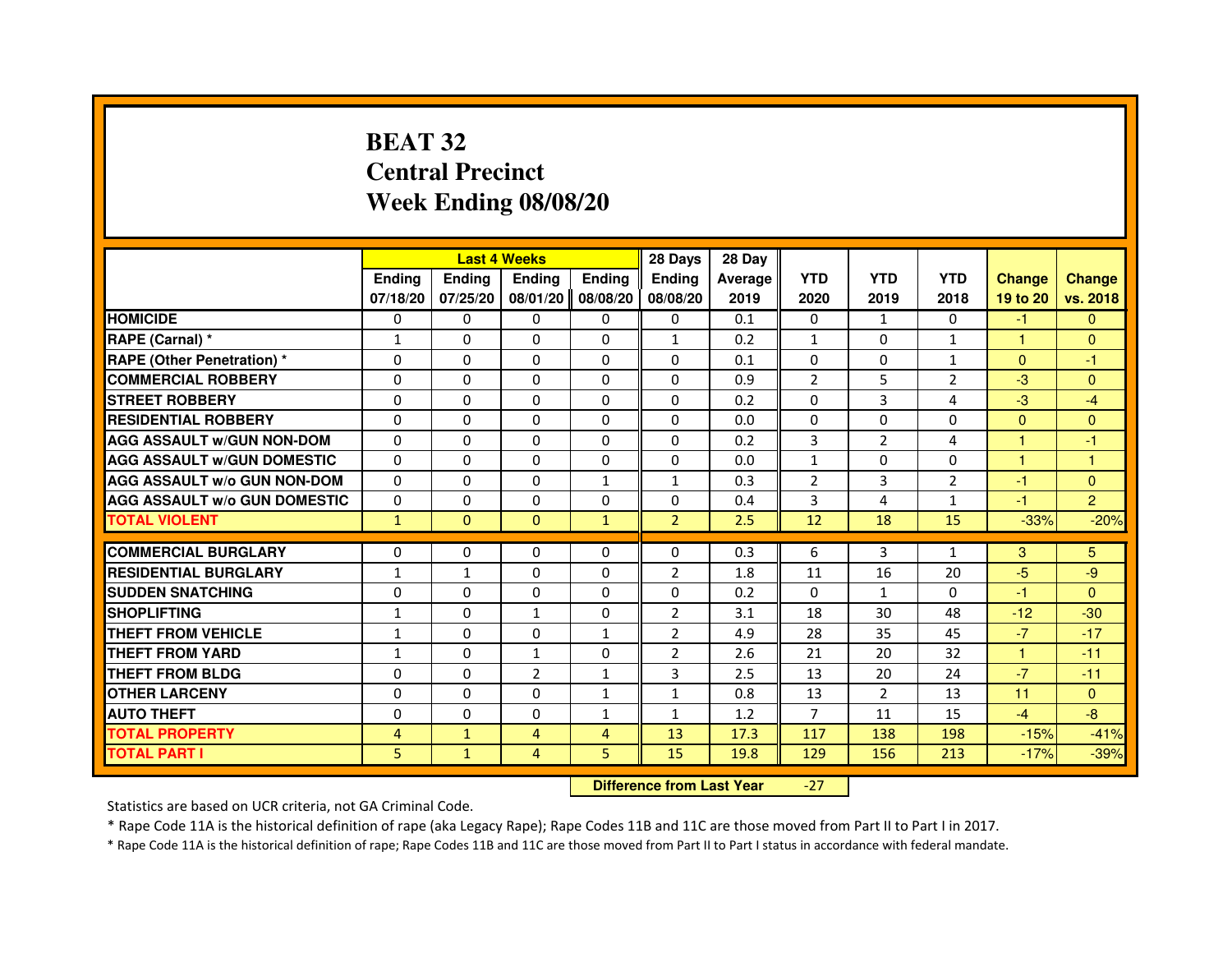### **BEAT 33 Central PrecinctWeek Ending 08/08/20**

|                                     |                | <b>Last 4 Weeks</b> |                   |                | 28 Days        | 28 Day  |                |                |                |                |                |
|-------------------------------------|----------------|---------------------|-------------------|----------------|----------------|---------|----------------|----------------|----------------|----------------|----------------|
|                                     | <b>Endina</b>  | <b>Ending</b>       | <b>Ending</b>     | <b>Ending</b>  | <b>Endina</b>  | Average | <b>YTD</b>     | <b>YTD</b>     | <b>YTD</b>     | <b>Change</b>  | <b>Change</b>  |
|                                     | 07/18/20       | 07/25/20            | 08/01/20 08/08/20 |                | 08/08/20       | 2019    | 2020           | 2019           | 2018           | 19 to 20       | vs. 2018       |
| <b>HOMICIDE</b>                     | 0              | 0                   | 0                 | 0              | $\Omega$       | 0.2     | $\mathbf{1}$   | $\mathbf{1}$   | 0              | $\mathbf{0}$   |                |
| RAPE (Carnal) *                     | 0              | $\Omega$            | $\Omega$          | $\Omega$       | $\Omega$       | 0.0     | $\Omega$       | $\Omega$       | 3              | $\Omega$       | $-3$           |
| <b>RAPE (Other Penetration)*</b>    | 0              | $\Omega$            | 0                 | $\Omega$       | 0              | 0.1     | $\Omega$       | 0              | $\mathbf{1}$   | $\Omega$       | $-1$           |
| <b>COMMERCIAL ROBBERY</b>           | 0              | 0                   | 0                 | 0              | 0              | 0.3     | 1              | $\overline{2}$ | $\Omega$       | $-1$           | $\mathbf{1}$   |
| <b>STREET ROBBERY</b>               | $\mathbf{1}$   | $\Omega$            | $\Omega$          | 0              | 1              | 1.3     | $\overline{7}$ | 8              | 14             | $-1$           | $-7$           |
| <b>RESIDENTIAL ROBBERY</b>          | 0              | $\Omega$            | $\Omega$          | 0              | 0              | 0.0     | $\Omega$       | $\Omega$       | $\Omega$       | $\Omega$       | $\Omega$       |
| <b>AGG ASSAULT W/GUN NON-DOM</b>    | $\mathbf{1}$   | $\Omega$            | $\mathbf 0$       | $\Omega$       | $\mathbf{1}$   | 1.0     | 6              | 8              | $\overline{7}$ | $-2$           | $-1$           |
| <b>AGG ASSAULT W/GUN DOMESTIC</b>   | $\Omega$       | $\Omega$            | $\Omega$          | 0              | 0              | 0.2     | $\mathbf{1}$   | $\mathcal{P}$  | $\Omega$       | $-1$           | $\mathbf{1}$   |
| <b>AGG ASSAULT W/o GUN NON-DOM</b>  | $\Omega$       | $\Omega$            | 0                 | 2              | $\overline{2}$ | 0.9     | 7              | 10             | 3              | $-3$           | $\overline{4}$ |
| <b>AGG ASSAULT W/o GUN DOMESTIC</b> | $\Omega$       | $\mathbf{1}$        | $\Omega$          | 0              | 1              | 0.7     | 7              | 8              | $\mathbf{1}$   | $-1$           | 6              |
| <b>TOTAL VIOLENT</b>                | $\overline{2}$ | $\mathbf{1}$        | $\Omega$          | $\overline{2}$ | 5              | 4.7     | 30             | 39             | 29             | $-23%$         | 3%             |
|                                     |                |                     |                   |                |                |         |                |                |                |                |                |
| <b>COMMERCIAL BURGLARY</b>          | $\Omega$       | $\Omega$            | 0                 | $\Omega$       | $\Omega$       | 1.3     | $\overline{7}$ | 5              | 6              | $\overline{2}$ | $\mathbf{1}$   |
| <b>RESIDENTIAL BURGLARY</b>         | 0              | $\mathbf{1}$        | $\mathbf{1}$      | 0              | $\overline{2}$ | 1.8     | 11             | 19             | 13             | -8             | $-2$           |
| <b>SUDDEN SNATCHING</b>             | 1              | $\Omega$            | 1                 | 0              | 2              | 0.1     | $\overline{2}$ | $\mathbf{1}$   | 3              | -1             | $-1$           |
| <b>SHOPLIFTING</b>                  | $\Omega$       | $\overline{2}$      | $\Omega$          | 0              | $\overline{2}$ | 7.9     | 21             | 61             | 27             | $-40$          | $-6$           |
| <b>THEFT FROM VEHICLE</b>           | 3              | $\mathbf{1}$        | $\overline{2}$    | $\mathbf{1}$   | $\overline{7}$ | 3.4     | 25             | 30             | 31             | $-5$           | $-6$           |
| <b>THEFT FROM YARD</b>              | $\mathbf{1}$   | $\mathbf{1}$        | 1                 | $\overline{2}$ | 5              | 3.6     | 33             | 33             | 25             | $\Omega$       | 8              |
| THEFT FROM BLDG                     | 0              | 0                   | 0                 | 0              | 0              | 1.7     | 12             | 10             | 18             | $\overline{2}$ | $-6$           |
| <b>OTHER LARCENY</b>                | 0              | $\Omega$            | 0                 | $\Omega$       | 0              | 2.0     | $\overline{4}$ | 22             | 3              | $-18$          | $\overline{1}$ |
| <b>AUTO THEFT</b>                   | $\Omega$       | 0                   | $\Omega$          | 0              | 0              | 1.4     | 12             | 11             | 28             | 1              | $-16$          |
| <b>TOTAL PROPERTY</b>               | 5              | 5                   | 5                 | 3              | 18             | 23.2    | 127            | 192            | 154            | $-34%$         | $-18%$         |
| <b>TOTAL PART I</b>                 | $\overline{7}$ | $6\phantom{1}6$     | 5                 | 5              | 23             | 27.8    | 157            | 231            | 183            | $-32%$         | $-14%$         |

 **Difference from Last Year**-74

Statistics are based on UCR criteria, not GA Criminal Code.

\* Rape Code 11A is the historical definition of rape (aka Legacy Rape); Rape Codes 11B and 11C are those moved from Part II to Part I in 2017.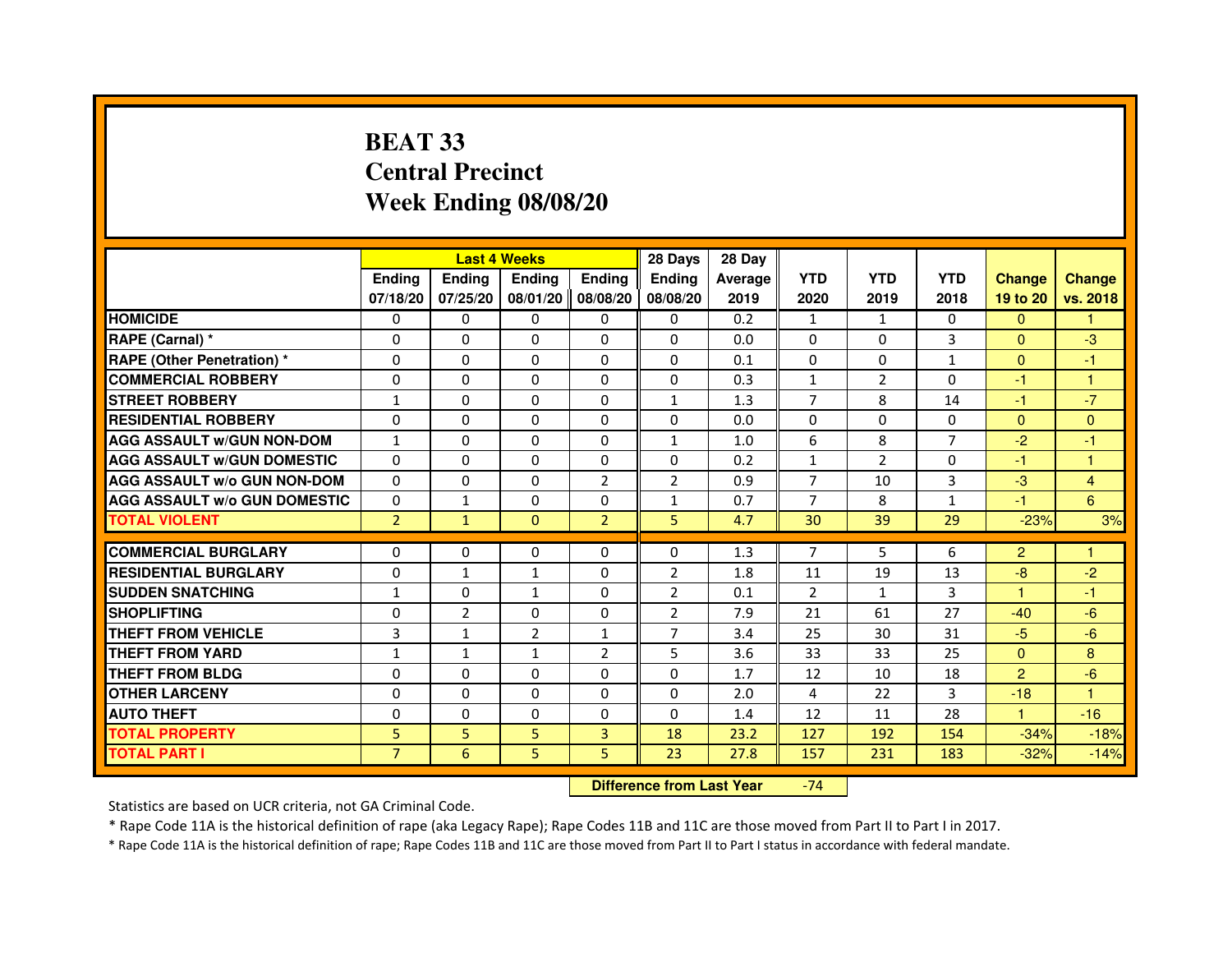## **BEAT 34 Central PrecinctWeek Ending 08/08/20**

|                                     |                | <b>Last 4 Weeks</b> |                                  |                | 28 Days        | 28 Day  |                |                |                |                |                |
|-------------------------------------|----------------|---------------------|----------------------------------|----------------|----------------|---------|----------------|----------------|----------------|----------------|----------------|
|                                     | <b>Ending</b>  | Ending              | <b>Ending</b>                    | <b>Ending</b>  | <b>Ending</b>  | Average | <b>YTD</b>     | <b>YTD</b>     | <b>YTD</b>     | <b>Change</b>  | <b>Change</b>  |
|                                     | 07/18/20       | 07/25/20            | 08/01/20 08/08/20                |                | 08/08/20       | 2019    | 2020           | 2019           | 2018           | 19 to 20       | vs. 2018       |
| <b>HOMICIDE</b>                     | 0              | $\Omega$            | $\Omega$                         | $\Omega$       | 0              | 0.1     | $\overline{2}$ | $\Omega$       | $\mathbf{1}$   | $\overline{2}$ | 1.             |
| RAPE (Carnal) *                     | $\mathbf{1}$   | $\mathbf{1}$        | 0                                | 0              | $\overline{2}$ | 0.2     | 4              | $\overline{2}$ | $\mathbf{1}$   | $\overline{2}$ | 3              |
| <b>RAPE (Other Penetration) *</b>   | 0              | 0                   | $\Omega$                         | 0              | $\Omega$       | 0.1     | $\mathbf{1}$   | 1              | 0              | $\Omega$       | $\mathbf{1}$   |
| <b>COMMERCIAL ROBBERY</b>           | $\Omega$       | $\Omega$            | $\Omega$                         | $\Omega$       | $\Omega$       | 0.0     | $\Omega$       | $\Omega$       | $\Omega$       | $\Omega$       | $\Omega$       |
| <b>STREET ROBBERY</b>               | $\Omega$       | $\mathbf{1}$        | $\mathbf{1}$                     | $\Omega$       | $\overline{2}$ | 0.9     | 12             | 8              | 4              | $\overline{4}$ | 8              |
| <b>RESIDENTIAL ROBBERY</b>          | $\Omega$       | $\Omega$            | $\Omega$                         | $\Omega$       | 0              | 0.2     | $\Omega$       | $\overline{2}$ | $\mathbf{1}$   | $-2$           | $-1$           |
| <b>AGG ASSAULT w/GUN NON-DOM</b>    | $\Omega$       | 0                   | $\mathbf 0$                      | $\Omega$       | $\Omega$       | 1.8     | 10             | 8              | 11             | $\overline{2}$ | $-1$           |
| <b>AGG ASSAULT w/GUN DOMESTIC</b>   | $\Omega$       | $\Omega$            | $\Omega$                         | $\Omega$       | $\Omega$       | 0.5     | $\Omega$       | 4              | 3              | $-4$           | $-3$           |
| <b>AGG ASSAULT W/o GUN NON-DOM</b>  | 0              | 0                   | 0                                | 0              | 0              | 0.9     | 10             | 6              | 10             | $\overline{4}$ | $\mathbf{0}$   |
| <b>AGG ASSAULT w/o GUN DOMESTIC</b> | $\mathbf{1}$   | $\mathbf{1}$        | $\mathbf{1}$                     | $\mathbf{1}$   | 4              | 1.6     | 14             | 14             | 11             | $\Omega$       | 3              |
| <b>TOTAL VIOLENT</b>                | $\overline{2}$ | 3                   | $\overline{2}$                   | $\mathbf{1}$   | 8              | 6.2     | 53             | 45             | 42             | 18%            | 26%            |
| <b>COMMERCIAL BURGLARY</b>          | $\Omega$       | $\mathbf{1}$        | 0                                | 0              | $\mathbf{1}$   | 0.5     | 3              | $\overline{2}$ | $\mathbf{1}$   | 1              | $\overline{2}$ |
| <b>RESIDENTIAL BURGLARY</b>         | $\Omega$       | $\mathbf{1}$        | $\Omega$                         | $\mathbf{1}$   | $\overline{2}$ | 3.2     | 18             | 23             | 41             | $-5$           | $-23$          |
| <b>SUDDEN SNATCHING</b>             | $\Omega$       | $\Omega$            | $\Omega$                         | $\Omega$       | $\Omega$       | 0.2     | $\mathbf{1}$   | $\mathbf{1}$   | $\overline{2}$ | $\Omega$       | $-1$           |
| <b>SHOPLIFTING</b>                  | 0              | 0                   | 0                                | 0              | 0              | 1.2     | 4              | 6              | 4              | $-2$           | $\Omega$       |
| <b>THEFT FROM VEHICLE</b>           | $\mathbf{1}$   | $\Omega$            | 1                                | $\mathbf{1}$   | 3              | 2.3     | 18             | 20             | 24             | $-2$           | $-6$           |
| <b>THEFT FROM YARD</b>              | $\mathbf{1}$   | 0                   | 0                                | $\mathbf{1}$   | $\overline{2}$ | 2.3     | 11             | 17             | 9              | $-6$           | $\overline{2}$ |
| <b>THEFT FROM BLDG</b>              | $\Omega$       | $\Omega$            | $\mathbf{1}$                     | $\mathbf{1}$   | $\overline{2}$ | 1.4     | 13             | 10             | 20             | 3              | $-7$           |
| <b>OTHER LARCENY</b>                | $\mathbf 0$    | $\mathbf{1}$        | $\mathbf 0$                      | $\Omega$       | $\mathbf{1}$   | 0.3     | $\overline{2}$ | $\overline{2}$ | $\mathbf{1}$   | $\Omega$       | 1.             |
| <b>AUTO THEFT</b>                   | $\Omega$       | $\overline{2}$      | $\Omega$                         | $\Omega$       | $\overline{2}$ | 2.0     | 14             | 16             | 22             | $-2$           | $-8$           |
| <b>TOTAL PROPERTY</b>               | $\overline{2}$ | 5                   | $\overline{2}$                   | $\overline{4}$ | 13             | 13.3    | 84             | 97             | 124            | $-13%$         | $-32%$         |
| <b>TOTAL PART I</b>                 | 4              | 8                   | 4                                | 5              | 21             | 19.6    | 137            | 142            | 166            | $-4%$          | $-17%$         |
|                                     |                |                     | <b>Difference from Last Year</b> |                | $-5$           |         |                |                |                |                |                |

 **Difference from Last Year**

Statistics are based on UCR criteria, not GA Criminal Code.

\* Rape Code 11A is the historical definition of rape (aka Legacy Rape); Rape Codes 11B and 11C are those moved from Part II to Part I in 2017.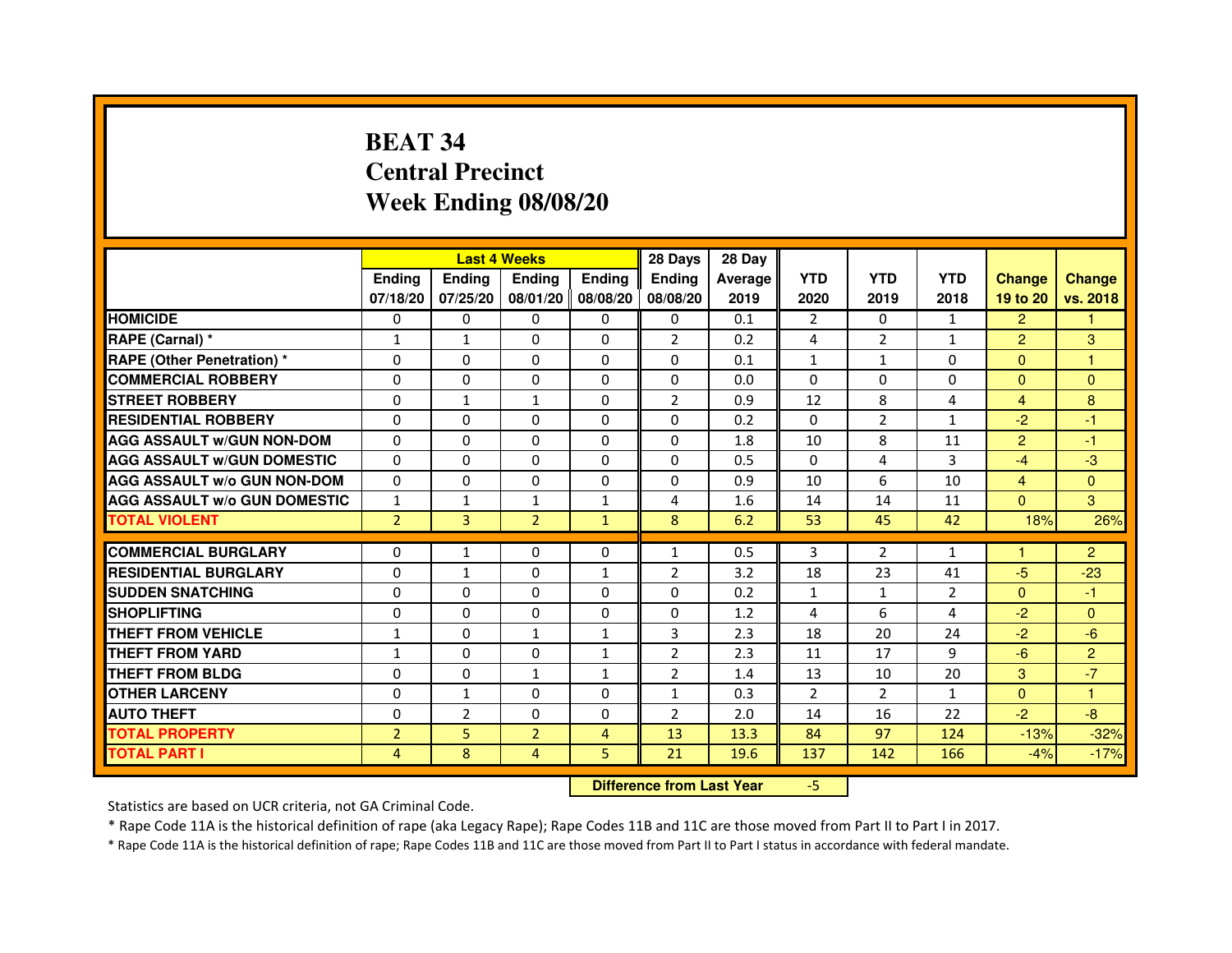## **BEAT 35 Central PrecinctWeek Ending 08/08/20**

|                                     |               | <b>Last 4 Weeks</b> |                |                     | 28 Days        | 28 Day  |                |              |                |                |                |
|-------------------------------------|---------------|---------------------|----------------|---------------------|----------------|---------|----------------|--------------|----------------|----------------|----------------|
|                                     | <b>Endina</b> | Ending              | <b>Endina</b>  | <b>Endina</b>       | <b>Endina</b>  | Average | <b>YTD</b>     | <b>YTD</b>   | <b>YTD</b>     | <b>Change</b>  | <b>Change</b>  |
|                                     | 07/18/20      | 07/25/20            |                | 08/01/20   08/08/20 | 08/08/20       | 2019    | 2020           | 2019         | 2018           | 19 to 20       | vs. 2018       |
| <b>HOMICIDE</b>                     | 0             | 0                   | 0              | 0                   | 0              | 0.0     | 5              | $\Omega$     | $\Omega$       | 5.             | 5.             |
| RAPE (Carnal) *                     | $\Omega$      | $\Omega$            | $\Omega$       | $\Omega$            | $\Omega$       | 0.0     | $\overline{2}$ | $\Omega$     | 3              | $\overline{2}$ | $-1$           |
| <b>RAPE (Other Penetration)*</b>    | $\Omega$      | $\Omega$            | $\Omega$       | $\Omega$            | $\Omega$       | 0.0     | $\mathbf{1}$   | $\Omega$     | 3              | 1              | $-2$           |
| <b>COMMERCIAL ROBBERY</b>           | 0             | 0                   | 0              | 0                   | 0              | 0.2     | $\overline{2}$ | 0            | 0              | $\overline{2}$ | $\overline{2}$ |
| <b>STREET ROBBERY</b>               | 0             | $\Omega$            | 0              | 0                   | 0              | 1.1     | 4              | 8            | $\mathbf{1}$   | $-4$           | 3              |
| <b>RESIDENTIAL ROBBERY</b>          | 0             | $\Omega$            | 0              | $\Omega$            | $\Omega$       | 0.0     | $\mathbf{1}$   | $\Omega$     | $\Omega$       | 1              | $\mathbf{1}$   |
| <b>AGG ASSAULT w/GUN NON-DOM</b>    | $\Omega$      | $\Omega$            | $\mathbf{1}$   | $\mathbf{0}$        | $\mathbf{1}$   | 2.2     | 11             | 17           | 11             | $-6$           | $\Omega$       |
| <b>AGG ASSAULT W/GUN DOMESTIC</b>   | $\Omega$      | $\Omega$            | $\Omega$       | $\mathbf{1}$        | $\mathbf{1}$   | 0.2     | $\mathcal{P}$  | $\mathbf{1}$ | $\overline{a}$ | 1              | $-2$           |
| <b>AGG ASSAULT W/o GUN NON-DOM</b>  | 0             | 0                   | 0              | $\Omega$            | $\Omega$       | 0.6     | 3              | 4            | 5              | $-1$           | $-2$           |
| <b>AGG ASSAULT W/o GUN DOMESTIC</b> | $\mathbf{1}$  | 0                   | 0              | 0                   | 1              | 0.9     | 7              | 7            | 5              | $\Omega$       | $\overline{2}$ |
| <b>TOTAL VIOLENT</b>                | $\mathbf{1}$  | $\Omega$            | $\mathbf{1}$   | $\mathbf{1}$        | 3              | 5.2     | 38             | 37           | 32             | 3%             | 19%            |
|                                     |               |                     |                |                     |                |         |                |              |                |                |                |
| <b>COMMERCIAL BURGLARY</b>          | 0             | 0                   | 0              | 0                   | $\Omega$       | 1.2     | 5              | 4            | 3              | 1              | $\overline{2}$ |
| <b>RESIDENTIAL BURGLARY</b>         | 0             | $\Omega$            | 0              | $\Omega$            | $\Omega$       | 2.9     | 17             | 23           | 27             | -6             | $-10$          |
| <b>SUDDEN SNATCHING</b>             | 0             | $\Omega$            | $\Omega$       | $\Omega$            | $\Omega$       | 0.2     | $\Omega$       | $\Omega$     | $\mathbf{1}$   | $\Omega$       | $-1$           |
| <b>SHOPLIFTING</b>                  | $\Omega$      | $\Omega$            | $\Omega$       | $\mathbf{0}$        | $\Omega$       | 2.4     | 18             | 21           | 19             | $-3$           | $-1$           |
| <b>THEFT FROM VEHICLE</b>           | 3             | $\mathbf{1}$        | $\mathbf{1}$   | $\mathbf{1}$        | 6              | 6.5     | 25             | 49           | 31             | $-24$          | $-6$           |
| <b>THEFT FROM YARD</b>              | $\Omega$      | 0                   | $\Omega$       | $\Omega$            | $\Omega$       | 1.4     | 3              | 6            | 14             | $-3$           | $-11$          |
| <b>THEFT FROM BLDG</b>              | 0             | $\Omega$            | 0              | $\mathbf{0}$        | $\Omega$       | 1.8     | 11             | 13           | 12             | $-2$           | $-1$           |
| <b>OTHER LARCENY</b>                | 0             | 0                   | $\Omega$       | $\Omega$            | $\Omega$       | 1.2     | 3              | 10           | 4              | $-7$           | $-1$           |
| <b>AUTO THEFT</b>                   | $\mathbf{1}$  | $\mathbf 0$         | 0              | $\Omega$            | $\mathbf{1}$   | 2.1     | 20             | 15           | 34             | 5              | $-14$          |
| <b>TOTAL PROPERTY</b>               | 4             | $\mathbf{1}$        | $\mathbf{1}$   | $\mathbf{1}$        | $\overline{7}$ | 19.7    | 102            | 141          | 145            | $-28%$         | $-30%$         |
| <b>TOTAL PART I</b>                 | 5             | $\mathbf{1}$        | $\overline{2}$ | $\overline{2}$      | 10             | 24.9    | 140            | 178          | 177            | $-21%$         | $-21%$         |

 **Difference from Last Year**-38

Statistics are based on UCR criteria, not GA Criminal Code.

\* Rape Code 11A is the historical definition of rape (aka Legacy Rape); Rape Codes 11B and 11C are those moved from Part II to Part I in 2017.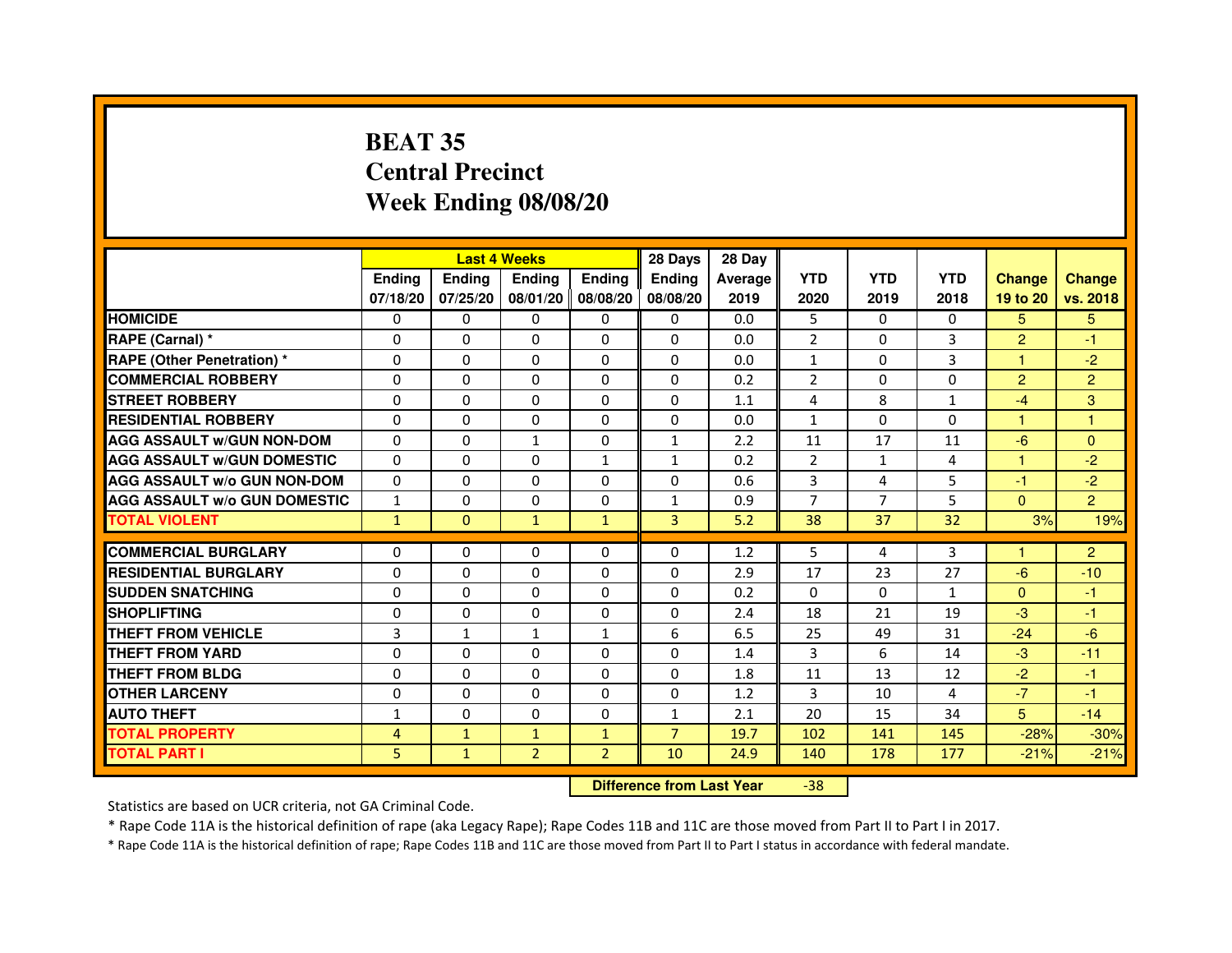#### **BEAT 36 Central PrecinctWeek Ending 08/08/20**

|                                     |               |                | <b>Last 4 Weeks</b> |                | 28 Days       | 28 Day  |                |                |                |                |                |
|-------------------------------------|---------------|----------------|---------------------|----------------|---------------|---------|----------------|----------------|----------------|----------------|----------------|
|                                     | <b>Endina</b> | <b>Endina</b>  | <b>Endina</b>       | <b>Endina</b>  | <b>Endina</b> | Average | <b>YTD</b>     | <b>YTD</b>     | <b>YTD</b>     | <b>Change</b>  | <b>Change</b>  |
|                                     | 07/18/20      | 07/25/20       | 08/01/20 08/08/20   |                | 08/08/20      | 2019    | 2020           | 2019           | 2018           | 19 to 20       | vs. 2018       |
| <b>HOMICIDE</b>                     | 0             | $\Omega$       | $\mathbf{0}$        | $\mathbf{0}$   | $\mathbf{0}$  | 0.0     | $\mathbf{1}$   | 0              | 0              | 1              | $\mathbf{1}$   |
| RAPE (Carnal) *                     | $\Omega$      | $\Omega$       | $\Omega$            | $\Omega$       | $\Omega$      | 0.2     | $\overline{2}$ | $\mathbf{1}$   | $\overline{2}$ | $\overline{1}$ | $\Omega$       |
| <b>RAPE (Other Penetration) *</b>   | 0             | 0              | 0                   | $\mathbf{1}$   | $\mathbf{1}$  | 0.0     | 0              | 0              | 0              | $\mathbf{0}$   | $\mathbf{0}$   |
| <b>COMMERCIAL ROBBERY</b>           | 0             | 0              | 0                   | $\Omega$       | 0             | 0.2     | 0              | $\mathbf{1}$   | 0              | $-1$           | $\Omega$       |
| <b>STREET ROBBERY</b>               | 0             | 0              | 0                   | $\mathbf 0$    | $\mathbf 0$   | 0.6     | $\mathbf{1}$   | 5              | 3              | $-4$           | $-2$           |
| <b>RESIDENTIAL ROBBERY</b>          | $\Omega$      | $\mathbf{0}$   | $\Omega$            | $\Omega$       | $\Omega$      | 0.1     | 3              | $\mathbf{1}$   | 4              | $\overline{2}$ | $-1$           |
| <b>AGG ASSAULT W/GUN NON-DOM</b>    | $\Omega$      | $\Omega$       | $\Omega$            | $\Omega$       | $\Omega$      | 0.8     | $\mathbf{1}$   | $\overline{7}$ | 3              | $-6$           | $-2$           |
| <b>AGG ASSAULT W/GUN DOMESTIC</b>   | 0             | 0              | 0                   | 0              | 0             | 0.2     | $\mathbf{1}$   | 1              | 1              | $\mathbf{0}$   | $\mathbf{0}$   |
| <b>AGG ASSAULT w/o GUN NON-DOM</b>  | 0             | $\mathbf{0}$   | 0                   | $\mathbf{1}$   | $\mathbf{1}$  | 0.5     | $\overline{2}$ | 2              | 3              | $\Omega$       | $-1$           |
| <b>AGG ASSAULT W/o GUN DOMESTIC</b> | $\Omega$      | $\Omega$       | $\mathbf{1}$        | $\Omega$       | $\mathbf{1}$  | 0.3     | 10             | 3              | 3              | $\overline{7}$ | $\overline{7}$ |
| <b>TOTAL VIOLENT</b>                | $\Omega$      | $\mathbf{0}$   | $\mathbf{1}$        | $\overline{2}$ | 3             | 2.9     | 21             | 21             | 19             | 0%             | 11%            |
|                                     |               |                |                     |                |               |         |                |                |                |                |                |
| <b>COMMERCIAL BURGLARY</b>          | 2             | 0              | 0                   | $\Omega$       | 2             | 1.1     | 5              | 8              | 5              | $-3$           | $\Omega$       |
| <b>RESIDENTIAL BURGLARY</b>         | $\Omega$      | $\mathbf{1}$   | 0                   | $\Omega$       | $\mathbf{1}$  | 2.3     | 9              | 17             | 15             | -8             | $-6$           |
| <b>SUDDEN SNATCHING</b>             | $\Omega$      | $\Omega$       | $\Omega$            | $\Omega$       | $\mathbf 0$   | 0.1     | $\mathbf{1}$   | $\mathbf{1}$   | $\Omega$       | $\Omega$       | $\overline{1}$ |
| <b>SHOPLIFTING</b>                  | $\mathbf{1}$  | $\mathbf{1}$   | $\mathbf{1}$        | $\overline{2}$ | 5             | 3.7     | 31             | 26             | 20             | 5              | 11             |
| <b>THEFT FROM VEHICLE</b>           | 2             | $\mathbf{0}$   | 0                   | $\Omega$       | 2             | 3.3     | 24             | 23             | 30             | 1              | $-6$           |
| THEFT FROM YARD                     | $\mathbf{1}$  | $\Omega$       | 0                   | $\Omega$       | $\mathbf{1}$  | 0.7     | 10             | 5              | 4              | 5              | 6              |
| THEFT FROM BLDG                     | $\Omega$      | $\Omega$       | $\mathbf{1}$        | $\Omega$       | $\mathbf{1}$  | 1.5     | 13             | 14             | 18             | $-1$           | $-5$           |
| <b>OTHER LARCENY</b>                | 0             | $\Omega$       | $\mathbf{1}$        | $\mathbf 0$    | $\mathbf{1}$  | 0.3     | 3              | $\mathbf{1}$   | $\Omega$       | $\overline{c}$ | 3              |
| <b>AUTO THEFT</b>                   | $\Omega$      | $\Omega$       | $\overline{2}$      | $\mathbf{1}$   | 3             | 1.8     | 19             | 17             | 9              | $\overline{2}$ | 10             |
| <b>TOTAL PROPERTY</b>               | 6             | $\overline{2}$ | 5                   | 3              | 16            | 14.8    | 115            | 112            | 101            | 3%             | 14%            |
| <b>TOTAL PART I</b>                 | 6             | $\overline{2}$ | 6                   | 5              | 19            | 17.7    | 136            | 133            | 120            | 2%             | 13%            |

**Difference from Last Year** 3

Statistics are based on UCR criteria, not GA Criminal Code.

\* Rape Code 11A is the historical definition of rape (aka Legacy Rape); Rape Codes 11B and 11C are those moved from Part II to Part I in 2017.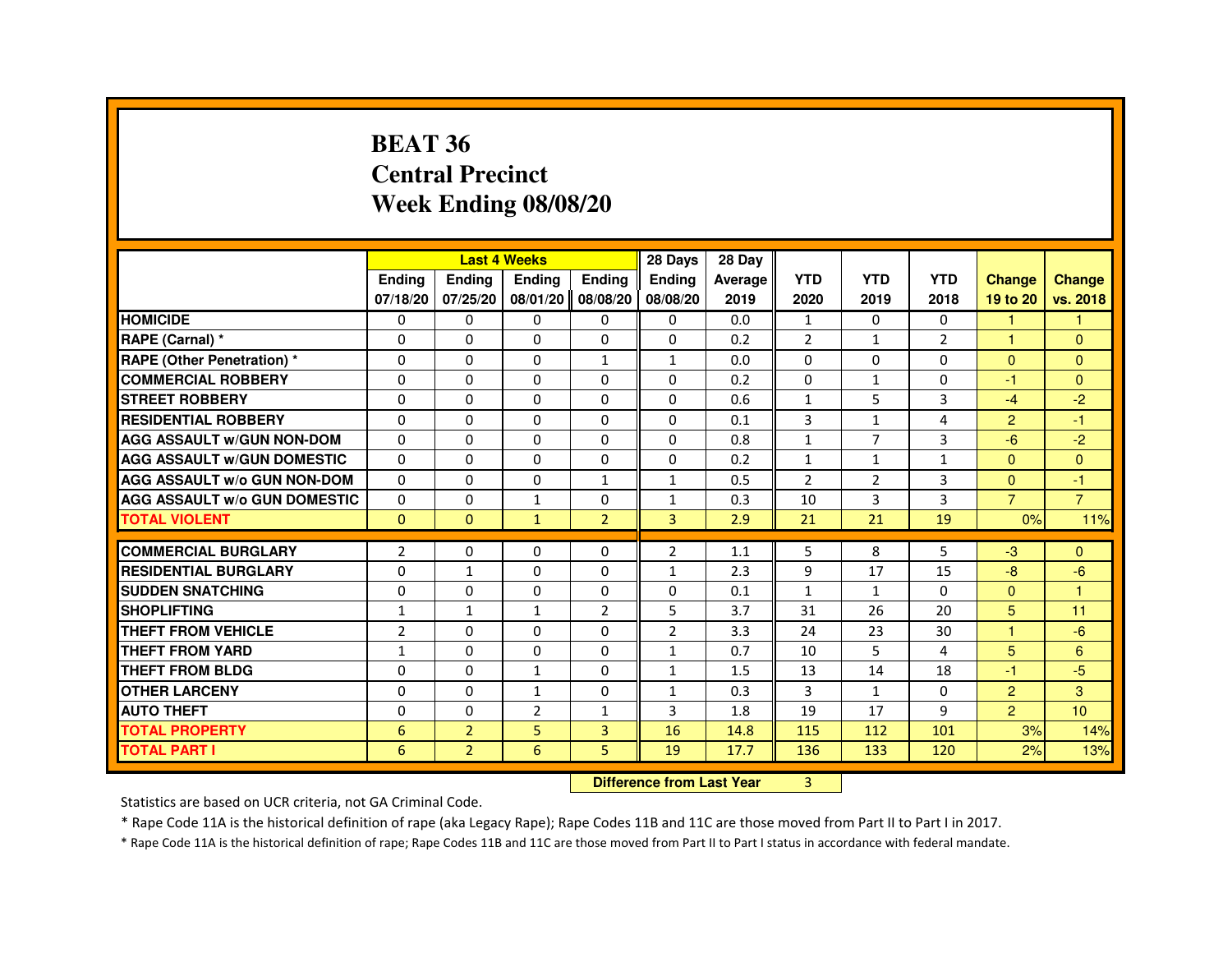## **BEAT 41 South PrecinctWeek Ending 08/08/20**

|                                     |                |                | <b>Last 4 Weeks</b>              |                | 28 Days        | 28 Day  |                |                |                |                |                |
|-------------------------------------|----------------|----------------|----------------------------------|----------------|----------------|---------|----------------|----------------|----------------|----------------|----------------|
|                                     | <b>Ending</b>  | <b>Ending</b>  | <b>Ending</b>                    | <b>Ending</b>  | <b>Ending</b>  | Average | <b>YTD</b>     | <b>YTD</b>     | <b>YTD</b>     | <b>Change</b>  | <b>Change</b>  |
|                                     | 07/18/20       | 07/25/20       | 08/01/20                         | 08/08/20       | 08/08/20       | 2019    | 2020           | 2019           | 2018           | 19 to 20       | vs. 2018       |
| <b>HOMICIDE</b>                     | $\Omega$       | $\mathbf{0}$   | $\Omega$                         | 0              | 0              | 0.1     | $\Omega$       | $\mathbf{1}$   | $\Omega$       | $-1$           | $\mathbf{0}$   |
| RAPE (Carnal) *                     | 0              | $\Omega$       | $\Omega$                         | $\Omega$       | 0              | 0.2     | $\mathbf{1}$   | 3              | $\Omega$       | $-2$           |                |
| <b>RAPE (Other Penetration) *</b>   | $\Omega$       | $\Omega$       | $\Omega$                         | $\Omega$       | $\Omega$       | 0.0     | $\Omega$       | $\Omega$       | $\mathbf{1}$   | $\Omega$       | $-1$           |
| <b>COMMERCIAL ROBBERY</b>           | 0              | $\Omega$       | $\Omega$                         | $\Omega$       | $\Omega$       | 0.6     | 0              | 2              | $\Omega$       | $-2$           | $\overline{0}$ |
| <b>STREET ROBBERY</b>               | $\mathbf{1}$   | $\Omega$       | $\Omega$                         | $\Omega$       | $\mathbf{1}$   | 0.9     | 5              | 8              | 4              | $-3$           | $\mathbf{1}$   |
| <b>RESIDENTIAL ROBBERY</b>          | 0              | $\Omega$       | 0                                | $\Omega$       | $\Omega$       | 0.1     | $\Omega$       | $\mathbf{1}$   | 0              | $-1$           | $\mathbf{0}$   |
| <b>AGG ASSAULT W/GUN NON-DOM</b>    | $\Omega$       | $\Omega$       | $\Omega$                         | $\mathbf{1}$   | $\mathbf{1}$   | 0.2     | 3              | $\mathbf{1}$   | $\Omega$       | $\overline{2}$ | 3              |
| <b>AGG ASSAULT W/GUN DOMESTIC</b>   | $\Omega$       | $\Omega$       | $\Omega$                         | $\Omega$       | $\Omega$       | 0.1     | $\mathbf{1}$   | $\mathbf{1}$   | $\Omega$       | $\Omega$       | $\overline{1}$ |
| <b>AGG ASSAULT w/o GUN NON-DOM</b>  | 0              | 0              | $\mathbf{1}$                     | 0              | 1              | 0.3     | $\overline{2}$ | $\overline{2}$ | $\mathbf{1}$   | $\mathbf{0}$   | 1              |
| <b>AGG ASSAULT W/o GUN DOMESTIC</b> | 0              | 0              | 0                                | 0              | $\Omega$       | 0.5     | 3              | 4              | $\mathbf{1}$   | $-1$           | $\overline{2}$ |
| <b>TOTAL VIOLENT</b>                | $\mathbf{1}$   | $\mathbf{0}$   | $\mathbf{1}$                     | $\mathbf{1}$   | 3              | 3.0     | 15             | 23             | $\overline{7}$ | $-35%$         | 114%           |
| <b>COMMERCIAL BURGLARY</b>          | 0              | $\Omega$       | 0                                | 0              | 0              | 1.1     | 6              | 10             | 4              | $-4$           | $\overline{c}$ |
| <b>RESIDENTIAL BURGLARY</b>         | $\overline{2}$ | $\Omega$       | $\Omega$                         | $\Omega$       | $\overline{2}$ | 0.8     | 5              | 5              | 10             | $\Omega$       | $-5$           |
| <b>SUDDEN SNATCHING</b>             | $\Omega$       | $\Omega$       | $\Omega$                         | $\Omega$       | $\Omega$       | 0.2     | $\Omega$       | $\mathfrak{p}$ | 3              | $-2$           | $-3$           |
| <b>SHOPLIFTING</b>                  | 0              | 0              | 0                                | 0              | 0              | 1.8     | 3              | 19             | 15             | $-16$          | $-12$          |
| THEFT FROM VEHICLE                  | 1              | $\Omega$       | $\mathbf{1}$                     | $\Omega$       | $\overline{2}$ | 5.4     | 29             | 54             | 21             | $-25$          | 8              |
| <b>THEFT FROM YARD</b>              | 0              | $\overline{2}$ | $\Omega$                         | 0              | $\overline{2}$ | 0.9     | 8              | 6              | 10             | $\overline{2}$ | $-2$           |
| <b>THEFT FROM BLDG</b>              | 3              | $\Omega$       | $\mathbf{1}$                     | $\overline{2}$ | 6              | 3.3     | 16             | 28             | 14             | $-12$          | $\overline{2}$ |
| <b>OTHER LARCENY</b>                | 0              | $\Omega$       | $\Omega$                         | $\Omega$       | $\Omega$       | 0.3     | 3              | $\overline{2}$ | $\overline{2}$ | $\mathbf{1}$   | 1              |
| <b>AUTO THEFT</b>                   | $\mathbf{1}$   | $\Omega$       | $\mathbf{1}$                     | $\Omega$       | $\overline{2}$ | 1.5     | 15             | 14             | 6              | $\mathbf{1}$   | 9              |
| <b>TOTAL PROPERTY</b>               | $\overline{7}$ | $\overline{2}$ | 3                                | $\overline{2}$ | 14             | 15.3    | 85             | 140            | 85             | $-39%$         | 0%             |
| <b>TOTAL PART I</b>                 | 8              | $\overline{2}$ | 4                                | 3              | 17             | 18.3    | 100            | 163            | 92             | $-39%$         | 9%             |
|                                     |                |                | <b>Difference from Last Year</b> |                | $-63$          |         |                |                |                |                |                |

Statistics are based on UCR criteria, not GA Criminal Code.

\* Rape Code 11A is the historical definition of rape (aka Legacy Rape); Rape Codes 11B and 11C are those moved from Part II to Part I in 2017.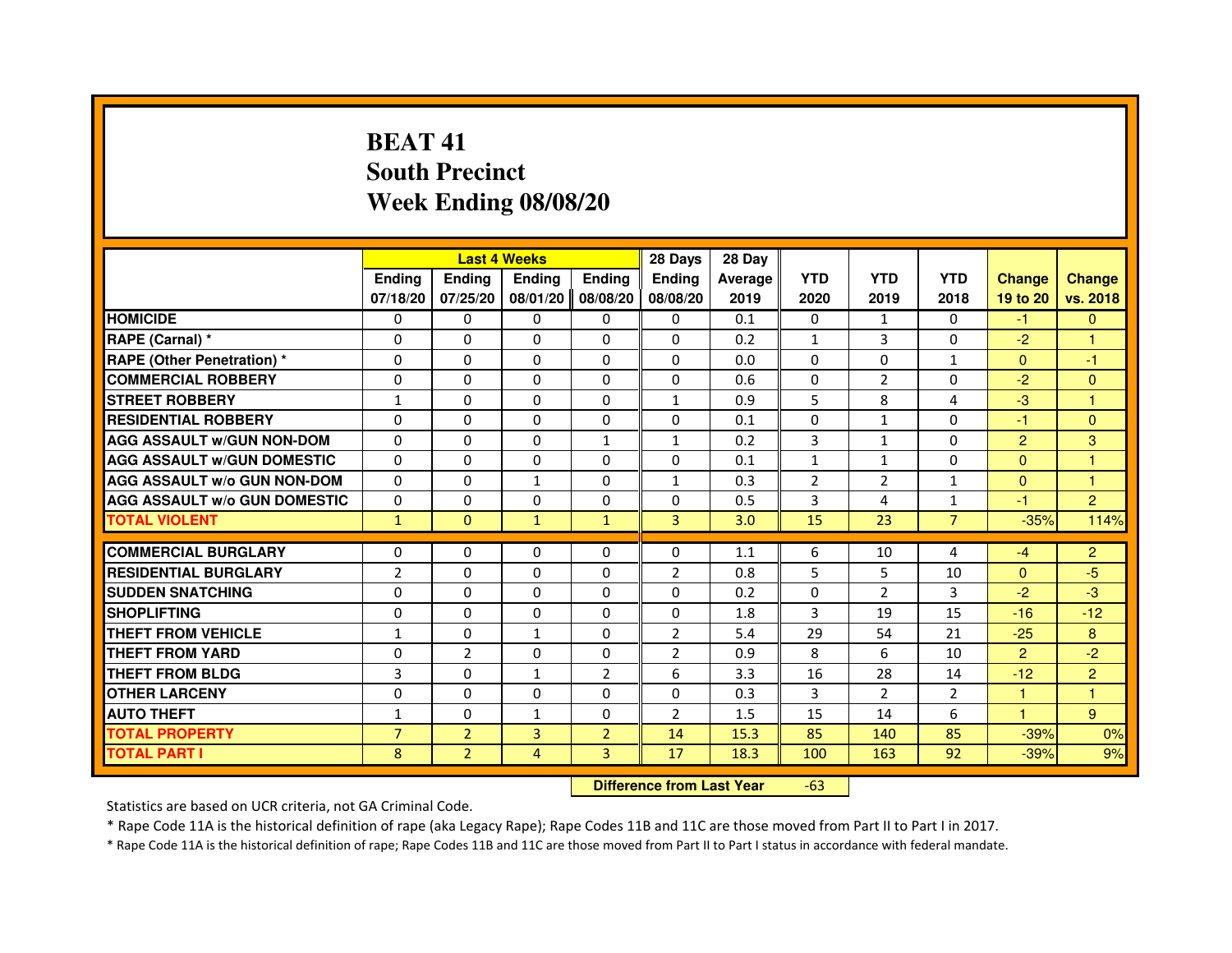### **BEAT 42 South PrecinctWeek Ending 08/08/20**

|                                     |               |                | <b>Last 4 Weeks</b> |                | 28 Days        | 28 Day  |                |                |                |                      |               |
|-------------------------------------|---------------|----------------|---------------------|----------------|----------------|---------|----------------|----------------|----------------|----------------------|---------------|
|                                     | <b>Endina</b> | <b>Ending</b>  | <b>Endina</b>       | <b>Endina</b>  | <b>Endina</b>  | Average | <b>YTD</b>     | <b>YTD</b>     | <b>YTD</b>     | <b>Change</b>        | <b>Change</b> |
|                                     | 07/18/20      | 07/25/20       | 08/01/20            | 08/08/20       | 08/08/20       | 2019    | 2020           | 2019           | 2018           | 19 to 20             | vs. 2018      |
| <b>HOMICIDE</b>                     | 0             | $\Omega$       | $\Omega$            | 0              | 0              | 0.1     | $\mathbf{0}$   | 0              | $\mathbf{0}$   | $\Omega$             | $\Omega$      |
| RAPE (Carnal) *                     | $\Omega$      | $\Omega$       | $\Omega$            | $\Omega$       | $\Omega$       | 0.2     | 3              | $\Omega$       | $\Omega$       | 3                    | 3             |
| <b>RAPE (Other Penetration)*</b>    | 0             | $\mathbf{0}$   | 0                   | $\mathbf{0}$   | $\Omega$       | 0.1     | $\mathbf{1}$   | $\mathbf{1}$   | 3              | $\mathbf{0}$         | $-2$          |
| <b>COMMERCIAL ROBBERY</b>           | 0             | 0              | 0                   | 0              | $\Omega$       | 0.2     | 5              | 3              | $\mathbf{1}$   | $\overline{2}$       | 4             |
| <b>STREET ROBBERY</b>               | $\Omega$      | $\Omega$       | 0                   | $\Omega$       | $\Omega$       | 0.4     | $\Omega$       | 3              | 4              | $-3$                 | $-4$          |
| <b>RESIDENTIAL ROBBERY</b>          | 0             | $\mathbf{0}$   | 0                   | $\Omega$       | 0              | 0.1     | $\overline{2}$ | $\mathbf{1}$   | 0              | 1                    | 2             |
| <b>AGG ASSAULT w/GUN NON-DOM</b>    | $\Omega$      | $\overline{2}$ | $\Omega$            | $\Omega$       | $\overline{2}$ | 0.4     | 5              | 3              | $\Omega$       | $\overline{2}$       | 5             |
| <b>AGG ASSAULT W/GUN DOMESTIC</b>   | $\Omega$      | $\Omega$       | $\Omega$            | $\Omega$       | $\Omega$       | 0.1     | $\Omega$       | $\mathbf{1}$   | $\overline{2}$ | $-1$                 | $-2$          |
| <b>AGG ASSAULT w/o GUN NON-DOM</b>  | 0             | 0              | $\mathbf{1}$        | 0              | $\mathbf{1}$   | 0.2     | 3              | 3              | 3              | $\Omega$             | $\Omega$      |
| <b>AGG ASSAULT W/o GUN DOMESTIC</b> | 0             | $\Omega$       | 0                   | 0              | 0              | 0.3     | $\overline{2}$ | $\mathbf{1}$   | $\mathbf{1}$   | $\blacktriangleleft$ | $\mathbf{1}$  |
| <b>TOTAL VIOLENT</b>                | $\mathbf{0}$  | $\overline{2}$ | $\mathbf{1}$        | $\Omega$       | 3              | 2.1     | 21             | 16             | 14             | 31%                  | 50%           |
|                                     |               |                |                     |                |                |         |                |                |                |                      |               |
| <b>COMMERCIAL BURGLARY</b>          | 0             | 0              | 0                   | $\mathbf{1}$   | $\mathbf{1}$   | 0.9     | 5              | 7              | 7              | -2.                  | $-2$          |
| <b>RESIDENTIAL BURGLARY</b>         | $\mathbf{1}$  | $\mathbf{0}$   | 0                   | $\Omega$       | $\mathbf{1}$   | 0.8     | $\mathbf{1}$   | $\overline{7}$ | $\overline{2}$ | $-6$                 | -1            |
| <b>SUDDEN SNATCHING</b>             | $\Omega$      | $\Omega$       | $\Omega$            | $\Omega$       | 0              | 0.2     | $\Omega$       | $\overline{2}$ | 1              | $-2$                 | $-1$          |
| <b>SHOPLIFTING</b>                  | $\mathbf{1}$  | 3              | $\mathbf{1}$        | $\overline{2}$ | $\overline{7}$ | 18.6    | 87             | 169            | 198            | $-82$                | $-111$        |
| THEFT FROM VEHICLE                  | $\mathbf{1}$  | 4              | $\overline{2}$      | $\Omega$       | $\overline{7}$ | 3.2     | 35             | 31             | 26             | 4                    | 9             |
| <b>THEFT FROM YARD</b>              | 0             | 0              | $\Omega$            | 0              | 0              | 0.7     | 9              | 4              | 10             | 5                    | -1            |
| <b>THEFT FROM BLDG</b>              | $\mathbf{1}$  | $\mathbf{1}$   | $\mathbf{1}$        | $\mathbf{0}$   | 3              | 2.3     | 18             | 15             | 10             | 3                    | 8             |
| <b>OTHER LARCENY</b>                | $\Omega$      | $\Omega$       | $\mathbf{1}$        | $\mathbf{1}$   | $\overline{2}$ | 0.8     | 4              | 8              | $\mathbf{1}$   | $-4$                 | 3             |
| <b>AUTO THEFT</b>                   | $\Omega$      | $\mathbf{1}$   | $\overline{2}$      | $\mathbf{1}$   | 4              | 2.0     | 16             | 9              | 15             | $\overline{7}$       | $\mathbf{1}$  |
| <b>TOTAL PROPERTY</b>               | 4             | $\overline{9}$ | $\overline{7}$      | 5              | 25             | 29.5    | 175            | 252            | 270            | $-31%$               | $-35%$        |
| <b>TOTAL PART I</b>                 | 4             | 11             | 8                   | 5.             | 28             | 31.5    | 196            | 268            | 284            | $-27%$               | $-31%$        |

 **Difference from Last Year**-72

Statistics are based on UCR criteria, not GA Criminal Code.

\* Rape Code 11A is the historical definition of rape (aka Legacy Rape); Rape Codes 11B and 11C are those moved from Part II to Part I in 2017.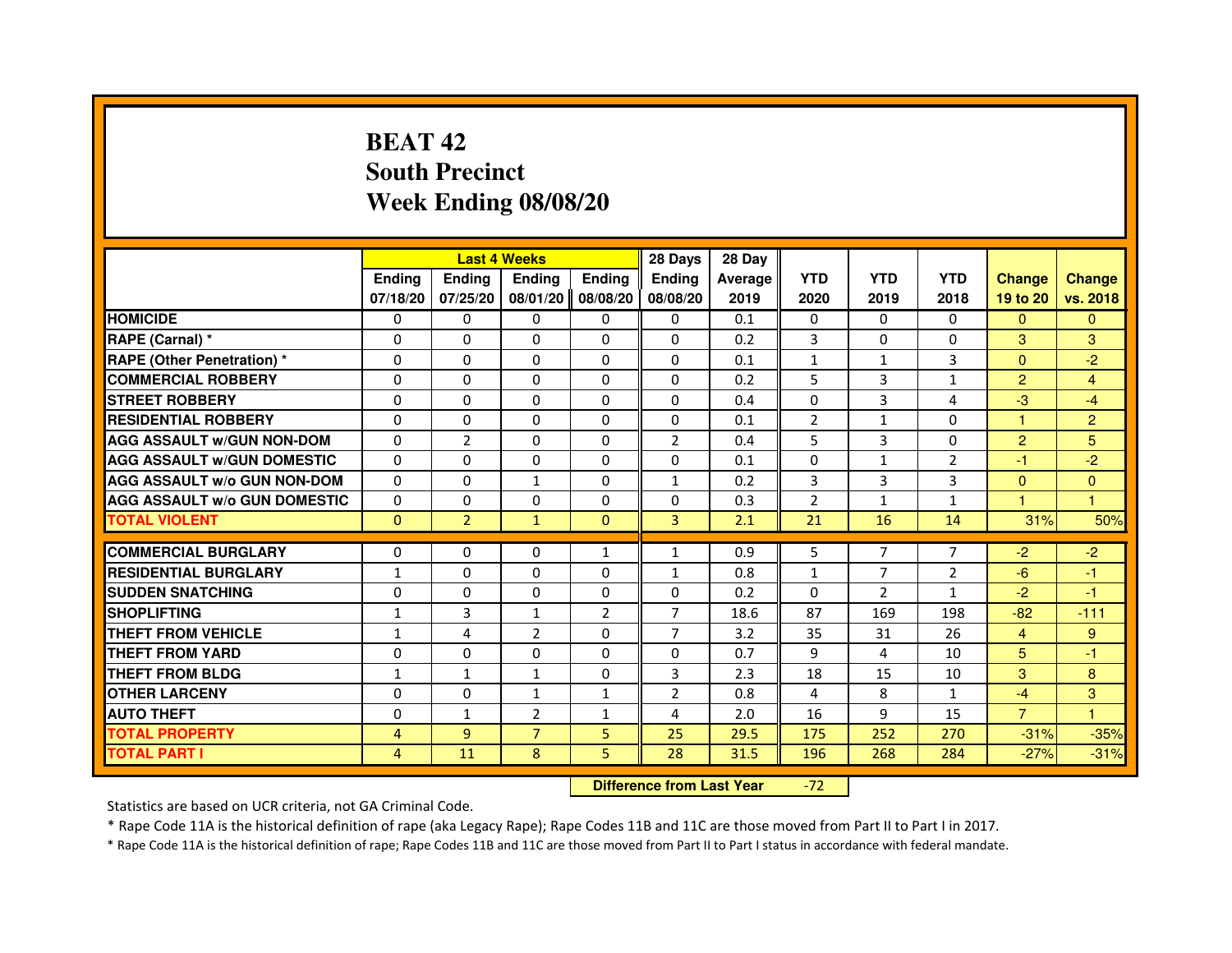## **BEAT 43 South PrecinctWeek Ending 08/08/20**

|                                     |                | <b>Last 4 Weeks</b>              |                |                   | 28 Days        | 28 Day  |                |                |                |                |                |
|-------------------------------------|----------------|----------------------------------|----------------|-------------------|----------------|---------|----------------|----------------|----------------|----------------|----------------|
|                                     | <b>Ending</b>  | Ending                           | <b>Ending</b>  | <b>Ending</b>     | <b>Ending</b>  | Average | <b>YTD</b>     | <b>YTD</b>     | <b>YTD</b>     | <b>Change</b>  | <b>Change</b>  |
|                                     | 07/18/20       | 07/25/20                         |                | 08/01/20 08/08/20 | 08/08/20       | 2019    | 2020           | 2019           | 2018           | 19 to 20       | vs. 2018       |
| <b>HOMICIDE</b>                     | 0              | 0                                | $\mathbf{0}$   | 0                 | 0              | 0.2     | 0              | $\mathbf{1}$   | $\mathbf{1}$   | $-1$           | $-1$           |
| RAPE (Carnal) *                     | 0              | $\overline{2}$                   | 0              | 0                 | 2              | 0.2     | $\overline{2}$ | 2              | 1              | $\mathbf{0}$   | 1              |
| <b>RAPE (Other Penetration) *</b>   | 0              | 0                                | 0              | $\mathbf{0}$      | $\Omega$       | 0.1     | $\mathbf{1}$   | 0              | 0              | 1              | 1              |
| <b>COMMERCIAL ROBBERY</b>           | $\mathbf 0$    | 0                                | $\overline{2}$ | $\mathbf{0}$      | $\overline{2}$ | 0.3     | 6              | $\overline{2}$ | $\mathbf{1}$   | $\overline{4}$ | 5              |
| <b>STREET ROBBERY</b>               | 0              | $\Omega$                         | $\Omega$       | $\Omega$          | $\Omega$       | 0.7     | $\overline{2}$ | 4              | 5              | $-2$           | $-3$           |
| <b>RESIDENTIAL ROBBERY</b>          | 0              | 0                                | $\Omega$       | 0                 | $\Omega$       | 0.1     | $\Omega$       | $\Omega$       | $\overline{2}$ | $\Omega$       | $-2$           |
| <b>AGG ASSAULT w/GUN ON-DOM</b>     | $\Omega$       | $\Omega$                         | $\overline{2}$ | $\Omega$          | $\overline{2}$ | 0.6     | 14             | 8              | $\mathbf{1}$   | 6              | 13             |
| <b>AGG ASSAULT W/GUN DOMESTIC</b>   | $\Omega$       | $\mathbf{1}$                     | 0              | $\Omega$          | $\mathbf{1}$   | 0.2     | $\mathbf{1}$   | $\overline{2}$ | $\mathbf{1}$   | $-1$           | $\Omega$       |
| <b>AGG ASSAULT W/o GUN NON-DOM</b>  | $\Omega$       | $\Omega$                         | $\Omega$       | $\Omega$          | $\Omega$       | 0.6     | 4              | 3              | 3              | $\mathbf{1}$   | $\mathbf{1}$   |
| <b>AGG ASSAULT W/o GUN DOMESTIC</b> | $\Omega$       | 0                                | 0              | $\Omega$          | $\Omega$       | 0.6     | 11             | 5              | $\overline{2}$ | 6              | 9              |
| <b>TOTAL VIOLENT</b>                | $\mathbf{0}$   | 3                                | $\overline{4}$ | $\mathbf{0}$      | $\overline{7}$ | 3.5     | 41             | 27             | 17             | 52%            | 141%           |
| <b>COMMERCIAL BURGLARY</b>          | 1              | 0                                | $\mathbf{1}$   | 0                 | 2              | 1.2     | 5              | 8              | 8              | $-3$           | $-3$           |
| <b>RESIDENTIAL BURGLARY</b>         | $\mathbf{1}$   | 0                                | $\Omega$       | $\mathbf{1}$      | $\overline{2}$ | 2.1     | 13             | 14             | 27             | $-1$           | $-14$          |
| <b>SUDDEN SNATCHING</b>             | 0              | $\Omega$                         | $\Omega$       | $\Omega$          | $\Omega$       | 0.2     | $\mathbf{1}$   | $\mathbf{1}$   | 3              | $\Omega$       | $-2$           |
| <b>SHOPLIFTING</b>                  | 0              | $\mathbf{1}$                     | 0              | $\mathbf{0}$      | $\mathbf{1}$   | 6.8     | 21             | 52             | 27             | $-31$          | $-6$           |
| THEFT FROM VEHICLE                  | $\overline{2}$ | $\overline{2}$                   | $\overline{2}$ | $\mathbf{1}$      | $\overline{7}$ | 2.7     | 35             | 23             | 28             | 12             | $\overline{7}$ |
| <b>THEFT FROM YARD</b>              | $\mathbf 0$    | $\mathbf{1}$                     | $\Omega$       | $\mathbf{1}$      | $\overline{2}$ | 1.2     | 9              | 8              | 11             | $\mathbf{1}$   | $-2$           |
| <b>THEFT FROM BLDG</b>              | 0              | $\overline{2}$                   | 0              | $\Omega$          | $\overline{2}$ | 2.1     | $\overline{7}$ | 22             | 21             | $-15$          | $-14$          |
| <b>OTHER LARCENY</b>                | 0              | $\Omega$                         | $\Omega$       | $\Omega$          | $\Omega$       | 0.5     | 5              | 3              | $\overline{2}$ | $\overline{2}$ | 3              |
| <b>AUTO THEFT</b>                   | 3              | $\overline{2}$                   | $\mathbf{1}$   | $\mathbf{1}$      | $\overline{7}$ | 1.8     | 16             | 12             | 14             | $\overline{4}$ | $\overline{2}$ |
| <b>TOTAL PROPERTY</b>               | $\overline{7}$ | 8                                | $\overline{4}$ | $\overline{4}$    | 23             | 18.6    | 112            | 143            | 141            | $-22%$         | $-21%$         |
| <b>TOTAL PART I</b>                 | $\overline{7}$ | 11                               | 8              | $\overline{4}$    | 30             | 22.1    | 153            | 170            | 158            | $-10%$         | $-3%$          |
|                                     |                | <b>Difference from Last Year</b> |                | $-17$             |                |         |                |                |                |                |                |

 **Difference from Last Year**

Statistics are based on UCR criteria, not GA Criminal Code.

\* Rape Code 11A is the historical definition of rape (aka Legacy Rape); Rape Codes 11B and 11C are those moved from Part II to Part I in 2017.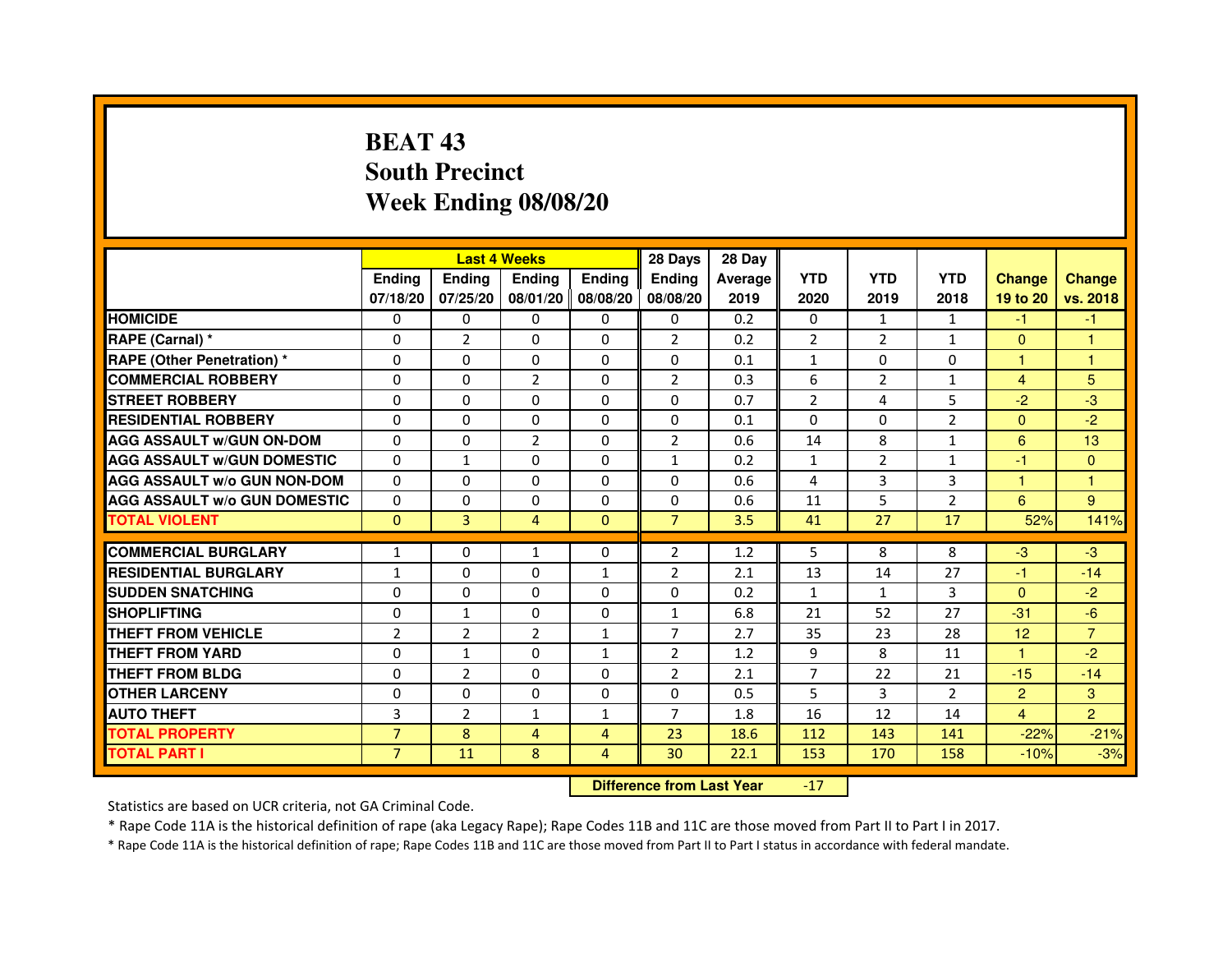## **BEAT 44 South PrecinctWeek Ending 08/08/20**

|                                     |               | <b>Last 4 Weeks</b> |                |                     | 28 Days        | 28 Day  |                |              |                |                |                |
|-------------------------------------|---------------|---------------------|----------------|---------------------|----------------|---------|----------------|--------------|----------------|----------------|----------------|
|                                     | <b>Endina</b> | Ending              | <b>Endina</b>  | <b>Endina</b>       | <b>Endina</b>  | Average | <b>YTD</b>     | <b>YTD</b>   | <b>YTD</b>     | <b>Change</b>  | <b>Change</b>  |
|                                     | 07/18/20      | 07/25/20            |                | 08/01/20   08/08/20 | 08/08/20       | 2019    | 2020           | 2019         | 2018           | 19 to 20       | vs. 2018       |
| <b>HOMICIDE</b>                     | 0             | 0                   | 0              | 0                   | 0              | 0.1     | $\mathbf{1}$   | $\mathbf{1}$ | $\mathbf{1}$   | $\mathbf{0}$   | $\mathbf{0}$   |
| RAPE (Carnal) *                     | $\Omega$      | $\Omega$            | $\Omega$       | $\Omega$            | $\Omega$       | 0.2     | $\overline{2}$ | 2            | $\mathbf{1}$   | $\Omega$       | 1              |
| <b>RAPE (Other Penetration)*</b>    | $\Omega$      | $\Omega$            | $\Omega$       | $\Omega$            | $\Omega$       | 0.0     | 2              | $\Omega$     | 2              | $\overline{2}$ | $\Omega$       |
| <b>COMMERCIAL ROBBERY</b>           | 0             | 0                   | 0              | 0                   | $\Omega$       | 0.0     | $\mathbf{1}$   | 0            | $\mathbf{1}$   | 1              | $\Omega$       |
| <b>STREET ROBBERY</b>               | 0             | $\Omega$            | 0              | 0                   | 0              | 0.5     | 4              | 4            | $\overline{4}$ | $\Omega$       | $\Omega$       |
| <b>RESIDENTIAL ROBBERY</b>          | 0             | $\Omega$            | 0              | $\Omega$            | $\Omega$       | 0.0     | $\mathbf{1}$   | $\Omega$     | 4              | 1              | -3             |
| <b>AGG ASSAULT w/GUN NON-DOM</b>    | $\Omega$      | $\Omega$            | $\mathbf{1}$   | $\Omega$            | $\mathbf{1}$   | 0.8     | 9              | 8            | 3              | 1              | 6              |
| <b>AGG ASSAULT W/GUN DOMESTIC</b>   | $\Omega$      | $\Omega$            | $\Omega$       | $\Omega$            | $\Omega$       | 0.2     | $\mathbf{1}$   | 2            | $\mathbf{1}$   | $-1$           | $\Omega$       |
| <b>AGG ASSAULT W/o GUN NON-DOM</b>  | 0             | 0                   | 0              | 0                   | $\Omega$       | 0.4     | 3              | 5            | 3              | $-2$           | $\Omega$       |
| <b>AGG ASSAULT W/o GUN DOMESTIC</b> | 0             | 0                   | $\mathbf{1}$   | 1                   | 2              | 1.2     | 7              | 11           | $\overline{2}$ | $-4$           | 5              |
| <b>TOTAL VIOLENT</b>                | $\Omega$      | $\Omega$            | $\overline{2}$ | $\mathbf{1}$        | 3              | 3.3     | 31             | 33           | 22             | $-6%$          | 41%            |
|                                     |               |                     |                |                     |                |         |                |              |                |                |                |
| <b>COMMERCIAL BURGLARY</b>          | 0             | 0                   | 0              | 0                   | $\Omega$       | 0.8     | 2              | 10           | $\mathbf{1}$   | -8             | 1              |
| <b>RESIDENTIAL BURGLARY</b>         | 0             | 0                   | 0              | $\Omega$            | $\Omega$       | 1.5     | 17             | 12           | 21             | 5              | $-4$           |
| <b>SUDDEN SNATCHING</b>             | 0             | $\Omega$            | $\Omega$       | $\Omega$            | $\Omega$       | 0.2     | $\Omega$       | 2            | $\Omega$       | $-2$           | $\Omega$       |
| <b>SHOPLIFTING</b>                  | $\Omega$      | $\Omega$            | $\Omega$       | $\mathbf{0}$        | $\Omega$       | 2.7     | 10             | 22           | 47             | $-12$          | $-37$          |
| <b>THEFT FROM VEHICLE</b>           | $\mathbf{1}$  | $\mathbf{1}$        | $\overline{2}$ | 0                   | 4              | 6.5     | 34             | 54           | 49             | $-20$          | $-15$          |
| <b>THEFT FROM YARD</b>              | $\Omega$      | 0                   | 1              | $\Omega$            | $\mathbf{1}$   | 0.7     | 9              | 6            | 8              | 3              | 1              |
| <b>THEFT FROM BLDG</b>              | 1             | 1                   | 0              | $\mathbf{0}$        | $\overline{2}$ | 1.4     | 12             | 13           | 9              | $-1$           | 3              |
| <b>OTHER LARCENY</b>                | 0             | 0                   | $\Omega$       | $\Omega$            | $\Omega$       | 0.8     | 6              | 8            | 4              | $-2$           | $\overline{2}$ |
| <b>AUTO THEFT</b>                   | $\mathbf{1}$  | 0                   | $\mathbf{1}$   | $\Omega$            | $\overline{2}$ | 2.7     | 15             | 19           | 15             | $-4$           | $\Omega$       |
| <b>TOTAL PROPERTY</b>               | 3             | $\overline{2}$      | $\overline{4}$ | $\mathbf{0}$        | 9              | 17.3    | 105            | 146          | 154            | $-28%$         | $-32%$         |
| <b>TOTAL PART I</b>                 | 3             | $\overline{2}$      | 6              | $\mathbf{1}$        | 12             | 20.6    | 136            | 179          | 176            | $-24%$         | $-23%$         |

 **Difference from Last Year**-43

Statistics are based on UCR criteria, not GA Criminal Code.

\* Rape Code 11A is the historical definition of rape (aka Legacy Rape); Rape Codes 11B and 11C are those moved from Part II to Part I in 2017.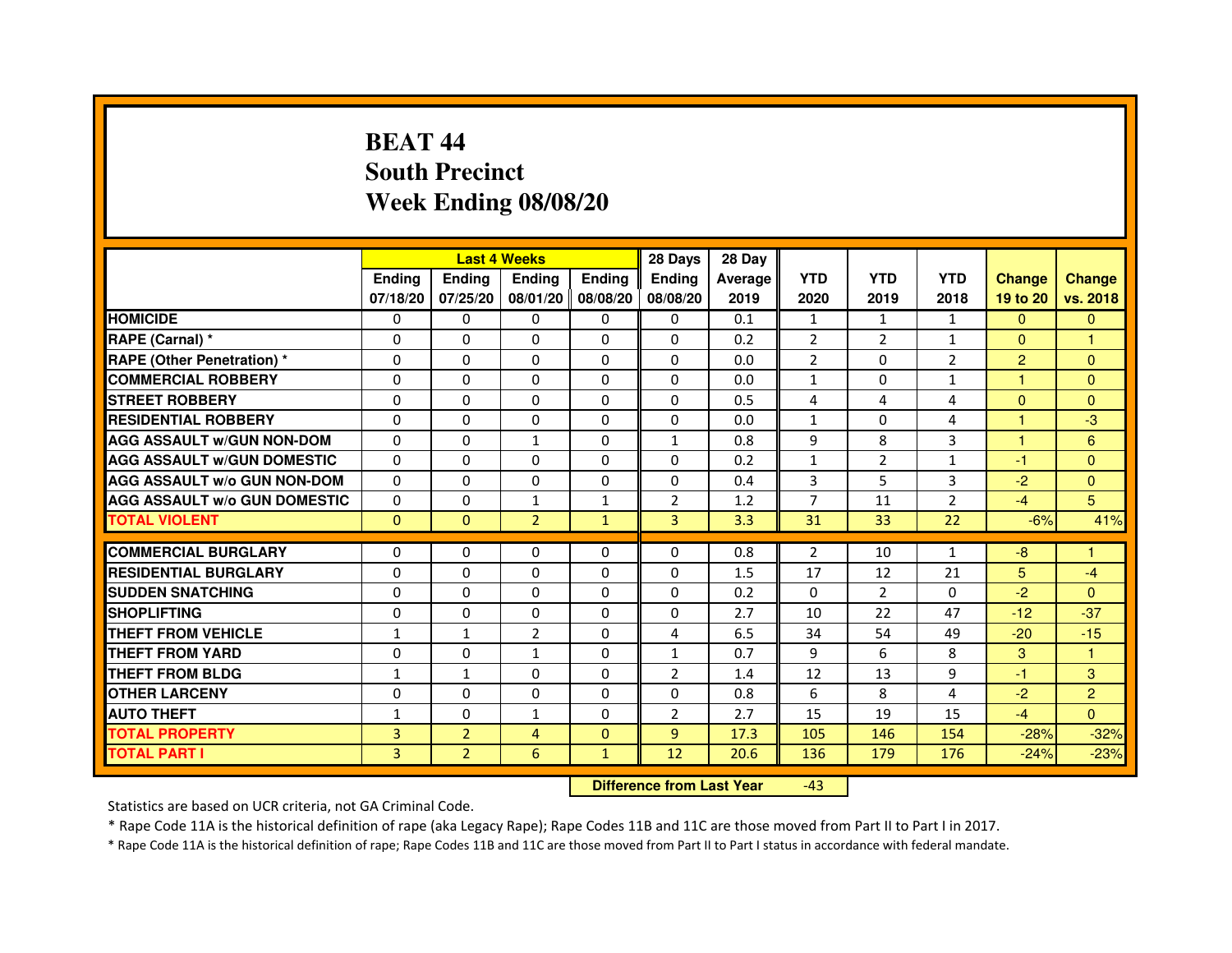## **BEAT 45 South PrecinctWeek Ending 08/08/20**

|                                     |                | <b>Last 4 Weeks</b> |                     |                | 28 Days        | 28 Day  |                |                |                |                |               |
|-------------------------------------|----------------|---------------------|---------------------|----------------|----------------|---------|----------------|----------------|----------------|----------------|---------------|
|                                     | <b>Endina</b>  | <b>Ending</b>       | <b>Ending</b>       | <b>Endina</b>  | <b>Endina</b>  | Average | <b>YTD</b>     | <b>YTD</b>     | <b>YTD</b>     | <b>Change</b>  | <b>Change</b> |
|                                     | 07/18/20       | 07/25/20            | 08/01/20   08/08/20 |                | 08/08/20       | 2019    | 2020           | 2019           | 2018           | 19 to 20       | vs. 2018      |
| <b>HOMICIDE</b>                     | 0              | 0                   | 0                   | 0              | 0              | 0.0     | $\mathbf{1}$   | 0              | $\mathbf{1}$   | $\mathbf{1}$   | $\mathbf{0}$  |
| RAPE (Carnal) *                     | $\Omega$       | $\Omega$            | $\Omega$            | $\Omega$       | $\Omega$       | 0.1     | 3              | $\Omega$       | $\overline{2}$ | 3              | 1             |
| <b>RAPE (Other Penetration) *</b>   | 0              | $\Omega$            | $\Omega$            | $\Omega$       | $\Omega$       | 0.0     | $\mathbf{1}$   | $\Omega$       | 3              | 1              | $-2$          |
| <b>COMMERCIAL ROBBERY</b>           | 0              | $\Omega$            | 0                   | 0              | 0              | 0.2     | $\overline{2}$ | 0              | $\overline{2}$ | $\overline{2}$ | $\Omega$      |
| <b>STREET ROBBERY</b>               | $\mathbf{1}$   | $\Omega$            | $\Omega$            | 0              | $\mathbf{1}$   | 0.3     | 3              | $\overline{2}$ | $\overline{2}$ | 1              | 1             |
| <b>RESIDENTIAL ROBBERY</b>          | $\Omega$       | $\Omega$            | $\Omega$            | 0              | 0              | 0.1     | $\Omega$       | $\mathbf{1}$   | $\Omega$       | $-1$           | $\Omega$      |
| <b>AGG ASSAULT w/GUN NON-DOM</b>    | $\Omega$       | $\Omega$            | $\mathbf 0$         | $\overline{2}$ | $\overline{2}$ | 0.5     | 4              | 3              | $\mathbf{1}$   | $\mathbf{1}$   | 3             |
| <b>AGG ASSAULT W/GUN DOMESTIC</b>   | $\Omega$       | $\Omega$            | $\Omega$            | $\Omega$       | $\Omega$       | 0.2     | $\overline{2}$ | $\mathbf{1}$   | $\mathbf{1}$   | $\mathbf{1}$   | 1             |
| <b>AGG ASSAULT W/o GUN NON-DOM</b>  | $\Omega$       | 0                   | $\Omega$            | 0              | $\Omega$       | 0.2     | $\overline{2}$ | $\mathbf{1}$   | 4              | 1              | $-2$          |
| <b>AGG ASSAULT W/o GUN DOMESTIC</b> | $\Omega$       | 0                   | 0                   | 0              | 0              | 0.5     | $\overline{2}$ | 3              | $\overline{2}$ | $-1$           | $\Omega$      |
| <b>TOTAL VIOLENT</b>                | $\mathbf{1}$   | $\Omega$            | $\Omega$            | $\overline{2}$ | 3              | 1.9     | 20             | 11             | 18             | 82%            | 11%           |
|                                     |                |                     |                     |                |                |         |                |                |                |                |               |
| <b>COMMERCIAL BURGLARY</b>          | 0              | 0                   | 0                   | 0              | 0              | 0.2     | 2              | $\mathbf{1}$   | $\mathbf{1}$   | 1              | 1             |
| <b>RESIDENTIAL BURGLARY</b>         | $\Omega$       | 0                   | $\Omega$            | 2              | $\overline{2}$ | 1.2     | 9              | 8              | 22             | 1              | $-13$         |
| <b>SUDDEN SNATCHING</b>             | $\Omega$       | $\Omega$            | $\Omega$            | $\Omega$       | $\Omega$       | 0.1     | $\Omega$       | $\Omega$       | $\Omega$       | $\Omega$       | $\Omega$      |
| <b>SHOPLIFTING</b>                  | $\overline{2}$ | $\Omega$            | $\Omega$            | $\Omega$       | $\overline{2}$ | 8.0     | 19             | 79             | 30             | $-60$          | $-11$         |
| <b>THEFT FROM VEHICLE</b>           | 0              | 0                   | 0                   | 0              | 0              | 3.1     | 33             | 22             | 34             | 11             | $-1$          |
| <b>THEFT FROM YARD</b>              | $\Omega$       | $\Omega$            | $\mathbf{1}$        | $\Omega$       | 1              | 1.2     | 8              | 11             | 16             | $-3$           | $-8$          |
| <b>THEFT FROM BLDG</b>              | $\Omega$       | $\Omega$            | $\Omega$            | $\Omega$       | 0              | 1.2     | 8              | 11             | 9              | $-3$           | $-1$          |
| <b>OTHER LARCENY</b>                | $\Omega$       | $\Omega$            | 0                   | 0              | 0              | 0.5     | $\overline{a}$ | $\mathbf{1}$   | 3              | 3              | 1             |
| <b>AUTO THEFT</b>                   | 0              | $\mathbf{1}$        | $\mathbf{1}$        | 0              | $\overline{2}$ | 1.0     | 12             | 7              | 13             | 5              | $-1$          |
| <b>TOTAL PROPERTY</b>               | $\overline{2}$ | $\mathbf{1}$        | $\overline{2}$      | $\overline{2}$ | $\overline{7}$ | 16.3    | 95             | 140            | 128            | $-32%$         | $-26%$        |
| <b>TOTAL PART I</b>                 | 3              | $\mathbf{1}$        | $\overline{2}$      | $\overline{4}$ | 10             | 18.2    | 115            | 151            | 146            | $-24%$         | $-21%$        |

 **Difference from Last Year**-36

Statistics are based on UCR criteria, not GA Criminal Code.

\* Rape Code 11A is the historical definition of rape (aka Legacy Rape); Rape Codes 11B and 11C are those moved from Part II to Part I in 2017.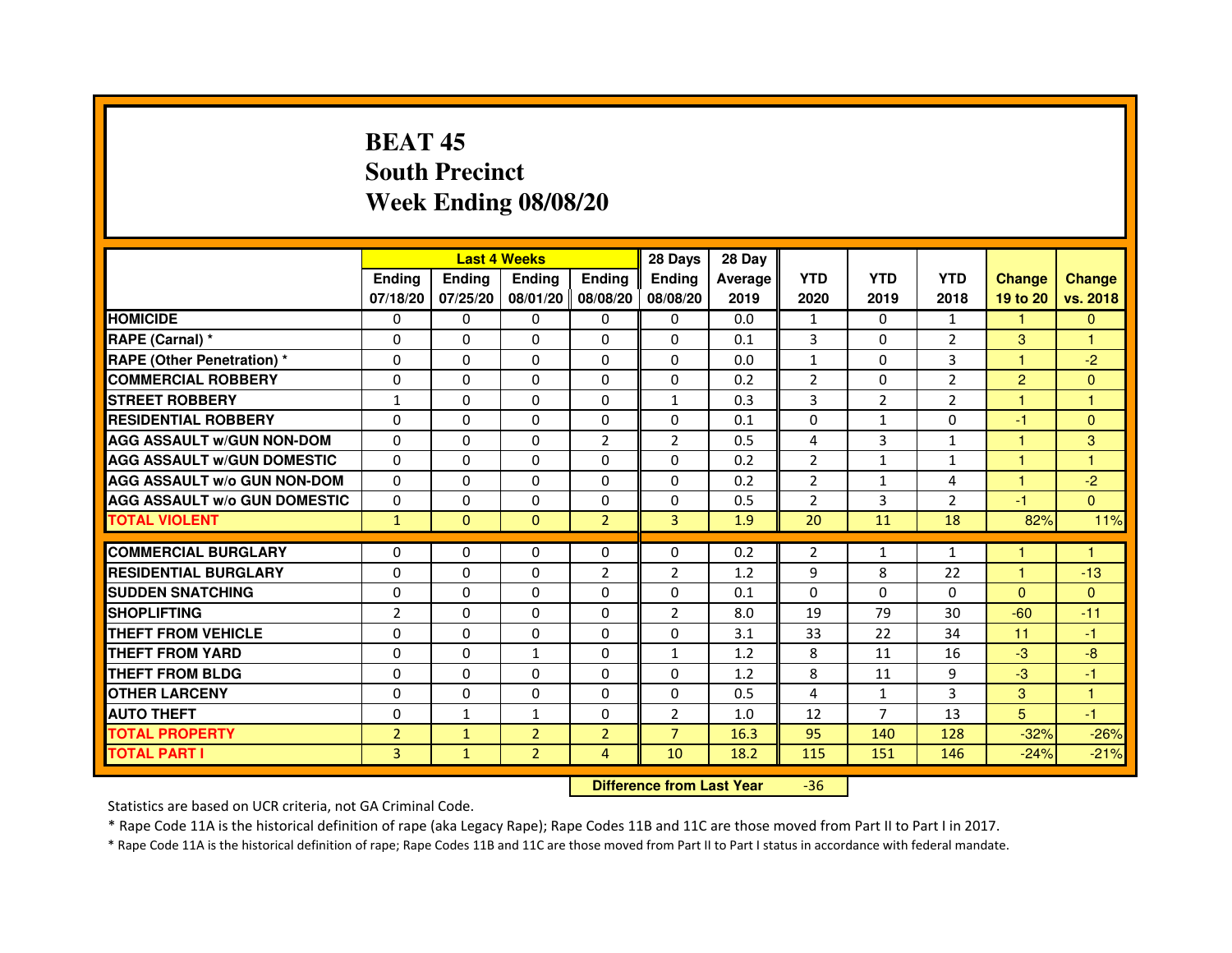### **BEAT 46 South PrecinctWeek Ending 08/08/20**

|                                     |                |                                  | <b>Last 4 Weeks</b> |                | 28 Days        | 28 Day  |                |                |                |               |                |
|-------------------------------------|----------------|----------------------------------|---------------------|----------------|----------------|---------|----------------|----------------|----------------|---------------|----------------|
|                                     | <b>Ending</b>  | Ending                           | <b>Ending</b>       | <b>Ending</b>  | <b>Ending</b>  | Average | <b>YTD</b>     | <b>YTD</b>     | <b>YTD</b>     | <b>Change</b> | <b>Change</b>  |
|                                     | 07/18/20       | 07/25/20                         | 08/01/20            | 08/08/20       | 08/08/20       | 2019    | 2020           | 2019           | 2018           | 19 to 20      | vs. 2019       |
| <b>HOMICIDE</b>                     | $\Omega$       | 0                                | $\Omega$            | 0              | 0              | 0.2     | 0              | $\mathcal{P}$  | $\Omega$       | $-2$          | $\mathbf{0}$   |
| RAPE (Carnal) *                     | 0              | 0                                | 0                   | 0              | 0              | 0.2     | 2              | $\mathbf{1}$   | 1              | 1             | 1              |
| RAPE (Other Penetration) *          | $\Omega$       | 0                                | $\Omega$            | $\Omega$       | $\Omega$       | 0.0     | $\Omega$       | $\Omega$       | 3              | $\Omega$      | $-3$           |
| <b>COMMERCIAL ROBBERY</b>           | $\Omega$       | $\Omega$                         | $\Omega$            | $\Omega$       | $\Omega$       | 0.2     | $\mathbf{1}$   | $\overline{2}$ | 3              | $-1$          | $-2$           |
| <b>STREET ROBBERY</b>               | $\Omega$       | $\Omega$                         | $\Omega$            | $\Omega$       | $\Omega$       | 0.2     | 3              | $\overline{2}$ | 4              | 1             | $-1$           |
| <b>RESIDENTIAL ROBBERY</b>          | 0              | 0                                | $\Omega$            | 0              | 0              | 0.0     | 0              | 0              | $\Omega$       | $\Omega$      | $\mathbf{0}$   |
| <b>AGG ASSAULT W/GUN NON-DOM</b>    | $\Omega$       | $\Omega$                         | $\Omega$            | $\mathbf{1}$   | $\mathbf{1}$   | 0.3     | 8              | 3              | $\overline{2}$ | 5             | $6\phantom{1}$ |
| <b>AGG ASSAULT W/GUN DOMESTIC</b>   | $\Omega$       | $\Omega$                         | $\Omega$            | $\Omega$       | $\Omega$       | 0.2     | $\mathbf{1}$   | 3              | $\Omega$       | $-2$          | $\mathbf{1}$   |
| <b>AGG ASSAULT W/o GUN NON-DOM</b>  | $\Omega$       | $\Omega$                         | $\Omega$            | $\Omega$       | $\Omega$       | 0.4     | 5              | $\overline{2}$ | $\Omega$       | 3             | 5              |
| <b>AGG ASSAULT W/o GUN DOMESTIC</b> | $\Omega$       | $\Omega$                         | 0                   | $\Omega$       | $\Omega$       | 0.9     | $\overline{2}$ | 6              | 7              | $-4$          | $-5$           |
| <b>TOTAL VIOLENT</b>                | $\mathbf{0}$   | $\mathbf{0}$                     | $\mathbf{0}$        | $\mathbf{1}$   | $\mathbf{1}$   | 2.5     | 22             | 21             | 20             | 5%            | 10%            |
| <b>COMMERCIAL BURGLARY</b>          | 0              | 0                                | 0                   | 0              | 0              | 0.8     | 3              | 7              | 7              | $-4$          | $-4$           |
| <b>RESIDENTIAL BURGLARY</b>         | 0              | $\Omega$                         | $\Omega$            | $\Omega$       | $\Omega$       | 2.2     | $\overline{7}$ | 17             | 34             | $-10$         | $-27$          |
| <b>SUDDEN SNATCHING</b>             | $\Omega$       | $\Omega$                         | $\Omega$            | $\Omega$       | $\Omega$       | 0.3     | $\overline{2}$ | $\overline{2}$ | $\mathbf{1}$   | $\Omega$      | $\mathbf{1}$   |
| <b>SHOPLIFTING</b>                  | $\mathbf{1}$   | 1                                | $\mathbf{1}$        | 1              | 4              | 9.6     | 36             | 87             | 80             | $-51$         | $-44$          |
| THEFT FROM VEHICLE                  | 0              | $\mathbf{1}$                     | 0                   | 1              | $\overline{2}$ | 4.1     | 22             | 41             | 47             | $-19$         | $-25$          |
| <b>THEFT FROM YARD</b>              | $\Omega$       | $\Omega$                         | $\Omega$            | $\mathbf{1}$   | $\mathbf{1}$   | 0.6     | $\overline{7}$ | 4              | 8              | 3             | $-1$           |
| <b>THEFT FROM BLDG</b>              | $\overline{2}$ | $\overline{2}$                   | $\mathbf{1}$        | $\Omega$       | 5              | 2.1     | 15             | 15             | 21             | $\Omega$      | $-6$           |
| <b>OTHER LARCENY</b>                | 0              | $\mathbf{1}$                     | 0                   | 0              | $\mathbf{1}$   | 0.8     | $\overline{2}$ | 6              | 4              | $-4$          | $-2$           |
| <b>AUTO THEFT</b>                   | $\Omega$       | $\Omega$                         | $\Omega$            | $\mathbf{1}$   | $\mathbf{1}$   | 1.9     | 5              | 17             | 25             | $-12$         | $-20$          |
| <b>TOTAL PROPERTY</b>               | 3              | 5                                | $\overline{2}$      | $\overline{4}$ | 14             | 22.3    | 99             | 196            | 227            | $-49%$        | $-56%$         |
| <b>TOTAL PART I</b>                 | 3              | 5                                | $\overline{2}$      | 5              | 15             | 24.8    | 121            | 217            | 247            | $-44%$        | $-51%$         |
|                                     |                | <b>Difference from Last Year</b> |                     | $-96$          |                |         |                |                |                |               |                |

 **Difference from Last Year**

Statistics are based on UCR criteria, not GA Criminal Code.

\* Rape Code 11A is the historical definition of rape (aka Legacy Rape); Rape Codes 11B and 11C are those moved from Part II to Part I in 2017.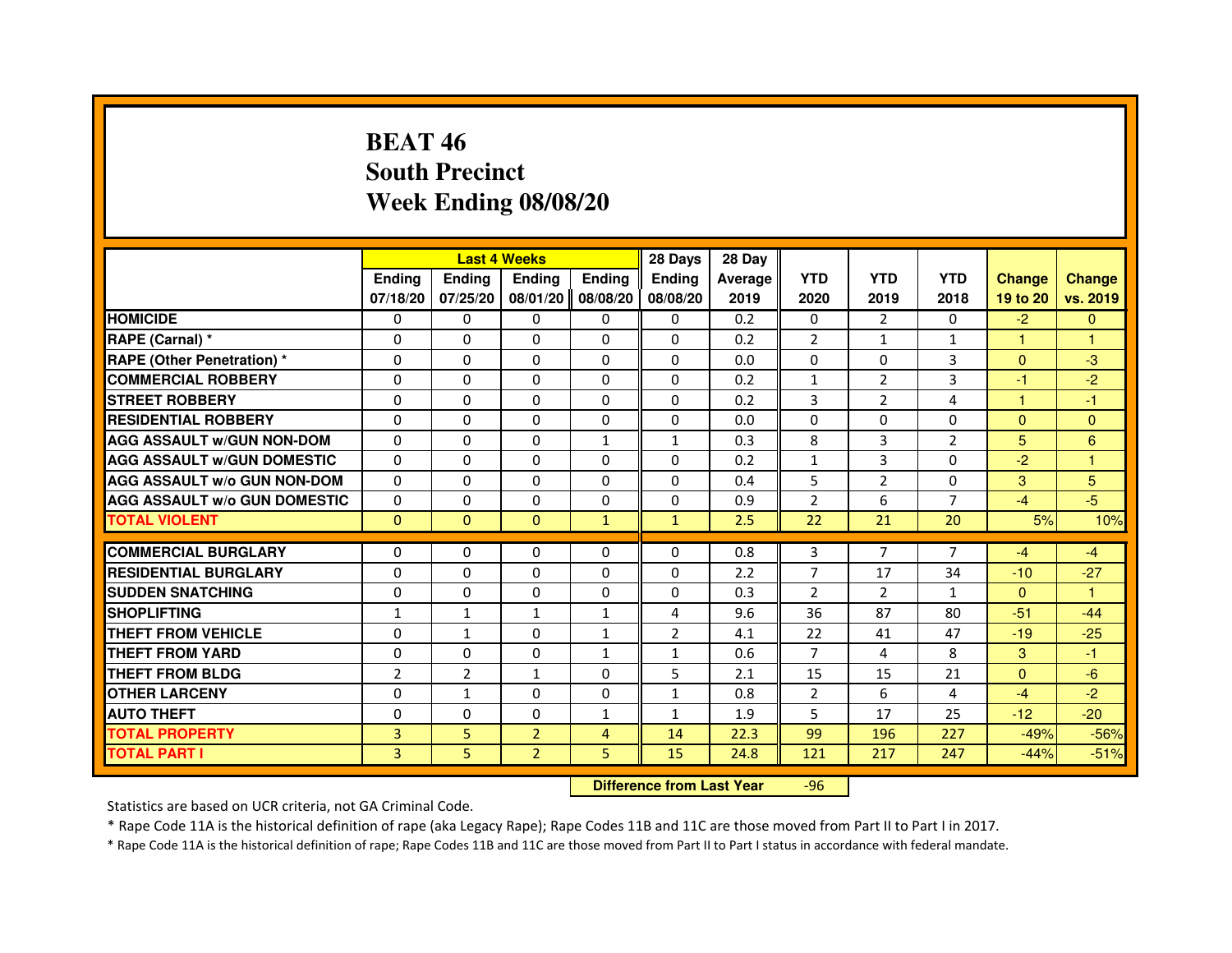## **BEAT 47 South PrecinctWeek Ending 08/08/20**

|                                     |               | <b>Last 4 Weeks</b>              |              |                | 28 Days        | 28 Day  |                |              |              |                |                      |
|-------------------------------------|---------------|----------------------------------|--------------|----------------|----------------|---------|----------------|--------------|--------------|----------------|----------------------|
|                                     | <b>Ending</b> | Ending                           | Ending       | <b>Ending</b>  | Ending         | Average | <b>YTD</b>     | <b>YTD</b>   | <b>YTD</b>   | <b>Change</b>  | <b>Change</b>        |
|                                     | 07/18/20      | 07/25/20                         | 08/01/20     | 08/08/20       | 08/08/20       | 2019    | 2020           | 2019         | 2018         | 19 to 20       | vs. 2018             |
| <b>HOMICIDE</b>                     | 0             | $\Omega$                         | 0            | 0              | $\Omega$       | 0.0     | $\mathbf{0}$   | $\Omega$     | $\Omega$     | $\mathbf{0}$   | $\mathbf{0}$         |
| RAPE (Carnal) *                     | 0             | 0                                | 0            | 0              | 0              | 0.0     | 0              | 0            | 0            | $\Omega$       | $\mathbf{0}$         |
| RAPE (Other Penetration) *          | $\Omega$      | 0                                | $\Omega$     | $\Omega$       | $\Omega$       | 0.0     | $\Omega$       | $\Omega$     | $\mathbf{1}$ | $\Omega$       | -1                   |
| <b>COMMERCIAL ROBBERY</b>           | 0             | $\Omega$                         | $\Omega$     | $\Omega$       | $\Omega$       | 0.0     | $\Omega$       | $\Omega$     | $\Omega$     | $\overline{0}$ | $\mathbf{0}$         |
| <b>STREET ROBBERY</b>               | $\Omega$      | $\Omega$                         | $\Omega$     | $\Omega$       | $\Omega$       | 0.1     | $\Omega$       | $\mathbf{1}$ | $\Omega$     | $-1$           | $\mathbf{0}$         |
| <b>RESIDENTIAL ROBBERY</b>          | 0             | 0                                | 0            | 0              | 0              | 0.0     | $\mathbf{1}$   | 0            | 0            | $\mathbf{1}$   | $\mathbf{1}$         |
| <b>AGG ASSAULT w/GUN NON-GUN</b>    | $\Omega$      | $\Omega$                         | $\Omega$     | $\Omega$       | $\Omega$       | 0.2     | $\Omega$       | $\mathbf{1}$ | 0            | -1             | $\Omega$             |
| <b>AGG ASSAULT W/GUN DOMESTIC</b>   | $\Omega$      | $\Omega$                         | $\Omega$     | $\Omega$       | $\Omega$       | 0.1     | $\Omega$       | $\Omega$     | 0            | $\Omega$       | $\Omega$             |
| <b>AGG ASSAULT W/o GUN NON-DOM</b>  | $\Omega$      | $\Omega$                         | $\Omega$     | $\Omega$       | $\Omega$       | 0.3     | $\Omega$       | 3            | $\Omega$     | $-3$           | $\mathbf{0}$         |
| <b>AGG ASSAULT w/o GUN DOMESTIC</b> | $\Omega$      | $\Omega$                         | $\Omega$     | $\Omega$       | $\Omega$       | 0.4     | $\mathbf{1}$   | 3            | $\Omega$     | $-2$           | $\blacktriangleleft$ |
| <b>TOTAL VIOLENT</b>                | $\mathbf{0}$  | $\mathbf{0}$                     | $\mathbf{0}$ | $\overline{0}$ | $\mathbf{0}$   | 1.1     | $\overline{2}$ | 8            | $\mathbf{1}$ | $-75%$         | 100%                 |
| <b>COMMERCIAL BURGLARY</b>          | 0             | 0                                | 0            | 0              | 0              | 0.1     | 0              | $\mathbf{1}$ | 0            | $-1$           | $\mathbf{0}$         |
| <b>RESIDENTIAL BURGLARY</b>         | 0             | $\Omega$                         | $\mathbf{1}$ | 0              | $\mathbf{1}$   | 0.3     | 3              | $\mathbf{1}$ | 10           | $\overline{c}$ | $-7$                 |
| <b>SUDDEN SNATCHING</b>             | $\Omega$      | $\Omega$                         | $\Omega$     | $\Omega$       | $\Omega$       | 0.0     | $\Omega$       | $\Omega$     | $\Omega$     | $\Omega$       | $\overline{0}$       |
| <b>SHOPLIFTING</b>                  | 0             | $\Omega$                         | $\Omega$     | $\Omega$       | $\Omega$       | 0.1     | $\Omega$       | 0            | $\mathbf{1}$ | $\Omega$       | -1                   |
| <b>THEFT FROM VEHICLE</b>           | 0             | 0                                | $\Omega$     | $\Omega$       | 0              | 1.3     | 8              | 10           | 17           | $-2$           | $-9$                 |
| <b>THEFT FROM YARD</b>              | $\Omega$      | $\Omega$                         | $\Omega$     | $\Omega$       | $\Omega$       | 0.7     | 5              | 6            | 3            | $-1$           | $\overline{2}$       |
| <b>THEFT FROM BLDG</b>              | $\Omega$      | $\Omega$                         | $\Omega$     | $\Omega$       | $\Omega$       | 0.5     | $\overline{2}$ | 4            | 3            | $-2$           | $-1$                 |
| <b>OTHER LARCENY</b>                | 0             | $\Omega$                         | $\Omega$     | $\Omega$       | $\Omega$       | 0.8     | $\mathbf{1}$   | 6            | 0            | $-5$           | $\mathbf{1}$         |
| <b>AUTO THEFT</b>                   | $\mathbf{1}$  | $\Omega$                         | $\Omega$     | $\Omega$       | $\mathbf{1}$   | 0.5     | 6              | 4            | 5            | $\overline{2}$ | $\mathbf{1}$         |
| <b>TOTAL PROPERTY</b>               | $\mathbf{1}$  | $\mathbf{0}$                     | $\mathbf{1}$ | $\Omega$       | $\overline{2}$ | 4.2     | 25             | 32           | 39           | $-22%$         | $-36%$               |
| <b>TOTAL PART I</b>                 | $\mathbf{1}$  | $\mathbf{0}$                     | $\mathbf{1}$ | $\mathbf{0}$   | $\overline{2}$ | 5.3     | 27             | 40           | 40           | $-33%$         | $-33%$               |
|                                     |               | <b>Difference from Last Year</b> |              | $-13$          |                |         |                |              |              |                |                      |

 **Difference from Last Year**

Statistics are based on UCR criteria, not GA Criminal Code.

\* Rape Code 11A is the historical definition of rape (aka Legacy Rape); Rape Codes 11B and 11C are those moved from Part II to Part I in 2017.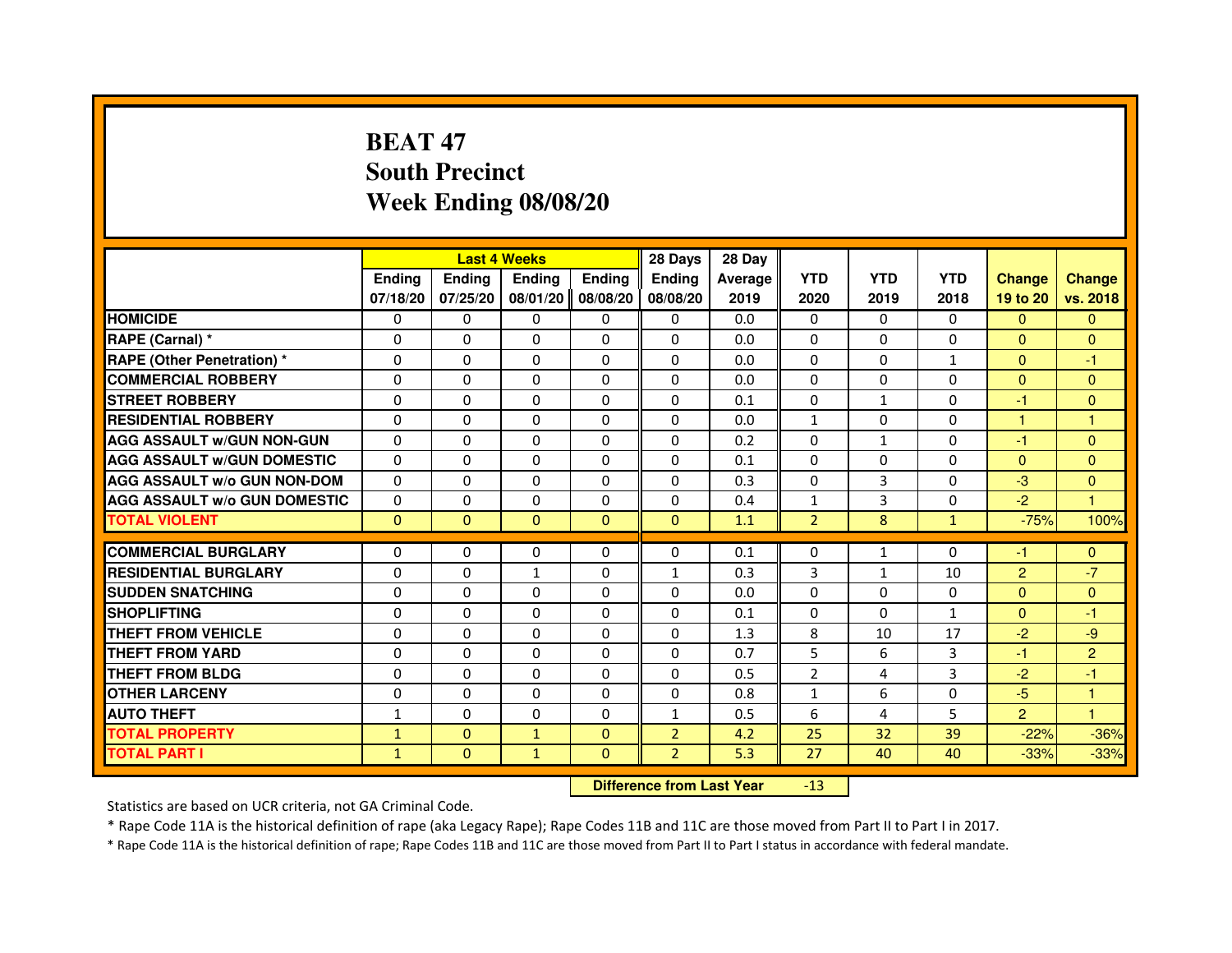#### **BEAT 51 East PrecinctWeek Ending 08/08/20**

|                                     |                |               | <b>Last 4 Weeks</b>              |                   | 28 Days        | 28 Day  |                |                |                |                |                |
|-------------------------------------|----------------|---------------|----------------------------------|-------------------|----------------|---------|----------------|----------------|----------------|----------------|----------------|
|                                     | <b>Ending</b>  | <b>Ending</b> | Ending                           | <b>Ending</b>     | <b>Ending</b>  | Average | <b>YTD</b>     | <b>YTD</b>     | <b>YTD</b>     | <b>Change</b>  | <b>Change</b>  |
|                                     | 07/18/20       | 07/25/20      |                                  | 08/01/20 08/08/20 | 08/08/20       | 2019    | 2020           | 2019           | 2018           | 19 to 20       | vs. 2018       |
| <b>HOMICIDE</b>                     | 0              | $\Omega$      | $\Omega$                         | $\mathbf{0}$      | 0              | 0.2     | $\overline{2}$ | $\mathbf{1}$   | $\overline{2}$ | $\mathbf{1}$   | $\Omega$       |
| RAPE (Carnal) *                     | 0              | 0             | 0                                | $\mathbf{1}$      | $\mathbf{1}$   | 0.2     | 0              | $\mathbf{1}$   | 3              | $-1$           | $-3$           |
| <b>RAPE (Other Penetration) *</b>   | 0              | 0             | $\Omega$                         | $\Omega$          | $\Omega$       | 0.1     | $\Omega$       | $\Omega$       | $\overline{2}$ | $\Omega$       | $-2$           |
| <b>COMMERCIAL ROBBERY</b>           | $\Omega$       | $\Omega$      | $\Omega$                         | $\Omega$          | $\Omega$       | 0.1     | $\Omega$       | $\Omega$       | $\mathbf{1}$   | $\Omega$       | $-1$           |
| <b>STREET ROBBERY</b>               | 0              | 0             | $\Omega$                         | 0                 | $\Omega$       | 1.2     | 3              | 8              | 5              | $-5$           | $-2$           |
| <b>RESIDENTIAL ROBBERY</b>          | 0              | 0             | 0                                | 0                 | 0              | 0.2     | 1              | $\mathbf{1}$   | $\Omega$       | $\Omega$       | $\overline{1}$ |
| <b>AGG ASSAULT w/GUN NON-DOM</b>    | $\mathbf{1}$   | $\Omega$      | 0                                | $\Omega$          | $\mathbf{1}$   | 1.7     | 12             | 12             | 10             | $\overline{0}$ | $\overline{2}$ |
| <b>AGG ASSAULT w/GUN DOMESTIC</b>   | $\Omega$       | 0             | $\Omega$                         | $\Omega$          | $\Omega$       | 0.5     | $\mathbf{1}$   | $\overline{2}$ | $\Omega$       | $-1$           | $\overline{1}$ |
| <b>AGG ASSAULT w/o GUN NON-DOM</b>  | $\Omega$       | 0             | $\mathbf{1}$                     | $\mathbf{1}$      | $\overline{2}$ | 1.5     | 11             | 13             | 11             | $-2$           | $\mathbf{0}$   |
| <b>AGG ASSAULT W/o GUN DOMESTIC</b> | $\mathbf{1}$   | 0             | 0                                | 0                 | $\mathbf{1}$   | 0.8     | 12             | 10             | 5              | 2 <sup>1</sup> | $\overline{7}$ |
| <b>TOTAL VIOLENT</b>                | $\overline{2}$ | $\mathbf{0}$  | $\mathbf{1}$                     | $\overline{2}$    | 5              | 6.4     | 42             | 48             | 39             | $-13%$         | 8%             |
| <b>COMMERCIAL BURGLARY</b>          | $\mathbf{1}$   | 0             | 0                                | 0                 | $\mathbf{1}$   | 0.2     | 3              | $\overline{2}$ | 4              | -1             | $-1$           |
| <b>RESIDENTIAL BURGLARY</b>         | $\Omega$       | $\Omega$      | $\mathbf{1}$                     | $\Omega$          | $\mathbf{1}$   | 2.8     | 13             | 25             | 12             | $-12$          | $\overline{1}$ |
| <b>SUDDEN SNATCHING</b>             | 0              | $\Omega$      | $\Omega$                         | $\mathbf{1}$      | $\mathbf{1}$   | 0.0     | $\mathbf{1}$   | $\Omega$       | 4              | $\mathbf{1}$   | $-3$           |
| <b>SHOPLIFTING</b>                  | 1              | 0             | 0                                | 0                 | $\mathbf{1}$   | 2.0     | 12             | 17             | 18             | $-5$           | $-6$           |
| THEFT FROM VEHICLE                  | 0              | 0             | $\mathbf{1}$                     | 0                 | $\mathbf{1}$   | 2.2     | 18             | 18             | 34             | $\Omega$       | $-16$          |
| <b>THEFT FROM YARD</b>              | $\mathbf{1}$   | $\Omega$      | $\Omega$                         | $\Omega$          | $\mathbf{1}$   | 1.2     | 11             | 10             | 12             | $\mathbf{1}$   | $-1$           |
| THEFT FROM BLDG                     | 0              | $\Omega$      | $\Omega$                         | $\mathbf{1}$      | $\mathbf{1}$   | 1.3     | 17             | 9              | 14             | 8              | 3              |
| <b>OTHER LARCENY</b>                | $\Omega$       | $\Omega$      | $\Omega$                         | $\Omega$          | $\Omega$       | 1.4     | 6              | 13             | 9              | $-7$           | $-3$           |
| <b>AUTO THEFT</b>                   | 0              | 0             | $\mathbf{1}$                     | 0                 | $\mathbf{1}$   | 2.3     | 10             | 22             | 18             | $-12$          | $-8$           |
| <b>TOTAL PROPERTY</b>               | $\overline{3}$ | $\Omega$      | $\overline{3}$                   | $\overline{2}$    | 8              | 13.3    | 91             | 116            | 125            | $-22%$         | $-27%$         |
| <b>TOTAL PART I</b>                 | 5              | $\mathbf{0}$  | $\overline{4}$                   | 4                 | 13             | 19.8    | 133            | 164            | 164            | $-19%$         | $-19%$         |
|                                     |                |               | <b>Difference from Last Year</b> |                   | $-31$          |         |                |                |                |                |                |

 **Difference from Last Year**

Statistics are based on UCR criteria, not GA Criminal Code.

\* Rape Code 11A is the historical definition of rape (aka Legacy Rape); Rape Codes 11B and 11C are those moved from Part II to Part I in 2017.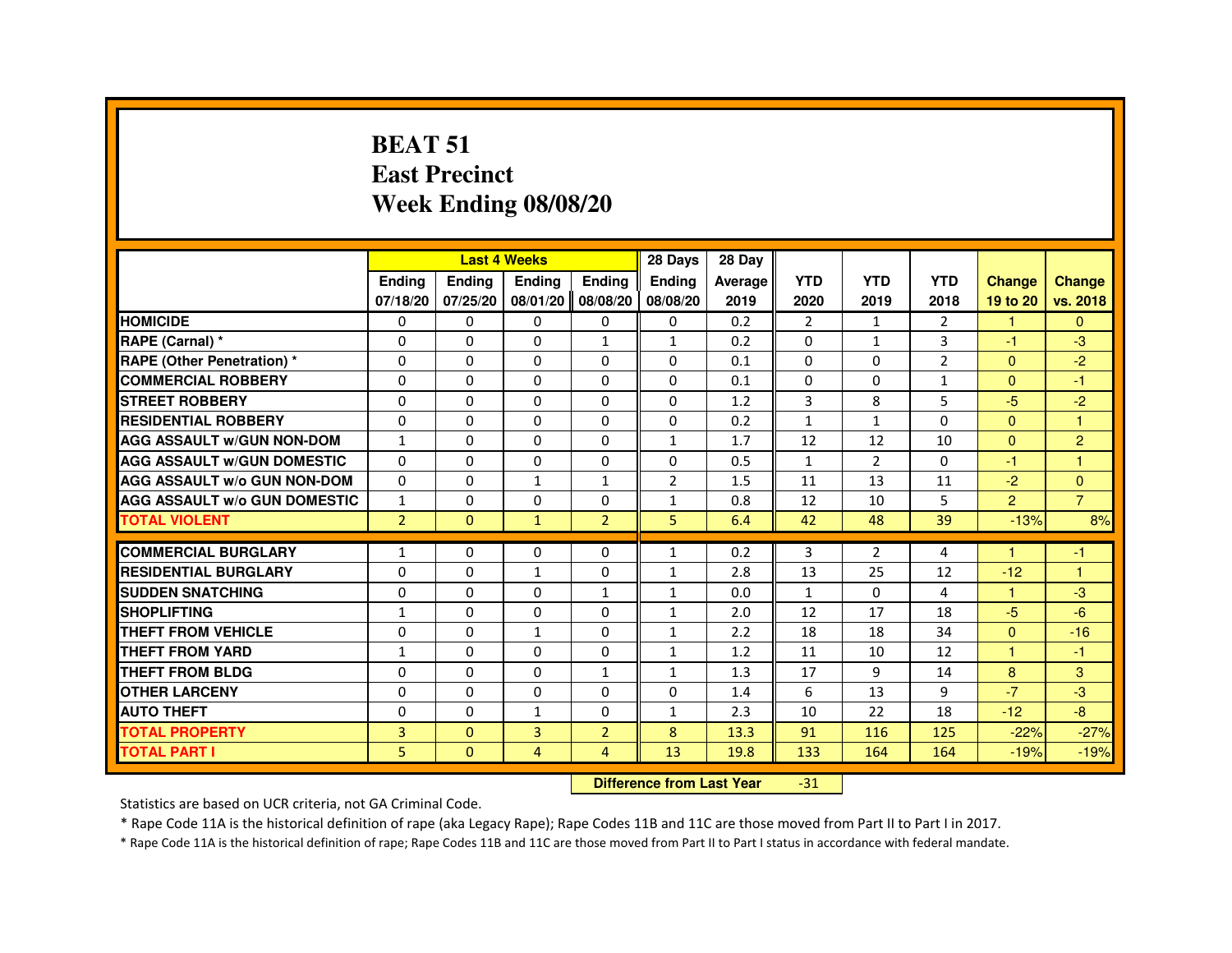## **BEAT 52 East PrecinctWeek Ending 08/08/20**

|                                     |                | <b>Last 4 Weeks</b> |                |                     | 28 Days        | 28 Day  |                |                |                |                |                |
|-------------------------------------|----------------|---------------------|----------------|---------------------|----------------|---------|----------------|----------------|----------------|----------------|----------------|
|                                     | <b>Endina</b>  | Ending              | <b>Endina</b>  | <b>Ending</b>       | <b>Endina</b>  | Average | <b>YTD</b>     | <b>YTD</b>     | <b>YTD</b>     | <b>Change</b>  | <b>Change</b>  |
|                                     | 07/18/20       | 07/25/20            |                | 08/01/20   08/08/20 | 08/08/20       | 2019    | 2020           | 2019           | 2018           | 19 to 20       | vs. 2018       |
| <b>HOMICIDE</b>                     | 0              | 0                   | 0              | 0                   | 0              | 0.1     | $\mathbf{0}$   | 0              | $\mathbf{1}$   | $\mathbf{0}$   | -1.            |
| RAPE (Carnal) *                     | $\Omega$       | $\Omega$            | $\Omega$       | $\Omega$            | $\Omega$       | 0.3     | $\Omega$       | 4              | $\overline{2}$ | $-4$           | $-2$           |
| <b>RAPE (Other Penetration) *</b>   | 0              | 0                   | $\Omega$       | $\Omega$            | $\Omega$       | 0.0     | $\Omega$       | $\Omega$       | $\Omega$       | $\Omega$       | $\Omega$       |
| <b>COMMERCIAL ROBBERY</b>           | 0              | 0                   | $\Omega$       | $\Omega$            | $\Omega$       | 0.2     | $\Omega$       | $\mathbf{1}$   | 1              | $-1$           | $-1$           |
| <b>STREET ROBBERY</b>               | 0              | $\mathbf{1}$        | 0              | $\Omega$            | $\mathbf{1}$   | 0.9     | 3              | 7              | 4              | $-4$           | $-1$           |
| <b>RESIDENTIAL ROBBERY</b>          | 0              | $\Omega$            | 0              | 0                   | 0              | 0.2     | 0              | 2              | $\Omega$       | $-2$           | $\Omega$       |
| <b>AGG ASSAULT W/GUN NON-DOM</b>    | $\Omega$       | $\mathbf{1}$        | $\Omega$       | $\overline{2}$      | 3              | 1.1     | $\overline{7}$ | 8              | 5              | $-1$           | $\overline{2}$ |
| <b>AGG ASSAULT W/GUN DOMESTIC</b>   | $\Omega$       | 0                   | 0              | 0                   | 0              | 0.2     | $\overline{4}$ | $\overline{2}$ | $\mathbf{1}$   | $\overline{2}$ | 3              |
| <b>AGG ASSAULT W/o GUN NON-DOM</b>  | $\Omega$       | $\mathbf{1}$        | $\Omega$       | 0                   | 1              | 0.8     | 11             | 8              | 6              | 3              | 5              |
| <b>AGG ASSAULT W/o GUN DOMESTIC</b> | $\Omega$       | $\Omega$            | 0              | $\Omega$            | $\Omega$       | 0.8     | 10             | 7              | 5              | 3              | 5              |
| <b>TOTAL VIOLENT</b>                | $\Omega$       | 3                   | $\Omega$       | $\overline{2}$      | 5              | 4.6     | 35             | 39             | 25             | $-10%$         | 40%            |
|                                     |                |                     |                |                     |                |         |                |                |                |                |                |
| <b>COMMERCIAL BURGLARY</b>          | 0              | 0                   | $\Omega$       | 0                   | $\Omega$       | 0.1     | $\overline{2}$ | $\Omega$       | $\overline{2}$ | $\overline{2}$ | $\Omega$       |
| <b>RESIDENTIAL BURGLARY</b>         | 0              | $\Omega$            | 1              | $\mathbf{1}$        | $\overline{2}$ | 4.4     | 16             | 37             | 34             | $-21$          | $-18$          |
| <b>SUDDEN SNATCHING</b>             | 0              | 0                   | $\Omega$       | $\Omega$            | $\Omega$       | 0.2     | $\overline{2}$ | $\overline{2}$ | $\mathbf{1}$   | $\Omega$       | 1              |
| <b>SHOPLIFTING</b>                  | $\mathbf 0$    | 0                   | $\Omega$       | $\Omega$            | 0              | 0.5     | 7              | 4              | $\overline{2}$ | 3              | 5              |
| <b>THEFT FROM VEHICLE</b>           | 0              | $\Omega$            | $\Omega$       | $\Omega$            | $\Omega$       | 4.9     | 40             | 39             | 24             | $\mathbf{1}$   | 16             |
| <b>THEFT FROM YARD</b>              | 0              | 0                   | $\mathbf{1}$   | $\Omega$            | $\mathbf{1}$   | 2.5     | 20             | 23             | 13             | $-3$           | $\overline{7}$ |
| <b>THEFT FROM BLDG</b>              | 1              | 0                   | 0              | 0                   | 1              | 2.8     | 14             | 25             | 14             | $-11$          | $\Omega$       |
| <b>OTHER LARCENY</b>                | 0              | 0                   | 0              | 0                   | $\Omega$       | 0.8     | 9              | 5              | 7              | $\overline{4}$ | $\overline{2}$ |
| <b>AUTO THEFT</b>                   | 1              | 0                   | 1              | $\Omega$            | $\overline{2}$ | 2.0     | 9              | 18             | 19             | $-9$           | $-10$          |
| <b>TOTAL PROPERTY</b>               | $\overline{2}$ | $\mathbf{0}$        | 3              | $\mathbf{1}$        | 6              | 18.3    | 119            | 153            | 116            | $-22%$         | 3%             |
| <b>TOTAL PART I</b>                 | $\overline{2}$ | 3                   | $\overline{3}$ | 3                   | 11             | 22.9    | 154            | 192            | 141            | $-20%$         | 9%             |

#### **Difference from Last Year**-38

Statistics are based on UCR criteria, not GA Criminal Code.

\* Rape Code 11A is the historical definition of rape (aka Legacy Rape); Rape Codes 11B and 11C are those moved from Part II to Part I in 2017.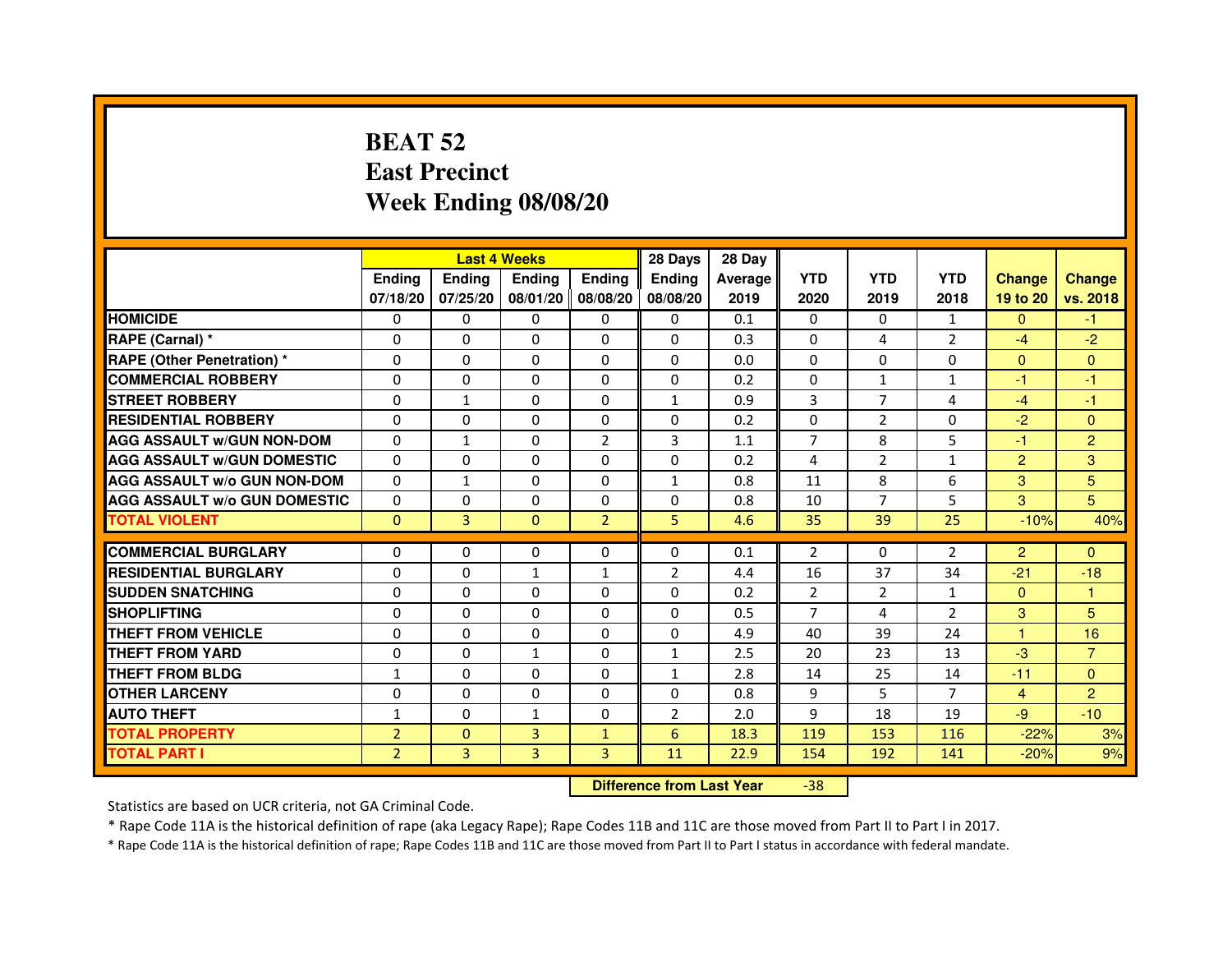## **BEAT 53 East PrecinctWeek Ending 08/08/20**

|                                     |                |                                  | <b>Last 4 Weeks</b> |                | 28 Days        | 28 Day  |                |                |                |                      |                |
|-------------------------------------|----------------|----------------------------------|---------------------|----------------|----------------|---------|----------------|----------------|----------------|----------------------|----------------|
|                                     | <b>Ending</b>  | Ending                           | Ending              | Ending         | Ending         | Average | <b>YTD</b>     | <b>YTD</b>     | <b>YTD</b>     | <b>Change</b>        | <b>Change</b>  |
|                                     | 07/18/20       | 07/25/20                         | 08/01/20            | 08/08/20       | 08/08/20       | 2019    | 2020           | 2019           | 2018           | 19 to 20             | vs. 2018       |
| <b>HOMICIDE</b>                     | $\Omega$       | $\Omega$                         | $\mathbf{0}$        | 0              | 0              | 0.0     | $\Omega$       | $\Omega$       | $\Omega$       | $\mathbf{0}$         | $\mathbf{0}$   |
| RAPE (Carnal) *                     | 0              | 0                                | 0                   | 0              | 0              | 0.0     | 0              | 0              | $\overline{2}$ | $\mathbf{0}$         | $-2$           |
| <b>RAPE (Other Penetration) *</b>   | $\Omega$       | $\Omega$                         | $\Omega$            | $\Omega$       | $\Omega$       | 0.1     | 1              | $\Omega$       | $\Omega$       | $\mathbf{1}$         | $\mathbf{1}$   |
| <b>COMMERCIAL ROBBERY</b>           | $\Omega$       | $\Omega$                         | $\Omega$            | $\Omega$       | 0              | 0.0     | 0              | $\Omega$       | $\Omega$       | $\Omega$             | $\mathbf{0}$   |
| <b>STREET ROBBERY</b>               | $\Omega$       | $\mathbf{1}$                     | $\Omega$            | $\Omega$       | $\mathbf{1}$   | 0.8     | 4              | 6              | 4              | $-2$                 | $\mathbf{0}$   |
| <b>RESIDENTIAL ROBBERY</b>          | 0              | 0                                | 0                   | 0              | 0              | 0.0     | $\mathbf{1}$   | 0              | $\Omega$       | $\blacktriangleleft$ | 1              |
| <b>AGG ASSAULT w/GUN NON-DOM</b>    | $\Omega$       | $\Omega$                         | $\Omega$            | $\overline{2}$ | $\overline{2}$ | 1.3     | 10             | 6              | 8              | $\overline{4}$       | $\overline{2}$ |
| <b>AGG ASSAULT W/GUN DOMESTIC</b>   | $\Omega$       | $\mathbf{1}$                     | $\Omega$            | $\Omega$       | $\mathbf{1}$   | 0.2     | 4              | $\overline{2}$ | $\mathbf{1}$   | $\overline{2}$       | 3              |
| <b>AGG ASSAULT w/o GUN NON-DOM</b>  | $\mathbf{1}$   | $\Omega$                         | $\Omega$            | $\Omega$       | $\mathbf{1}$   | 0.6     | 11             | 5              | 6              | 6                    | 5              |
| <b>AGG ASSAULT W/o GUN DOMESTIC</b> | $\Omega$       | $\Omega$                         | $\Omega$            | $\Omega$       | $\Omega$       | 1.7     | 11             | 16             | 4              | $-5$                 | $\overline{7}$ |
| <b>TOTAL VIOLENT</b>                | $\mathbf{1}$   | $\overline{2}$                   | $\mathbf{0}$        | $\overline{2}$ | 5              | 4.7     | 42             | 35             | 25             | 20%                  | 68%            |
| <b>COMMERCIAL BURGLARY</b>          | 0              | 0                                | 0                   | 0              | 0              | 0.2     | $\overline{2}$ | 2              | 3              | $\Omega$             | $-1$           |
| <b>RESIDENTIAL BURGLARY</b>         | $\mathbf{1}$   | $\Omega$                         | $\Omega$            | $\Omega$       | 1              | 3.8     | 16             | 31             | 26             | $-15$                | $-10$          |
| <b>SUDDEN SNATCHING</b>             | $\Omega$       | $\Omega$                         | $\Omega$            | $\Omega$       | $\Omega$       | 0.2     | $\Omega$       | $\mathbf{1}$   | $\mathbf{1}$   | $-1$                 | $-1$           |
| <b>SHOPLIFTING</b>                  | 0              | $\Omega$                         | $\Omega$            | $\Omega$       | 0              | 0.3     | $\mathbf{1}$   | $\overline{2}$ | 10             | $-1$                 | $-9$           |
| <b>THEFT FROM VEHICLE</b>           | 0              | 0                                | $\Omega$            | $\mathbf{1}$   | $\mathbf{1}$   | 3.7     | 23             | 30             | 40             | $-7$                 | $-17$          |
| <b>THEFT FROM YARD</b>              | $\Omega$       | $\Omega$                         | $\Omega$            | $\mathbf{1}$   | $\mathbf{1}$   | 1.4     | 10             | 5              | 22             | 5                    | $-12$          |
| <b>THEFT FROM BLDG</b>              | $\Omega$       | $\Omega$                         | $\overline{3}$      | $\mathbf{1}$   | 4              | 2.7     | 20             | 22             | 26             | $-2$                 | $-6$           |
| <b>OTHER LARCENY</b>                | 0              | $\Omega$                         | $\Omega$            | $\Omega$       | 0              | 1.1     | 3              | 10             | 8              | $-7$                 | $-5$           |
| <b>AUTO THEFT</b>                   | $\Omega$       | $\Omega$                         | $\overline{2}$      | $\Omega$       | $\overline{2}$ | 1.3     | 11             | 12             | 18             | $-1$                 | $-7$           |
| <b>TOTAL PROPERTY</b>               | $\mathbf{1}$   | $\mathbf{0}$                     | 5                   | 3              | $\overline{9}$ | 14.6    | 86             | 115            | 154            | $-25%$               | $-44%$         |
| <b>TOTAL PART I</b>                 | $\overline{2}$ | $\overline{2}$                   | 5                   | 5              | 14             | 19.3    | 128            | 150            | 179            | $-15%$               | $-28%$         |
|                                     |                | <b>Difference from Last Year</b> |                     | $-22$          |                |         |                |                |                |                      |                |

 **Difference from Last Year**

Statistics are based on UCR criteria, not GA Criminal Code.

\* Rape Code 11A is the historical definition of rape (aka Legacy Rape); Rape Codes 11B and 11C are those moved from Part II to Part I in 2017.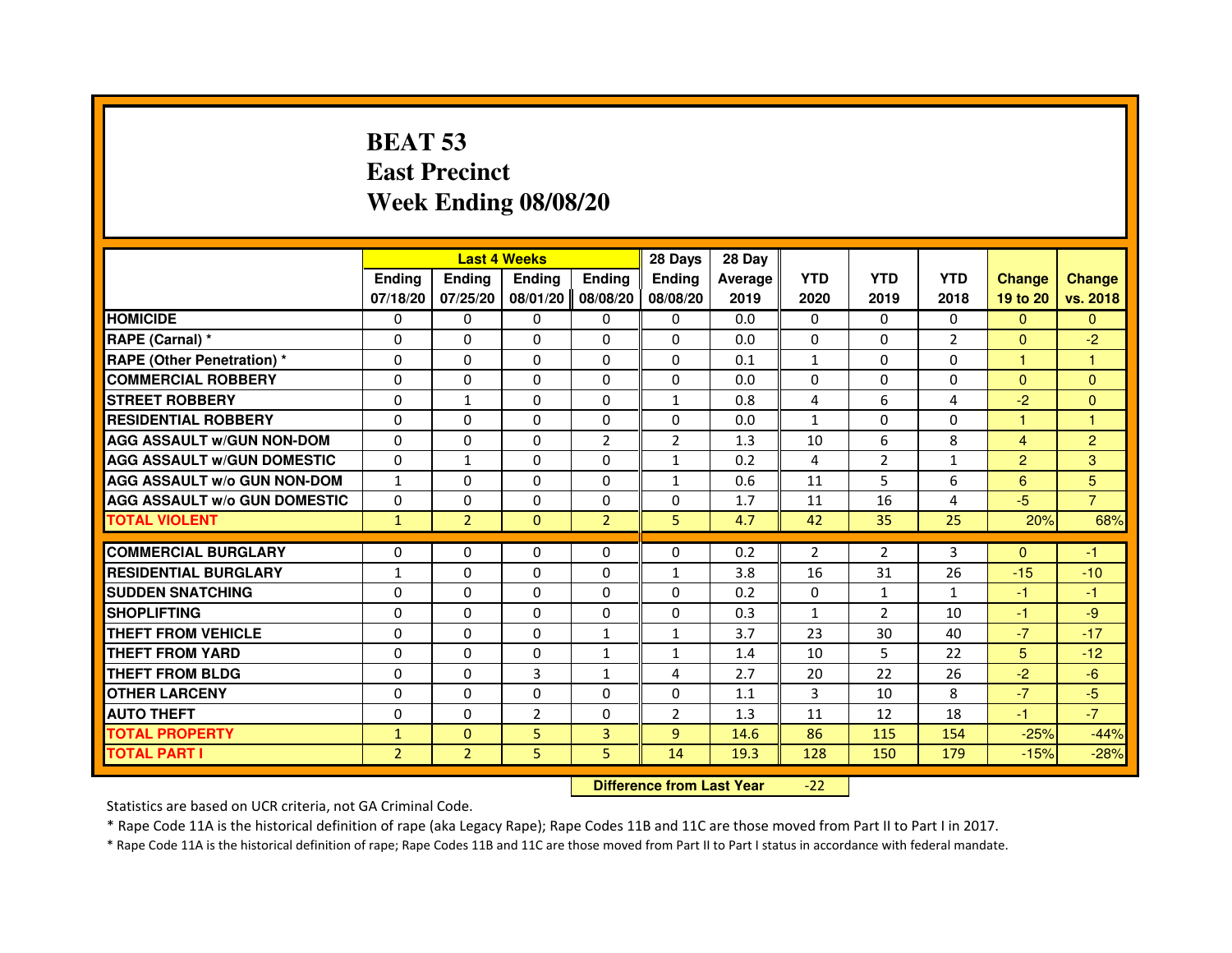## **BEAT 54 East PrecinctWeek Ending 08/08/20**

|                                     |                |                | <b>Last 4 Weeks</b> |                   | 28 Days                          | 28 Day  |                |              |                |                |               |
|-------------------------------------|----------------|----------------|---------------------|-------------------|----------------------------------|---------|----------------|--------------|----------------|----------------|---------------|
|                                     | <b>Ending</b>  | <b>Ending</b>  | <b>Ending</b>       | <b>Ending</b>     | <b>Ending</b>                    | Average | <b>YTD</b>     | <b>YTD</b>   | <b>YTD</b>     | <b>Change</b>  | <b>Change</b> |
|                                     | 07/18/20       | 07/25/20       |                     | 08/01/20 08/08/20 | 08/08/20                         | 2019    | 2020           | 2019         | 2018           | 19 to 20       | vs. 2018      |
| <b>HOMICIDE</b>                     | 0              | $\Omega$       | $\Omega$            | 0                 | 0                                | 0.0     | 0              | 0            | 4              | $\Omega$       | $-4$          |
| RAPE (Carnal) *                     | $\Omega$       | 0              | $\Omega$            | 0                 | 0                                | 0.2     | 0              | $\mathbf{1}$ | 0              | $-1$           | $\mathbf{0}$  |
| RAPE (Other Penetration) *          | 0              | 0              | $\Omega$            | 0                 | 0                                | 0.0     | $\overline{2}$ | 0            | $\mathbf{1}$   | $\overline{2}$ | 1             |
| <b>COMMERCIAL ROBBERY</b>           | $\Omega$       | $\Omega$       | $\mathbf{1}$        | $\Omega$          | $\mathbf{1}$                     | 0.3     | 5              | $\mathbf{1}$ | $\overline{2}$ | $\overline{4}$ | 3             |
| <b>STREET ROBBERY</b>               | $\Omega$       | $\Omega$       | $\Omega$            | $\Omega$          | $\Omega$                         | 0.7     | $\overline{2}$ | 4            | 6              | $-2$           | $-4$          |
| <b>RESIDENTIAL ROBBERY</b>          | $\Omega$       | $\Omega$       | $\Omega$            | $\Omega$          | $\Omega$                         | 0.2     | 0              | $\Omega$     | $\overline{2}$ | $\Omega$       | $-2$          |
| <b>AGG ASSAULT w/GUN NON-DOM</b>    | $\mathbf{1}$   | $\mathbf{1}$   | $\mathbf{1}$        | $\mathbf{1}$      | 4                                | 1.7     | 9              | 15           | 6              | $-6$           | 3             |
| <b>AGG ASSAULT W/GUN DOMESTIC</b>   | $\Omega$       | $\Omega$       | $\Omega$            | $\Omega$          | $\Omega$                         | 0.2     | $\mathbf{1}$   | $\mathbf{1}$ | $\mathbf{1}$   | $\Omega$       | $\Omega$      |
| <b>AGG ASSAULT W/o GUN NON-DOM</b>  | $\mathbf{1}$   | $\mathbf{1}$   | $\Omega$            | $\Omega$          | 2                                | 0.8     | 4              | 8            | 7              | $-4$           | $-3$          |
| <b>AGG ASSAULT w/o GUN DOMESTIC</b> | $\Omega$       | $\Omega$       | $\Omega$            | $\Omega$          | $\Omega$                         | 0.2     | 5              | 9            | 4              | $-4$           | 1             |
| <b>TOTAL VIOLENT</b>                | $\overline{2}$ | $\overline{2}$ | $\overline{2}$      | $\mathbf{1}$      | $\overline{7}$                   | 4.2     | 28             | 39           | 33             | $-28%$         | $-15%$        |
| <b>COMMERCIAL BURGLARY</b>          | 0              | 0              | 0                   | 0                 | 0                                | 0.5     | $\mathbf{1}$   | 3            | 2              | $-2$           | $-1$          |
| <b>RESIDENTIAL BURGLARY</b>         | 0              | $\mathbf{1}$   | 4                   | $\Omega$          | 5                                | 2.9     | 22             | 24           | 41             | $-2$           | $-19$         |
| <b>SUDDEN SNATCHING</b>             | $\Omega$       | $\Omega$       | $\Omega$            | $\Omega$          | $\Omega$                         | 0.3     | $\Omega$       | 3            | $\Omega$       | $-3$           | $\Omega$      |
| <b>SHOPLIFTING</b>                  | 0              | $\mathbf{0}$   | $\mathbf{1}$        | 0                 | $\mathbf{1}$                     | 3.1     | 33             | 21           | 47             | 12             | $-14$         |
| <b>THEFT FROM VEHICLE</b>           | $\Omega$       | $\Omega$       | $\mathbf{1}$        | $\Omega$          | $\mathbf{1}$                     | 6.4     | 29             | 57           | 31             | $-28$          | $-2$          |
| <b>THEFT FROM YARD</b>              | $\Omega$       | $\Omega$       | $\mathbf{1}$        | $\Omega$          | $\mathbf{1}$                     | 2.1     | 9              | 17           | 21             | $-8$           | $-12$         |
| <b>THEFT FROM BLDG</b>              | $\Omega$       | $\Omega$       | $\Omega$            | $\mathbf{1}$      | $\mathbf{1}$                     | 2.2     | 17             | 12           | 21             | 5              | $-4$          |
| <b>OTHER LARCENY</b>                | 0              | $\mathbf{1}$   | $\mathbf{1}$        | $\Omega$          | $\overline{2}$                   | 0.5     | 10             | 3            | $\overline{7}$ | $\overline{7}$ | 3             |
| <b>AUTO THEFT</b>                   | $\mathbf{1}$   | $\Omega$       | $\Omega$            | $\mathbf{1}$      | $\overline{2}$                   | 2.4     | 15             | 22           | 20             | $-7$           | $-5$          |
| <b>TOTAL PROPERTY</b>               | $\mathbf{1}$   | $\overline{2}$ | 8                   | $\overline{2}$    | 13                               | 20.6    | 136            | 162          | 190            | $-16%$         | $-28%$        |
| <b>TOTAL PART I</b>                 | $\overline{3}$ | $\overline{4}$ | 10                  | 3                 | 20                               | 24.8    | 164            | 201          | 223            | $-18%$         | $-26%$        |
|                                     |                |                |                     |                   | <b>Difference from Last Year</b> |         | $-37$          |              |                |                |               |

 **Difference from Last Year**

Statistics are based on UCR criteria, not GA Criminal Code.

\* Rape Code 11A is the historical definition of rape (aka Legacy Rape); Rape Codes 11B and 11C are those moved from Part II to Part I in 2017.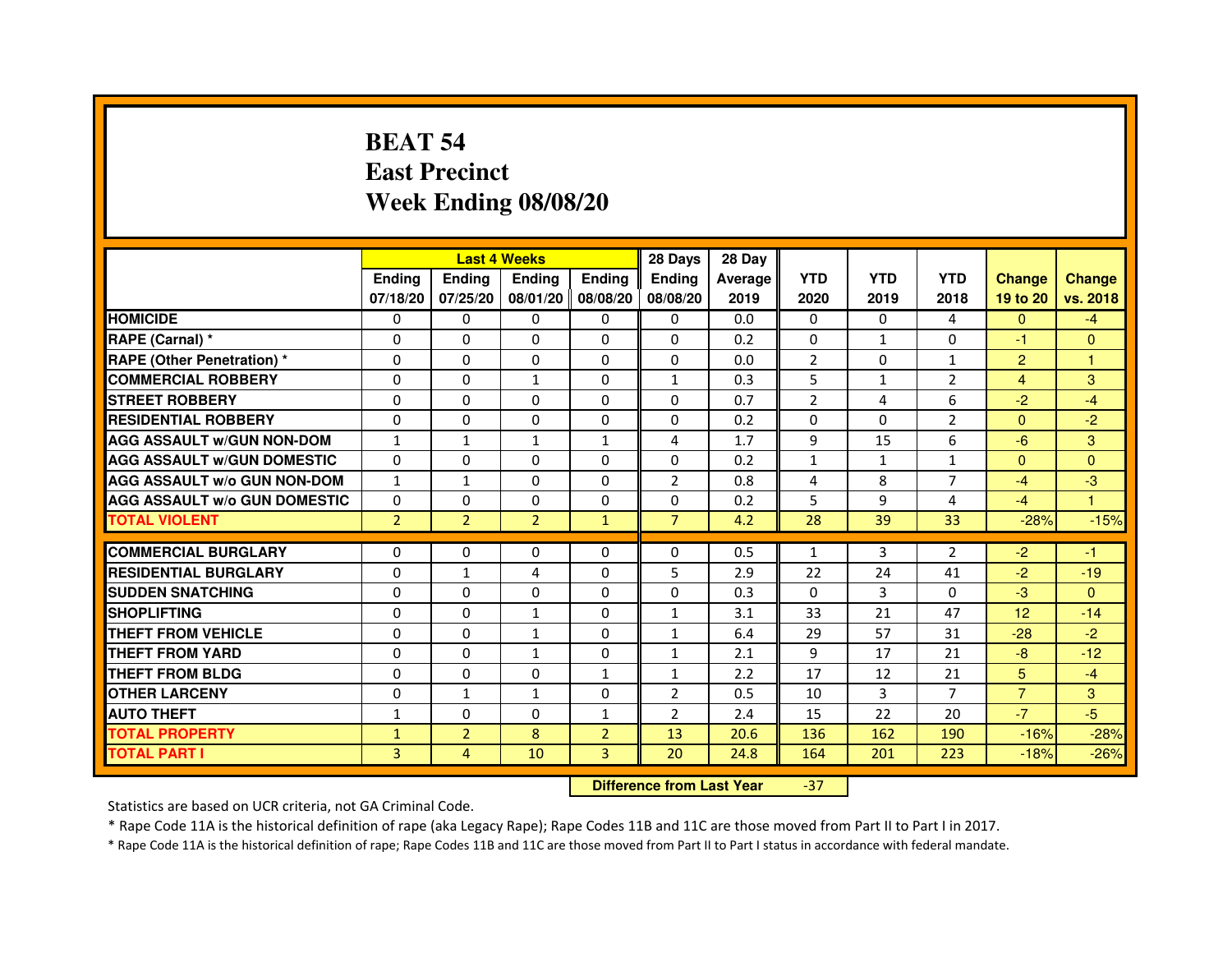### **BEAT 55 East PrecinctWeek Ending 08/08/20**

|                                     |                |                | <b>Last 4 Weeks</b> |          | 28 Days       | 28 Day  |                |                |                |               |                |
|-------------------------------------|----------------|----------------|---------------------|----------|---------------|---------|----------------|----------------|----------------|---------------|----------------|
|                                     | <b>Endina</b>  | <b>Endina</b>  | <b>Endina</b>       | Ending   | <b>Endina</b> | Average | <b>YTD</b>     | <b>YTD</b>     | <b>YTD</b>     | <b>Change</b> | <b>Change</b>  |
|                                     | 07/18/20       | 07/25/20       | 08/01/20            | 08/08/20 | 08/08/20      | 2019    | 2020           | 2019           | 2018           | 19 to 20      | vs. 2018       |
| <b>HOMICIDE</b>                     | 0              | 0              | 0                   | 0        | 0             | 0.0     | 1              | 0              | 1              | 1.            | $\mathbf{0}$   |
| RAPE (Carnal) *                     | $\Omega$       | $\Omega$       | $\Omega$            | $\Omega$ | $\Omega$      | 0.2     | $\Omega$       | 3              | $\Omega$       | $-3$          | $\Omega$       |
| <b>RAPE (Other Penetration) *</b>   | $\Omega$       | $\Omega$       | $\Omega$            | $\Omega$ | $\Omega$      | 0.0     | $\Omega$       | $\Omega$       | $\Omega$       | $\Omega$      | $\mathbf{0}$   |
| <b>COMMERCIAL ROBBERY</b>           | $\Omega$       | $\mathbf{0}$   | 0                   | 0        | 0             | 0.1     | 0              | 0              | $\Omega$       | $\Omega$      | $\Omega$       |
| <b>STREET ROBBERY</b>               | $\Omega$       | $\Omega$       | $\Omega$            | $\Omega$ | $\Omega$      | 0.3     | 3              | 3              | $\overline{4}$ | $\Omega$      | $-1$           |
| <b>RESIDENTIAL ROBBERY</b>          | $\Omega$       | $\mathbf{1}$   | $\Omega$            | $\Omega$ | $\mathbf{1}$  | 0.1     | $\mathbf{1}$   | $\mathbf{1}$   | $\Omega$       | $\Omega$      | 1              |
| <b>AGG ASSAULT w/GUN NON- DOM</b>   | $\Omega$       | $\mathbf{1}$   | $\Omega$            | $\Omega$ | $\mathbf{1}$  | 0.2     | $\overline{2}$ | 3              | 4              | $-1$          | $-2$           |
| <b>AGG ASSAULT W/GUN DOMESTIC</b>   | $\mathbf{0}$   | $\mathbf{0}$   | $\Omega$            | 0        | $\Omega$      | 0.3     | $\Omega$       | 4              | $\mathbf{1}$   | $-4$          | $-1$           |
| <b>AGG ASSAULT W/o GUN NON-DOM</b>  | $\Omega$       | $\Omega$       | $\Omega$            | 0        | $\Omega$      | 0.4     | $\overline{2}$ | 4              | 1              | $-2$          | 1              |
| <b>AGG ASSAULT W/o GUN DOMESTIC</b> | $\mathbf{1}$   | $\mathbf{0}$   | 0                   | 0        | $\mathbf{1}$  | 0.4     | 4              | 4              | 2              | $\Omega$      | $\overline{2}$ |
| <b>TOTAL VIOLENT</b>                | $\mathbf{1}$   | $\overline{2}$ | $\Omega$            | $\Omega$ | 3             | 2.0     | 13             | 22             | 13             | $-41%$        | 0%             |
|                                     |                |                |                     |          |               |         |                |                |                |               |                |
| <b>COMMERCIAL BURGLARY</b>          | $\Omega$       | $\mathbf{0}$   | 0                   | 0        | 0             | 0.5     | 3              | 5              | 4              | $-2$          | -1             |
| <b>RESIDENTIAL BURGLARY</b>         | $\Omega$       | $\mathbf{1}$   | 0                   | 0        | 1             | 1.8     | 6              | 12             | 11             | $-6$          | $-5$           |
| <b>SUDDEN SNATCHING</b>             | $\Omega$       | $\Omega$       | $\Omega$            | $\Omega$ | $\Omega$      | 0.2     | $\Omega$       | 1              | $\mathbf{1}$   | $-1$          | $-1$           |
| <b>SHOPLIFTING</b>                  | $\overline{2}$ | $\Omega$       | $\mathbf{1}$        | $\Omega$ | 3             | 16.0    | 88             | 138            | 118            | $-50$         | $-30$          |
| <b>THEFT FROM VEHICLE</b>           | $\Omega$       | $\mathbf{1}$   | $\overline{3}$      | $\Omega$ | 4             | 3.6     | 19             | 26             | 29             | $-7$          | $-10$          |
| <b>THEFT FROM YARD</b>              | $\mathbf{1}$   | $\Omega$       | $\Omega$            | $\Omega$ | $\mathbf{1}$  | 1.3     | 11             | 12             | 18             | $-1$          | $-7$           |
| <b>THEFT FROM BLDG</b>              | 1              | $\Omega$       | $\Omega$            | $\Omega$ | 1             | 1.8     | 10             | 11             | 13             | $-1$          | $-3$           |
| <b>OTHER LARCENY</b>                | $\Omega$       | $\mathbf{0}$   | 0                   | 0        | 0             | 0.3     | 2              | 2              | $\overline{2}$ | $\Omega$      | $\Omega$       |
| <b>AUTO THEFT</b>                   | $\Omega$       | $\Omega$       | $\Omega$            | $\Omega$ | $\Omega$      | 0.8     | $\overline{7}$ | $\overline{7}$ | 11             | $\Omega$      | $-4$           |
| <b>TOTAL PROPERTY</b>               | 4              | $\overline{2}$ | 4                   | $\Omega$ | 10            | 26.2    | 146            | 214            | 207            | $-32%$        | $-29%$         |
| <b>TOTAL PART I</b>                 | 5              | $\overline{4}$ | $\overline{4}$      | $\Omega$ | 13            | 28.2    | 159            | 236            | 220            | $-33%$        | $-28%$         |

 **Difference from Last Year**-77

Statistics are based on UCR criteria, not GA Criminal Code.

\* Rape Code 11A is the historical definition of rape (aka Legacy Rape); Rape Codes 11B and 11C are those moved from Part II to Part I in 2017.